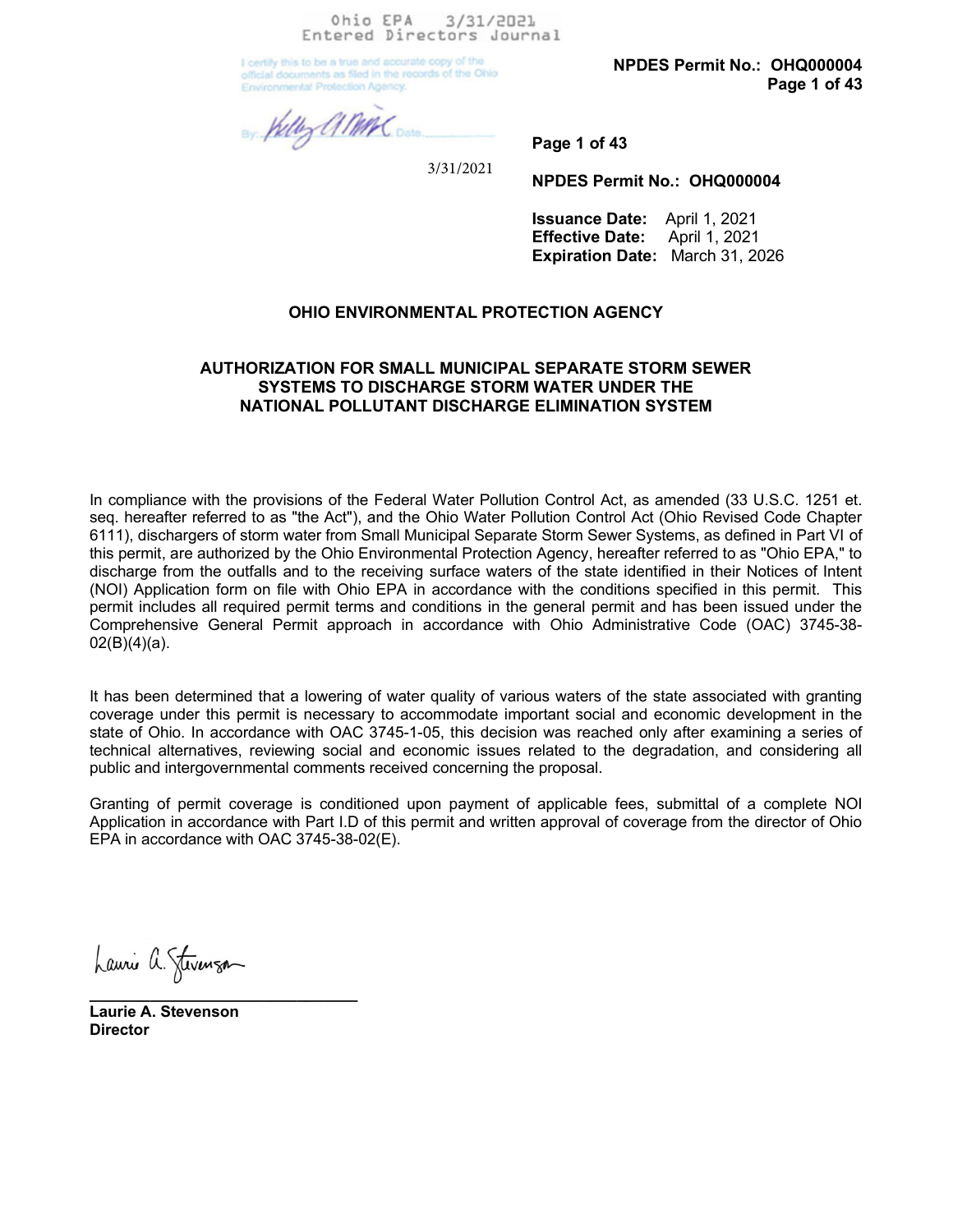# TABLE OF CONTENTS

- PART I. COVERAGE UNDER THIS PERMIT
	- A. Permit Area
	- B. Eligibility<br>C. Limitation
	- C. Limitations on Coverage<br>D. Obtaining Authorization
	- **Obtaining Authorization**

# PART II. NOTICE OF INTENT REQUIREMENTS

- A. Deadlines for Notification
- B. How to Submit

# PART III. STORM WATER MANAGEMENT PROGRAMS

- A. Requirements<br>B. Minimum Cont
- B. Minimum Control Measures<br>C. Sharing Responsibility
- C. Sharing Responsibility<br>D. Reviewing and Updatin
- Reviewing and Updating Storm Water Management Programs

# PART IV. EVALUATING, RECORD KEEPING AND REPORTING

- A. Evaluating
- B. Record Keeping
- C. Reporting

# PART V. STANDARD PERMIT CONDITIONS

- A. Duty to Comply
- B. Continuation of the Expired General Permit
- C. Need to Halt or Reduce Activity Not a Defense
- D. Duty to Mitigate
- E. Duty to Provide Information
- F. Other Information
- G. Signatory Requirements
- H. Property Rights
- I. Proper Operation and Maintenance
- J. Inspection and Entry
- K. Permit Actions
- L. Permit Transfers<br>M. Anticipated Nonc
- Anticipated Noncompliance
- N. State Environmental Laws
- O. Severability<br>P. Procedures
- Procedures for Modification or Revocation
- Q. Requiring an Individual Permit or an Alternative General Permit
- R. Oil and Hazardous Substance Liability
- S. Duty to Reapply
- T. Bypass
- U. Upset<br>V. Monito
- Monitoring and Records
- W. Reporting Requirements

# PART VI. DEFINITIONS

APPENDIX A. SMALL MS4s AND U.S. EPA APPROVED TMDLs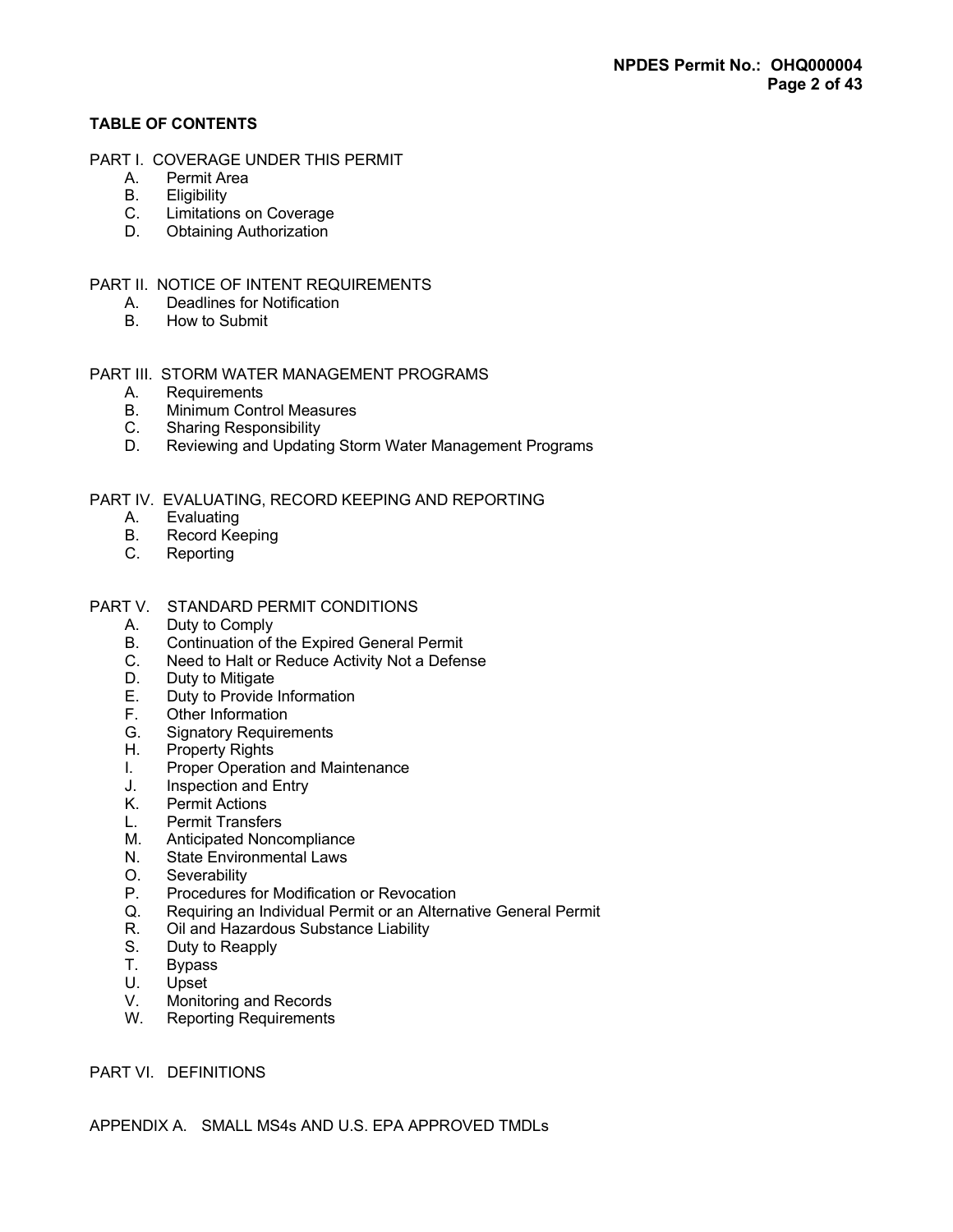# PART I. COVERAGE UNDER THIS PERMIT

## A. Permit Area

 This permit covers urbanized areas within the state of Ohio, as determined by the 2000 through the latest Decennial Census by the Bureau of Census, and areas outside of urbanized areas that the director of Ohio EPA designates.

## B. Eligibility

- 1. All small municipal separate storm sewer systems (MS4s) unless the director of Ohio EPA has given written notification to a small MS4 that coverage under this general permit is inappropriate.
- 2. This permit authorizes discharges of storm water from small MS4s, as defined in Part VI of this permit. You are authorized to discharge under the terms and conditions of this general permit if you:
	- a. Operate a small MS4 within the permit area described in Part I.A of this permit,
	- b. Are not a "large" or "medium" MS4 as defined in Part VI of this permit, and
	- c. Submit a Notice of Intent (NOI) and applicable fees in accordance with Part II of this permit, and
	- d. Are located fully or partially within an urbanized area as determined by the 2000 through the latest Decennial Census by the Bureau of Census, or
	- e. Are designated for permit authorization by Ohio EPA.
- 3. The following are types of authorized discharges:
	- a. Storm water discharges. This permit authorizes storm water discharges to surface waters of the State from the small MS4s identified in Part I.B.2, except as excluded in Part I.C.
	- b. Non-storm water discharges. You are authorized to discharge the following non-storm water sources provided that you or Ohio EPA has not determined, and notified you in writing, these sources are substantial contributors of pollutants (violate OAC Chapter 3745-1 (Ohio's Water Quality Standards)) to your MS4: waterline flushing; landscape irrigation; diverted stream flows; rising ground waters; uncontaminated ground water infiltration (infiltration is defined as water other than wastewater that enters a sewer system, including sewer service connections and foundation drains, from the ground through such means as defective pipes, pipe joints, connections, or manholes. Infiltration does not include, and is distinguished from, inflow.); uncontaminated pumped ground water; discharges from potable water sources; foundation drains; air conditioning condensate; irrigation water; springs; water from crawl space pumps; footing drains; lawn watering; individual residential car washing; flows from riparian habitats and wetlands; dechlorinated/debrominated/desalinated swimming pool discharges; street wash water with dry cleanup methods and no detergents to minimize pollutants; and discharges or flows from fire-fighting activities (not planned exercises).
	- 4. This permit authorizes storm water discharges provided the small MS4 implements the applicable best management practices (BMPs) that have been established herein in order to meet the pollution control targets of the Total Maximum Daily Load (TMDL) and/or the 2012 Great Lakes Water Quality Agreement Annex 4 (Nutrients). The additional performance standards identified within each minimum control measure are expected to meet the pollution targets of the Annex 4 goals and TMDLs.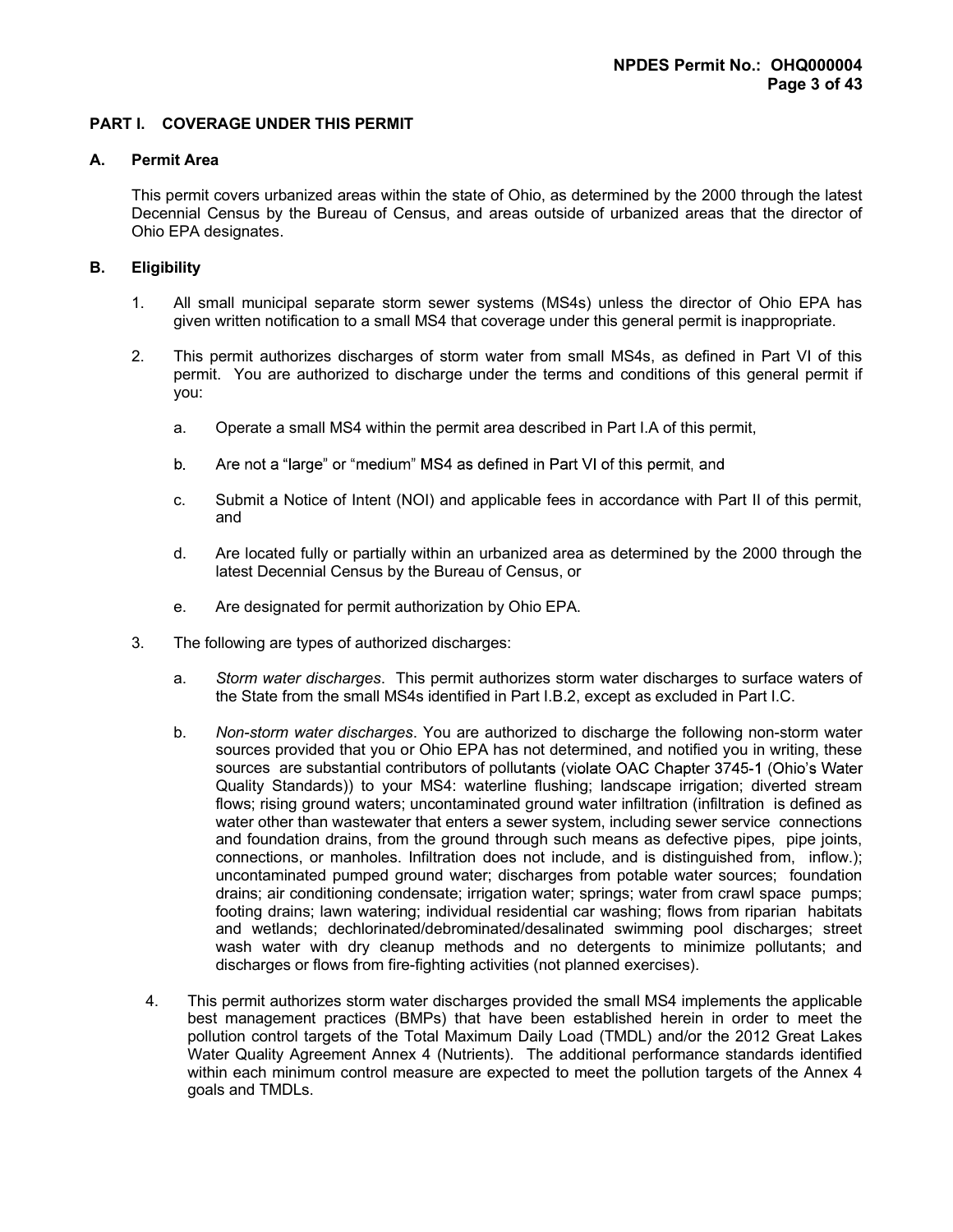# C. Limitations on Coverage

This permit does not authorize:

- 1. Discharges of storm water that are mixed with sources of non-storm water unless such non-storm water discharges are:
	- a. In compliance with a separate National Pollutant Discharge Elimination System (NPDES) permit, or
	- b. Determined by Ohio EPA not to be a substantial contributor of pollutants to surface waters of the state.
- 2. Storm water discharges associated with industrial activity as defined in 40 CFR §122.26(b)(14)(i)- (ix) and (xi) that are not in compliance with a separate in force NPDES permit.
- 3. Storm water discharges associated with construction activity as defined in 40 CFR  $\S122.26(b)(14)(x)$  or 40 CFR  $\S122.26(b)(15)$  that are not in compliance with a separate in force NPDES permit.
- 4. Storm water discharges currently covered under another in force NPDES permit.
- 5. Discharges that would cause or contribute to in-stream exceedances of water quality standards. Ohio EPA may require additional actions or an application for an individual NPDES permit or alternative NPDES general permit if an MS4 is determined to cause an in-stream exceedance of water quality standards.
- 6. Discharges of any pollutant into any water for which a Total Maximum Daily Load (TMDL) has been approved by U.S. EPA (this information can be obtained from Ohio EPA) unless your discharge is consistent with that TMDL. This eligibility condition applies at the time you submit an NOI for coverage. For discharges that cannot comply with TMDL requirements under this permit, you will be instructed by Ohio EPA to apply for an individual NPDES permit or alternative NPDES general permit.
- Discharges that do not comply with Ohio EPA's anti-degradation policy for water quality standards.  $7<sub>1</sub>$

## D. Obtaining Authorization

- 1. To be authorized to discharge storm water from your small MS4, you shall submit a completed NOI, application fee (per ORC 3745.11(S)(1)(c)(i)) and your Storm Water Management Program (SWMP) in accordance with the deadlines presented in Part II.A of this permit. Coverage under this permit requires an annual discharge fee in accordance with ORC 3745.11(L(4).
- 2. You may partner with other small MS4s to develop and implement your SWMP. You may become Co-Permittees with one or more small MS4s by jointly submitting an NOI and including a Co-Permittee NOI for every additional small MS4. Your SWMP shall clearly describe which permittees are responsible for implementing each of the control measures.
	- a. Where a small MS4 is added as a Co-Permittee after the submittal of an NOI under Part II of this permit, a Co-Permittee NOI shall be submitted in accordance with Part II.B.
	- b. Where a small MS4 separates from a permitted small MS4 group after submittal of a Co-Permittee NOI application under Part II of this permit, the separating small MS4 shall submit a new NOI in accordance with Part II.
- 3. Your NOI/Co-Permittee NOI, to be completed on a form furnished by Ohio EPA, shall be signed and dated in accordance with Part V.G of this permit.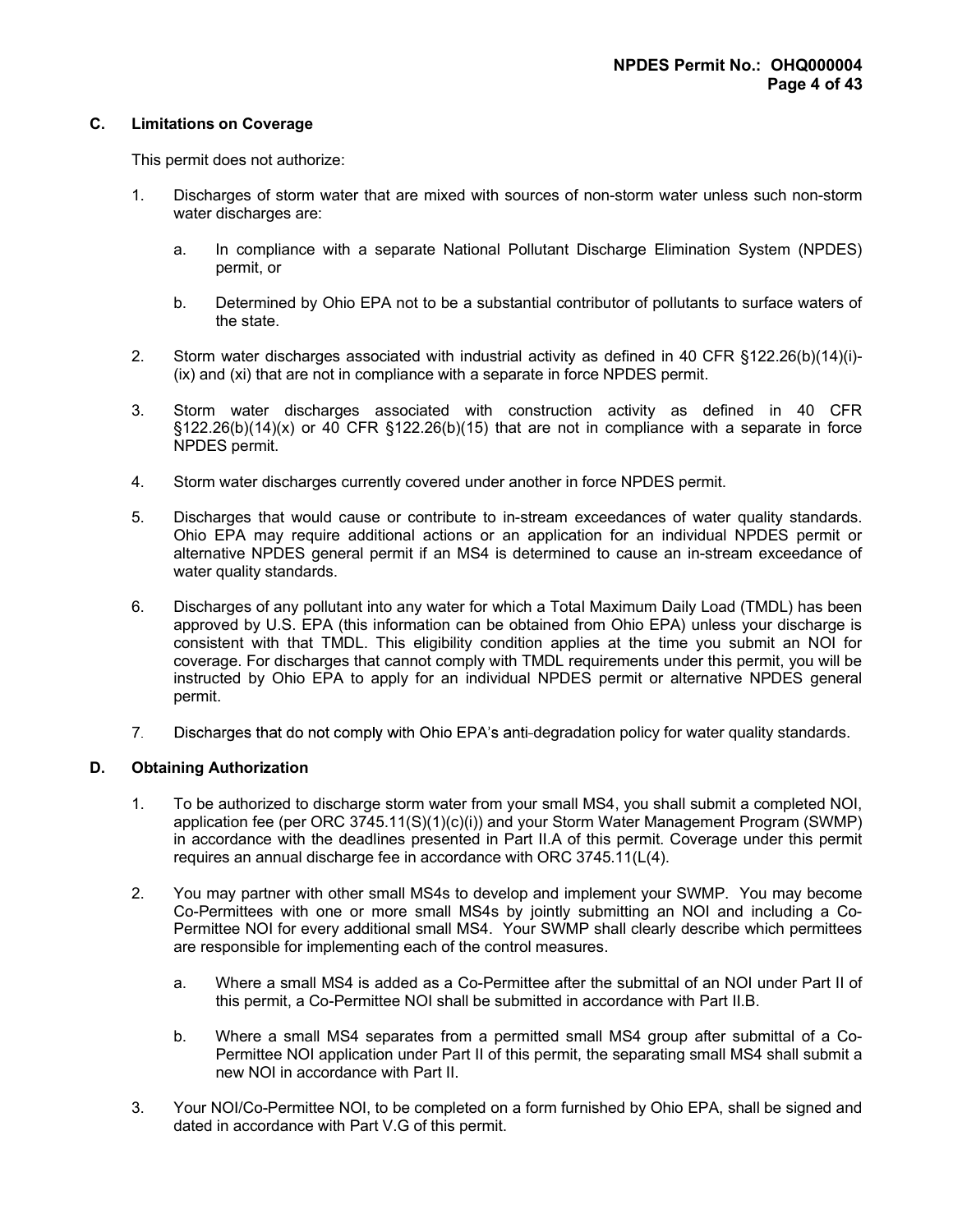4. Until notified in writing by Ohio EPA, dischargers who submit an NOI/Co-Permittee NOI in accordance with the requirements of this permit are not covered by this permit. The Agency may deny coverage under this permit and require submittal of an application for an individual NPDES permit or alternative general permit based on a review of the NOI or other information (see Part V.Q).

# PART II. NOTICE OF INTENT REQUIREMENTS

## A. Deadlines for Notification

- 1. If you were automatically designated by the 2000 Census under 40 CFR §122.32(a)(1) to obtain coverage, then you were required to submit an NOI/Co-Permittee NOI and your SWMP or apply for an individual permit by March 10, 2003. If you were automatically designated by the 2010 Census under 40 CFR §122.32(a)(1) to obtain coverage under this permit, then you were required to submit an NOI/Co-Permittee NOI and your SWMP to Ohio EPA within 180 days of notice. If you are automatically designated by the 2020 Census under 40 CFR §122.32(a)(1) to obtain coverage under this permit, then you are required to submit an NOI/Co-Permittee NOI and your SWMP to Ohio EPA within 180 days of notice from Ohio EPA.
- 2. Additional designations. If you are designated by Ohio EPA, then you are required to submit an NOI and your SWMP to Ohio EPA within 180 days of notice from Ohio EPA.
- 3. Submitting a late NOI. You are not prohibited from submitting an NOI after the dates provided in Part II.A of this permit. If a late NOI is submitted, your authorization is only for discharges that occur after permit coverage is granted. Ohio EPA reserves the right to take appropriate enforcement actions against MS4s that have not submitted a timely NOI.
- 4. Renewal. Existing permittees having coverage under the previous version of this permit (OHQ000003) shall have continuing coverage under OHQ000004 with the submittal of a timely renewal application. Within 90 days from the effective date of this permit, existing permittees shall submit a NOI in accordance with this permit and application fee.
- 5. Separating from a group. An existing permittee separating from a group application shall submit an NOI and your SWMP to Ohio EPA within 90 days prior to change. You shall adhere to the conditions of the permit and the group SWMP until receiving your separate authorization.

## B. How to Submit

You shall submit a complete and accurate NOI/Co-Permittee NOI application using Ohio EPA's electronic application form which is available through the Ohio EPA eBusiness Center at https://ebiz.epa.ohio.gov/.

## PART III. STORM WATER MANAGEMENT PROGRAMS (SWMP)

## A. Requirements

- 1. You shall develop, implement, and enforce an SWMP designed to reduce the discharge of pollutants from your small MS4 to the maximum extent practicable (MEP), to protect water quality, and to satisfy the appropriate water quality requirements of Ohio Revised Code (ORC) 6111 and the Clean Water Act. The SWMP should include management practices; control techniques and system, design, and engineering methods; and shall be modified to include provisions as Ohio EPA determines appropriate after its review of the program for the control of such pollutants. Your SWMP shall include the following information for each of the six minimum control measures described in Part III.B of this permit:
	- a. The BMPs that you or another entity will or already implements for each of the storm water minimum control measures. Where applicable, BMPs shall be selected to address U.S. EPA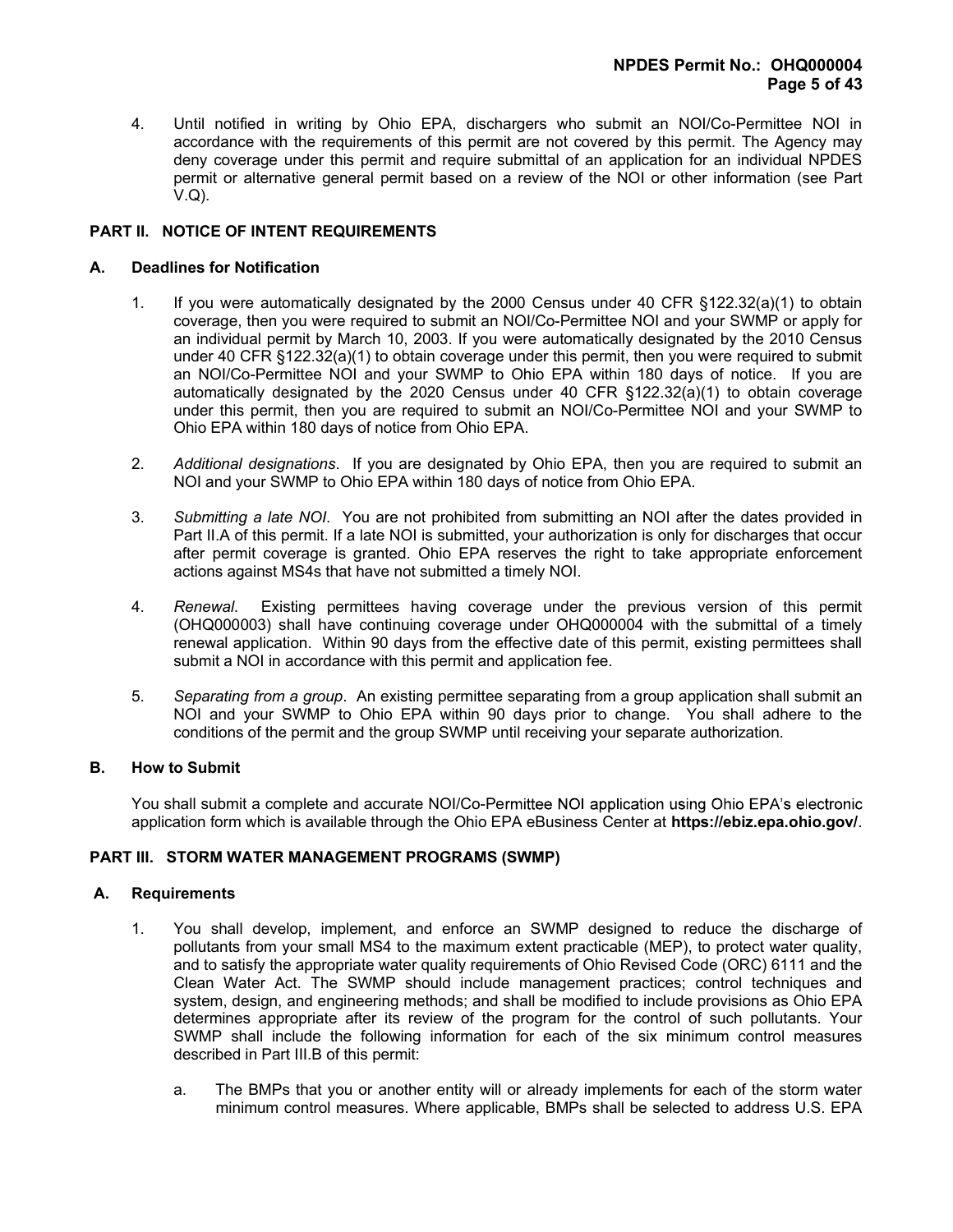approved TMDL recommendations for identified water quality problems associated with MS4 discharges within your small MS4's watershed(s).

- b. For each BMP identified, statements indicating whether you believe you have the legal authority to implement said BMP or how you intend to partner with an entity that does.
- c. The measurable goals for each of the BMPs, including, as appropriate, the months and years in which you will undertake required actions, including interim milestones and the frequency of the action. At a minimum, measurable goals shall be implemented to satisfy this permit's performance standards; and
- d. The person or persons, including position title or titles, responsible for implementing or coordinating the BMPs for your SWMP. The SWMP shall include a Table of Organization, including a primary point of contact, which identifies how implementation across multiple positions, agencies and departments will occur.
- e. In addition to the requirements listed above, you shall provide a rationale for how and why you selected each of the BMPs and measurable goals for your SWMP, including how selected BMPs address applicable TMDL recommendations.
- 2. If you are obtaining your initial small MS4 general permit coverage under this permit, you shall develop and implement your program within five years of being granted coverage under this permit. If you are renewing coverage under this permit, you shall update your SWMP to be consistent with requirements of this permit within one (1) year of the effective date of this general permit and submit as an attachment with your 2021 Annual Report that will be due on April 1, 2022.

# B. Minimum Control Measures

The six minimum control measures that shall be included in your SWMP are:

## 1. Public Education and Outreach on Storm Water Impacts

- a. You shall implement a public education program to distribute educational materials to the community or conduct equivalent outreach activities about the impacts of storm water discharges on water bodies and the steps that the public can take to reduce pollutants in storm water runoff. In the case of non-traditional small MS4s (e.g., OTIC, ODOT, universities, hospitals, prisons, military bases, and other government complexes), you are only required to provide educational materials and outreach to your employees, on-site contractors, and individuals using your facilities.
- b. Decision process. You shall document your decision process for the development of a storm water public education and outreach program. Your rationale statement shall address both your overall public education program and the individual BMPs, measurable goals and responsible persons for your program. The rationale statement shall include the following information, at a minimum:
	- i. How you plan to inform individuals and households about the steps they can take to reduce storm water pollution.
	- ii. How you plan to inform individuals and groups on how to become involved in the storm water program (with activities such as local stream and beach restoration activities).
	- iii. Who are the target audiences for your education program who are likely to have significant storm water impacts (including commercial, industrial and institutional entities) and why those target audiences were selected.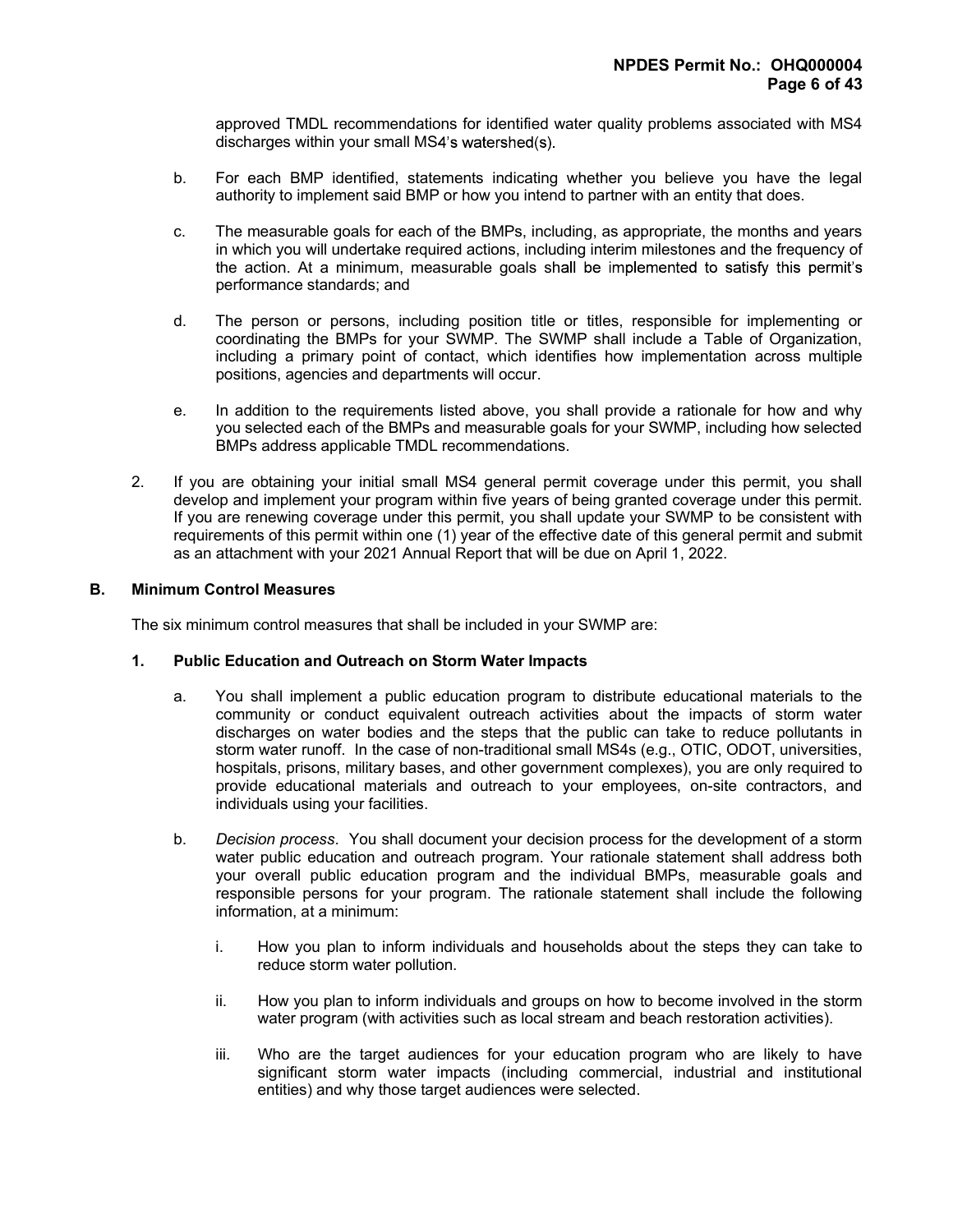- iv. What are the target pollutant sources your public education program is designed to address.
- v. What is your outreach strategy, including the mechanisms (e.g., printed brochures, newspapers, media, workshops, etc.) you will use to reach your target audiences, and how many people do you expect to reach by your outreach strategy over the permit term.
- vi. Who (person or department) is responsible for overall management and implementation of your storm water public education and outreach program and, if different, who is responsible for each of the BMPs identified for this program.
- vii. How will you evaluate the success of this minimum measure, including how you selected the measurable goals for each of the BMPs.
- c. Performance Standards. Your storm water public education and outreach program, at a minimum, shall include:
	- i. More than one outreach mechanism.
	- ii. A minimum of five storm water themes or messages over the permit term.
	- iii. Your storm water public education and outreach program shall reach at least 50 percent of your population over the permit term.
	- iv. TMDL Performance Standard (see Appendix A). If your small MS4 discharges to a watershed with a U.S. EPA approved TMDL, your storm water public education and outreach program shall, at a minimum, target each TMDL pollutant identified for your small MS4 at least once to satisfy your minimum of five storm water themes or messages over the permit term. Single themes or messages may target multiple pollutants.
	- v. Your annual report shall identify each mechanism used and its storm water theme, target pollutant(s), its target audience and an estimate of how many people within your jurisdiction were reached by each mechanism.

#### 2. Public Involvement/Participation

- a. You shall comply with State and local public notice requirements and satisfy this minimum control measure's minimum performance standards when implementing a public involvement/participation program. In the case of non-traditional small MS4s (e.g., OTIC, ODOT, universities, hospitals, prisons, military bases, and other government complexes), you are required to involve employees, on-site contractors, and individuals using your facilities.
- b. Decision process. You shall document your decision process for the development of a storm water public involvement/participation program. Your rationale statement shall address both your overall public involvement/participation program and the individual BMPs, measurable goals, and responsible persons for your program. The rational statement shall include the following information, at a minimum:
	- i. Have you involved the public in the development and submittal of your NOI and SWMP description.
	- ii. What is your plan to actively involve the public in the development and implementation of your program.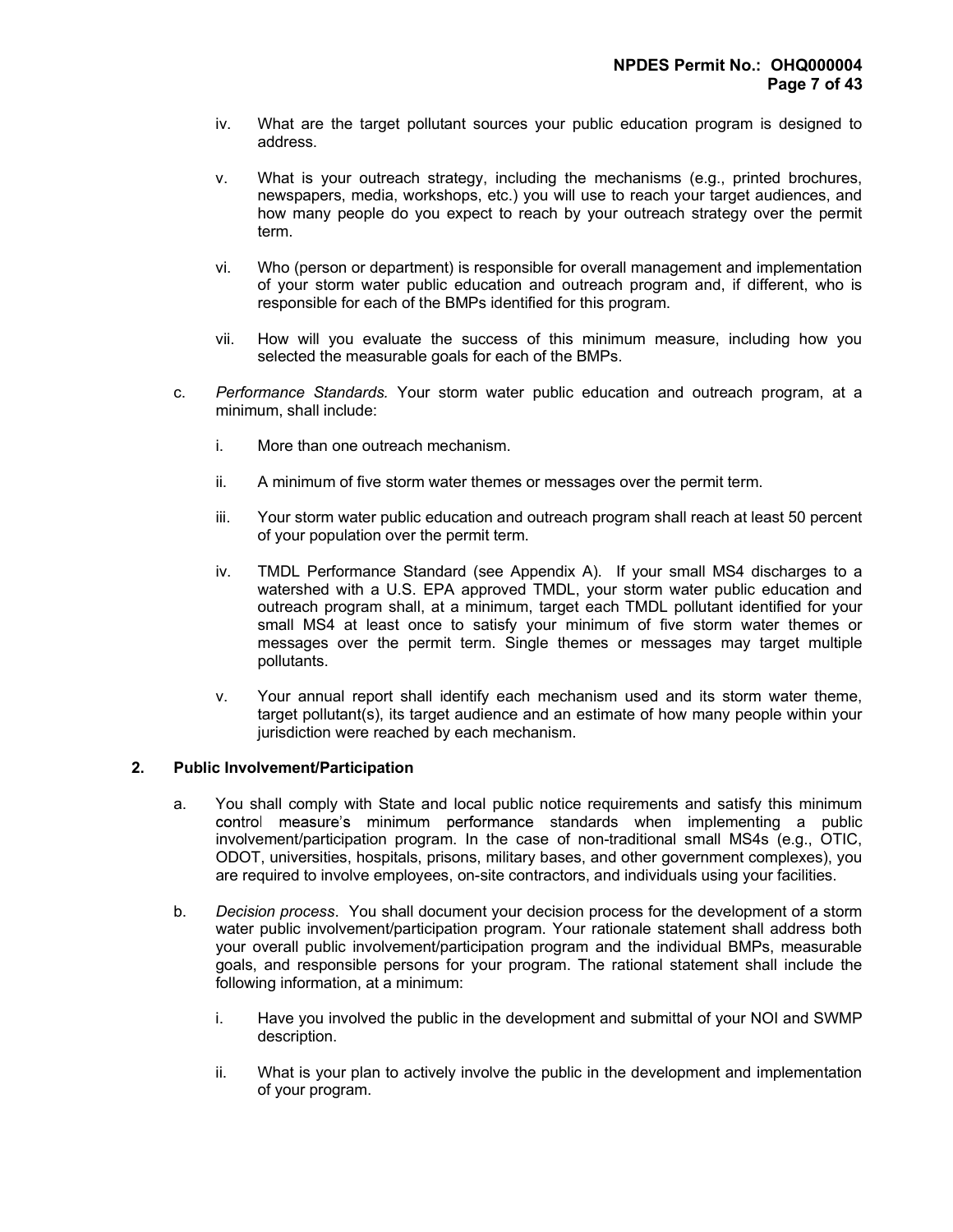- iii. Who are the target audiences for your public involvement program, including a description of the types of ethnic and economic groups engaged. You are encouraged to actively involve all potentially affected stakeholder groups, including commercial and industrial businesses, trade associations, environmental groups, homeowners' associations, and educational organizations, among others.
- iv. What are the types of public involvement activities included in your program. Where appropriate, consider the following types of public involvement activities: citizen representatives on a storm water management panel, public hearings, working with citizen volunteers willing to educate others about the program, volunteer monitoring or stream/beach clean-up activities.
- v. Who (person or department) is responsible for the overall management and implementation of your storm water public involvement/participation program and, if different, who is responsible for each of the BMPs identified for this program.
- vi. How you will evaluate the success of this minimum measure, including how you selected the measurable goals for each of the BMPs.
- c. Performance Standards. Your storm water public involvement/participation program, at a minimum, shall include:
	- i. Five public involvement activities over the permit term.
	- ii. TMDL Performance Standard (see Appendix A). If your small MS4 discharges to a watershed with a USEPA approved TMDL, your storm water public involvement/participation program shall, at a minimum, target each TMDL pollutant identified for your small MS4 at least once to satisfy your minimum of five public involvement activities over the permit term. Single public involvement activities may target multiple pollutants.
	- iii. Your annual report shall identify each public involvement/participation activity conducted, including a brief description of the activity, the target pollutant(s) and include an estimate of how many people from your jurisdiction participated.

## 3. Illicit Discharge Detection and Elimination

- a. You shall develop, implement and enforce a program to detect and eliminate illicit discharges, as defined in Part VI of this permit, into your small MS4. For illicit discharges to your small MS4 via an adjacent, outside of your jurisdiction, interconnected MS4, you are only required to immediately inform the neighboring MS4 and inform Ohio EPA in your annual report;
- b. You shall develop, if not already completed, a comprehensive storm sewer system map, showing the location of all outfalls and the names and location of all surface waters of the state that receive discharges from those outfalls. Your comprehensive storm sewer system map shall also include your small MS4 system (owned and/or operated by you), including catch basins, pipes, ditches, flood control facilities (retention/detention ponds), postconstruction water quality BMPs (public and private) which have been installed to satisfy Ohio EPA's NPDES Construction Storm Water general permit and/or your local post-construction water quality BMP requirements. Post-construction BMPs shall be identified by type of practice (e.g., wet extended detection basin, bioretention, etc.). Previously existing postconstruction BMPs shall be identified by type of practice within five (5) years of the effective date of this permit;
- c. Within five years of when your initial small MS4 general permit coverage was granted, you shall submit the following to Ohio EPA: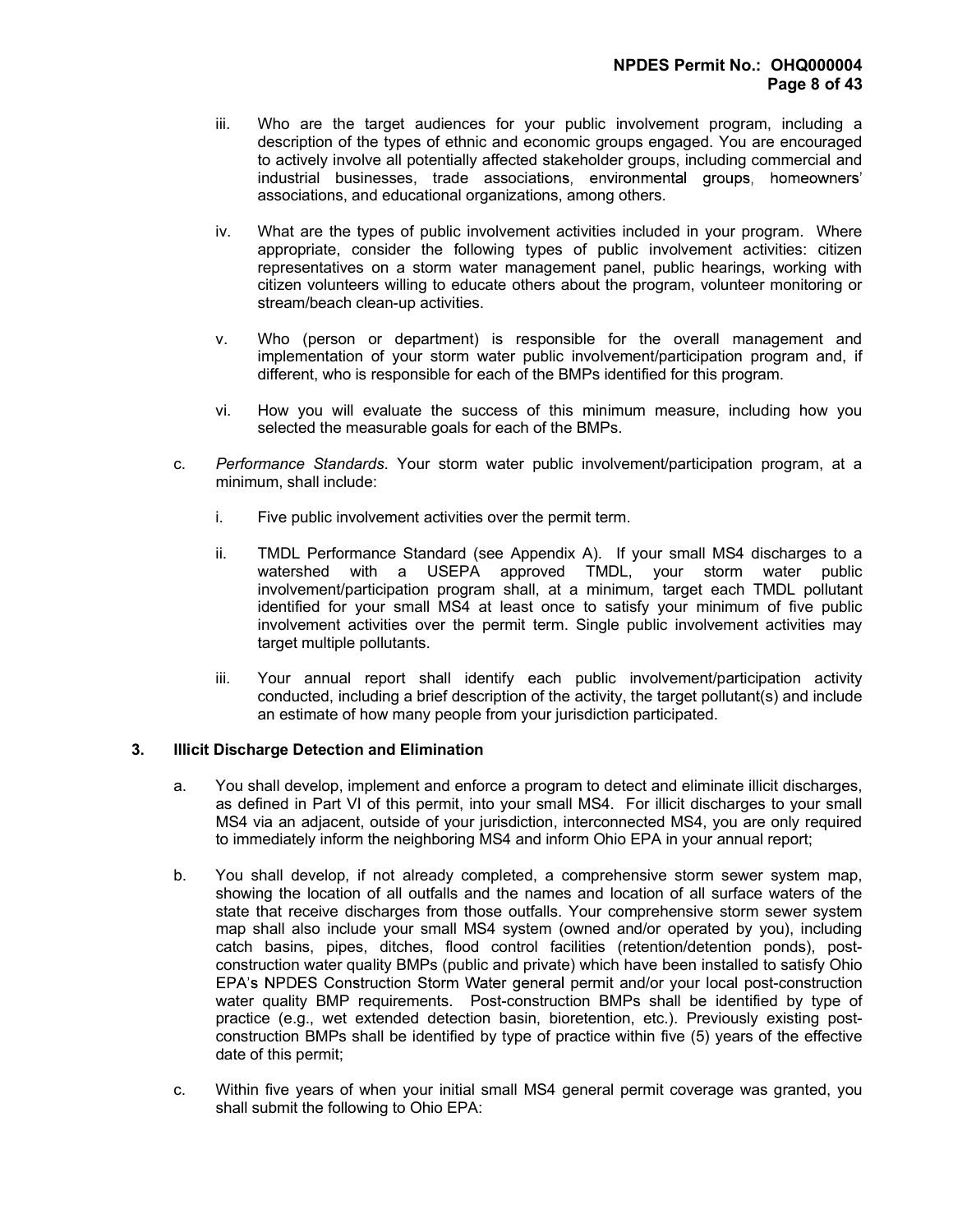- i. A list of all on-site sewage disposal systems located within your jurisdiction and are connected or discharging to your small MS4 (a.k.a., home sewage treatment systems (HSTSs)) including the addresses; and
- ii. A storm sewer map showing the location of all HSTSs located within your jurisdiction and are connected or discharging to your small MS4. This map shall include details on the type and size of conduits/ditches in your small MS4 that receive discharges from HSTSs, as well as the water bodies receiving the discharges from your small MS4.
- d. You shall to the extent allowable under State or local law, effectively prohibit, through ordinance, or other regulatory mechanism, illicit discharges into your storm sewer system and implement appropriate enforcement procedures and actions;
- e. You shall develop and implement a program to detect and eliminate non-storm water discharges, including illegal dumping, to your system. At a minimum, for household sewage treatment systems (HSTSs), your program shall address or include provisions for:
	- i. Working with the appropriate Board(s) of County Commissioners, other public officials, local waste water authorities, any other appropriate entity and local board(s) of health to proactively identify residences with existing individual discharging HSTSs that can be legally, feasibly and economically connected to central sewers. At a minimum, the program shall evaluate applying provisions identified by ORC 6117.51 and other applicable State and local laws and/or regulations. At a minimum, this activity should require connection to central sewers for any discharging HSTS that is not operating as designed and intended if feasible, but it does not preclude connection to central sewers of any HSTS if local planning and coordination recommends such;
	- ii. Working with local board(s) of health to develop a proactive operation and maintenance program or implement/enhance an existing operation and maintenance program which determines if existing discharging HSTSs are operating as designed and intended and, for those not meeting these criteria, requires elimination, upgrade or replacement of the systems as appropriate;
	- iii. Actively investigating the source(s) of contamination in outfalls identified during dry weather screening process. When the contamination source has been identified as discharging HSTS that is not operating as designed and intended, work with the local board(s) of health to determine proper course of action in resolving the non-functioning HSTS with connection to central sewers being preferred alternative, followed by replacing system with a soil absorption system that does not discharge and only allowing a replacement discharging HSTS when no other option is available. For replacement discharging HSTSs that cannot be eliminated through connection to central sewers or installation of soil absorption systems, the property owner must be notified of the requirement to pursue coverage under an appropriate Ohio EPA general NPDES permit; and
	- iv. Working with local waste water authorities, planning agencies or other appropriate agencies involved to evaluate the planned or possible future installation of sewers for areas which contain high densities of discharging HSTSs.
- f. You shall inform public employees, businesses, and the general public of hazards associated with illegal discharges and improper disposal of waste;
- g. You shall address the following categories of non-storm water discharges or flows (i.e., illicit discharges) only if you or Ohio EPA has identified them as significant contributors of pollutants to your small MS4: water line flushing, landscape irrigation, diverted stream flows, rising ground waters, uncontaminated ground water infiltration (as defined at 40 CFR §35.2005(20)), uncontaminated pumped ground water, discharges from potable water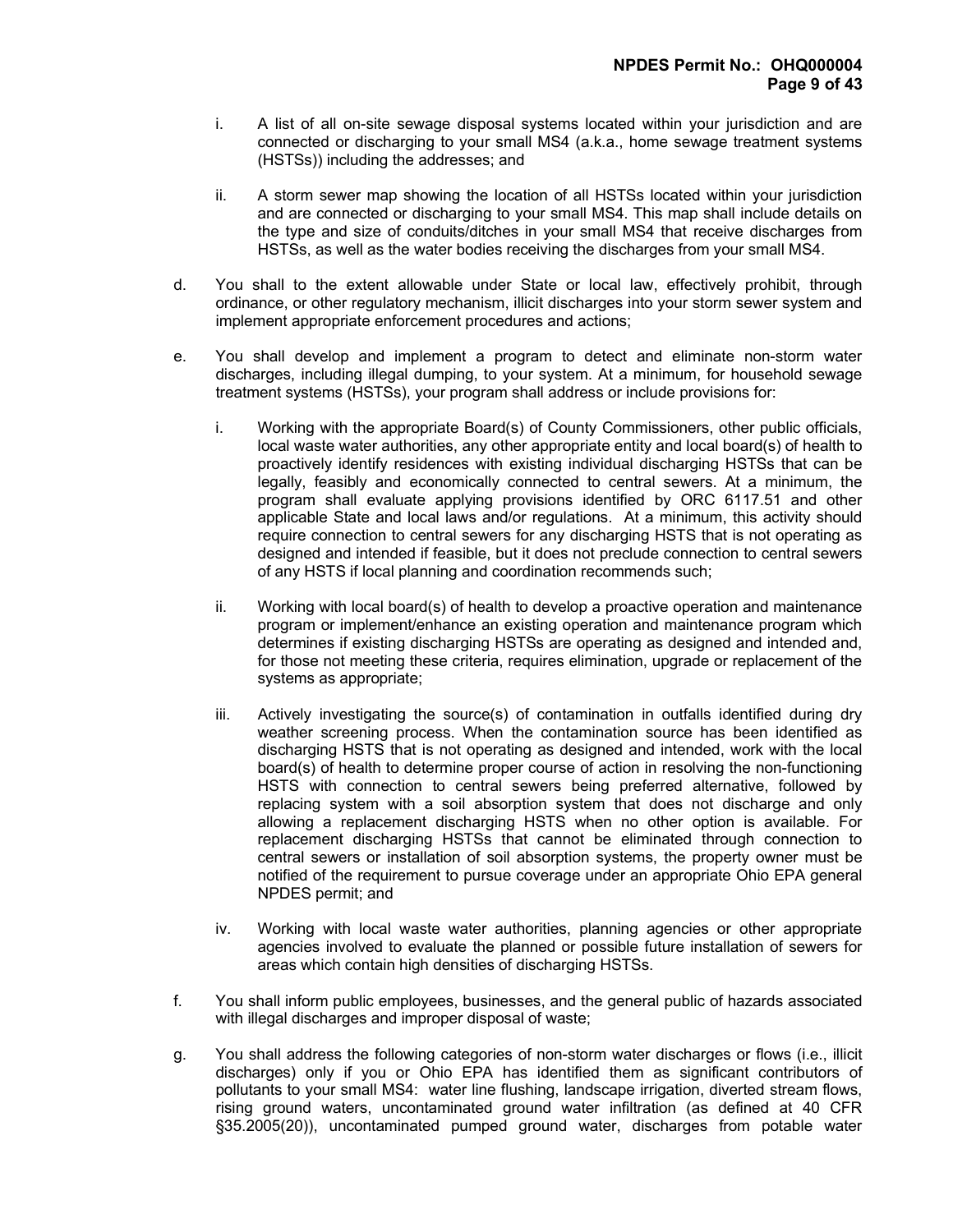sources, foundation drains, air conditioning condensation, irrigation water, springs, water from crawl space pumps, footing drains, lawn watering, individual residential car washing, flows from riparian habitats and wetlands, dechlorinated/debrominated/desalinated swimming pool discharges, street wash water, and discharges or flows from non-planned fire-fighting activities (by definition, not an illicit discharge); and

- h. You may also develop a list of other similar occasional incidental non-storm water discharges (e.g., non-commercial or charity car washes, etc.) that will not be addressed as illicit discharges. These non-storm water discharges must not be reasonably expected (based on information available to the permittees) to be significant sources of pollutants to the small MS4, because of either the nature of the discharges or conditions you have established for allowing these discharges to your small MS4 (e.g., a charity car wash with appropriate controls on frequency, proximity to sensitive water bodies, BMPs on the wash water, etc.). You must document in your SWMP any local controls or conditions placed on the discharges. You must include a provision prohibiting any individual non-storm water discharge that is determined to be contributing significant amounts of pollutants to your small MS4.
- i. Decision process. You shall document your decision process for the development of a storm water illicit discharge detection and elimination program. Your rationale statement shall address both your overall illicit discharge detection and elimination program and the individual BMPs, measurable goals, and responsible persons for your program. The rational statement shall include the following information, at a minimum:
	- i. How you will develop a comprehensive storm sewer map. Describe the sources of information you will use for the maps, and how you plan to verify the outfall locations with field surveys. If already completed, describe how you developed this map. Also, describe how your map will be regularly updated.
	- ii. The mechanism (ordinance or other regulatory mechanism) you will use to effectively prohibit illicit discharges into the small MS4 and why you chose that mechanism. If you need to develop this mechanism, describe your plan and a schedule to do so. If your ordinance or regulatory mechanism is already developed, include a copy of the relevant sections with your program.
	- iii. Your program to detect and address illicit discharges to your system, including discharges from illegal dumping and spills. Your program shall include dry weather field screening for non-storm water flows. Ohio EPA recommends using field tests of selected chemical parameters as indicators of discharge sources. You shall describe the mechanisms and strategies you will implement to ensure outfalls which have previously been dry-weather screened will not have future illicit connections. Your program shall also address on-site sewage disposal systems (including failing on-lot HSTSs and off-lot discharging HSTSs) that flow into your storm drainage system. Your description shall address the following, at a minimum:
		- 1. Procedures for locating priority areas which include areas with higher likelihood of illicit discharges (e.g., areas with older sanitary sewer lines, for example) or ambient sampling to locate impacted reaches;
		- 2. Procedures for tracing the source of an illicit discharge, including the specific techniques you will use to detect the location of the source;
		- 3. Procedures for removing the source of the illicit discharge; and
		- 4. Procedures for program evaluation and assessment.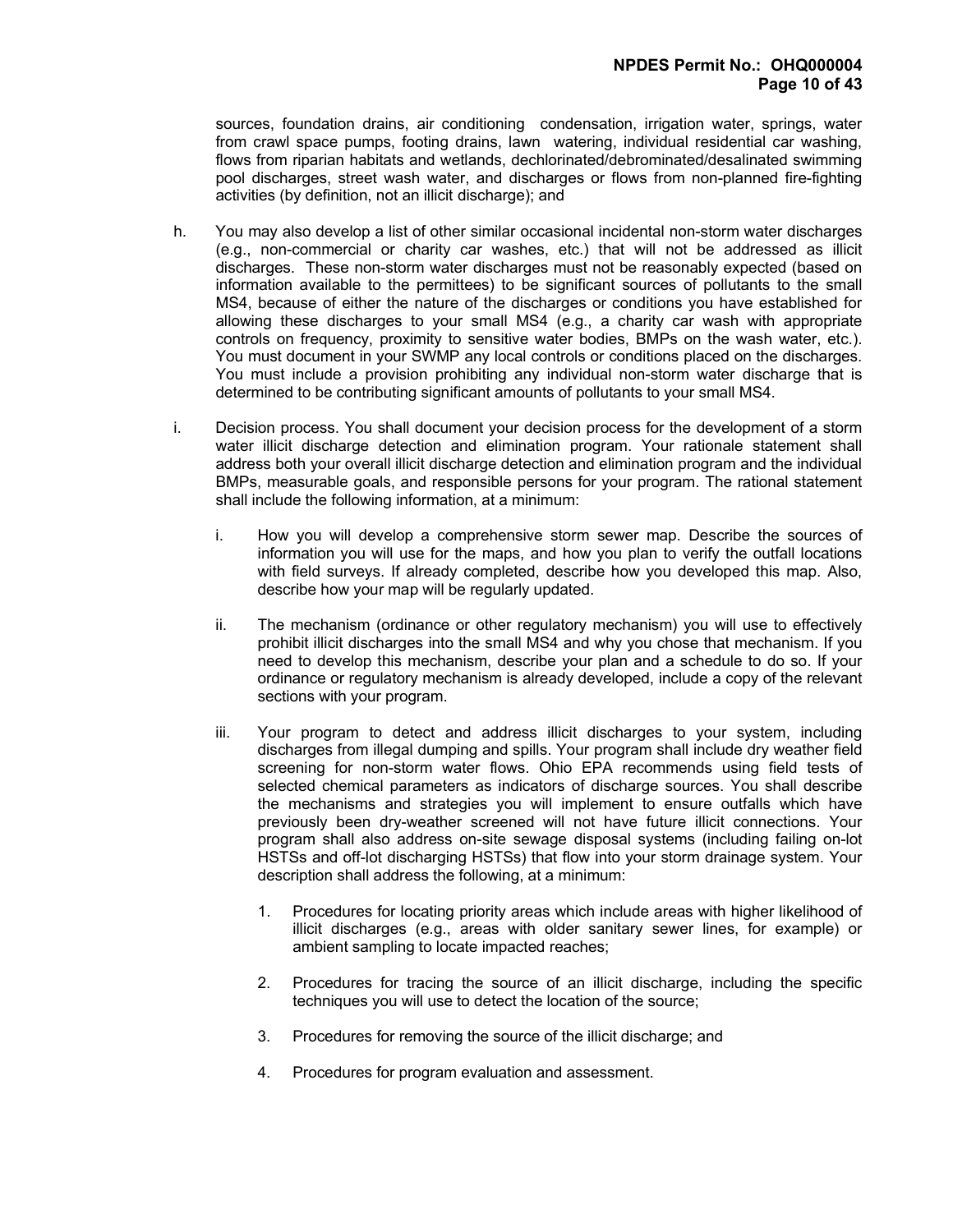- iv. Your program to ensure through appropriate enforcement procedures and actions that your illicit discharge ordinance (or other regulatory mechanism) is implemented to the extent allowable under State law.
- v. How you plan to inform public employees, businesses, and the general public of hazards associated with illegal discharges and improper disposal of waste. Include in your description how this plan will coordinate with your public education minimum measure and your pollution prevention/good housekeeping minimum measure programs.
- vi. Who is responsible for overall management and implementation of your storm water illicit discharge detection and elimination program and, if different, who is responsible for each of the BMPs identified for this program.
- vii. How you will evaluate the success of this minimum measure, including how you selected the measurable goals for each of the BMPs.
- j. Performance Standards. Your storm water illicit discharge detection and elimination program, at a minimum, shall include:
	- i. If you are renewing coverage under OHQ000004, your storm water illicit discharge detection and elimination program shall have already included an initial dry-weather screening of all your storm water outfalls. If you are obtaining initial coverage under OHQ000004, your storm water illicit discharge detection and elimination program shall include an initial dry-weather screening of all your storm water outfalls within five years of obtaining initial coverage. For reference, see the definition of "Outfall from an MS4" in Part VI of this permit.
	- ii. Your program shall establish priorities and specific goals for long-term system-wide surveillance of your small MS4, as well as for specific investigations of outfalls and their tributary area where previous surveillance demonstrates a high likelihood of illicit discharges.
	- iii. Data collected each year shall be evaluated and priorities and goals shall be revised annually based on this evaluation.
	- iv. Your comprehensive storm sewer system map shall be updated annually.
	- v. You shall notify Ohio EPA if any of the following Illicit discharges are detected discharging to your small MS4:
		- Illicit sanitary cross connections from industrial, commercial or multi-family sources; and
		- Leaking or broken sanitary sewer lines that are actively contributing sewage to your small MS4.

Notification shall include the location, general description, date, and approximate time the illicit discharge was discovered. Such notification shall be made to the appropriate Ohio EPA district office within twenty-four (24) hours of discovery of the source:

| Southeast District Office:      | sedo24hournpdes@epa.ohio.gov |
|---------------------------------|------------------------------|
| Southwest District Office:      | swdo24hournpdes@epa.ohio.gov |
| Northwest District Office:      | nwdo24hournpdes@epa.ohio.gov |
| Northeast District Office:      | nedo24hournpdes@epa.ohio.gov |
| <b>Central District Office:</b> | cdo24hournpdes@epa.ohio.gov  |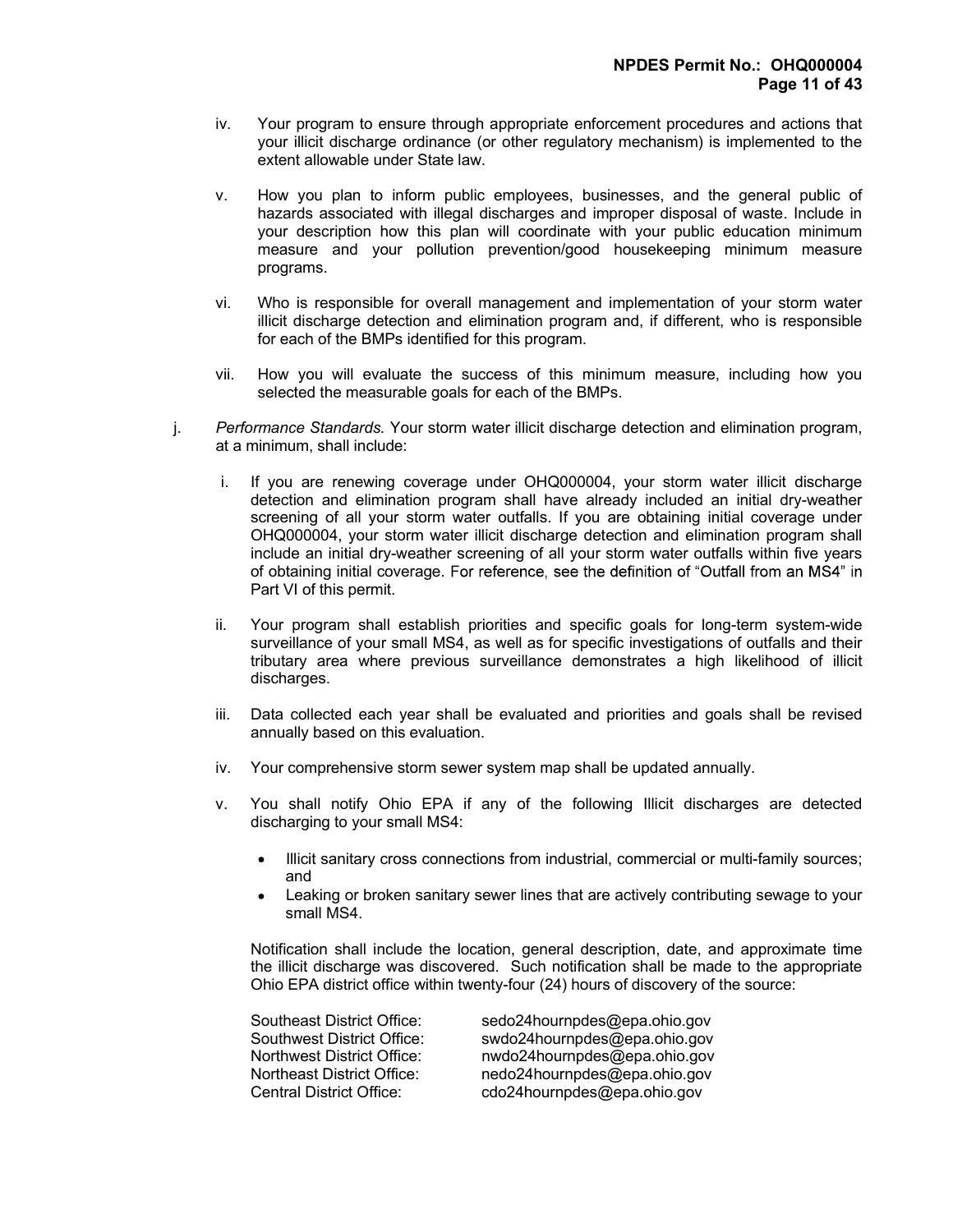- vi. TMDL Performance Standard (see Appendix A). If your small MS4 discharges to a watershed with a U.S. EPA approved TMDL and any of the following pollutants are identified for your small MS4:
	- Nutrients (Includes Phosphorus, Nitrogen and Ammonia);
	- E. coli
	- Bacteria; or
	- Dissolved Oxygen and Organic Enrichment

 Your illicit discharge detection and elimination program shall include the following performance standard:

- 1. Include an annual employee training which includes illicit discharge detection and elimination topic(s).
- vii. Your annual report shall document the following:
	- a. Total number of MS4 outfalls;
	- b. Number of outfalls which had dry-weather screening;
	- c. Number of outfalls where dry-weather flows were identified;
	- d. Number of outfalls where illicit discharges were identified via dry-weather screening or other methods;
	- e. Number of outfalls where illicit discharges were eliminated;
	- f. Number of illicit discharges identified through other methods and the number eliminated;
	- g. A list of all illicit discharges that have been identified but have yet to be eliminated, including details on the location, an estimate of volume (gpd), the source and the type (continuous/intermittent/one-time), the types of pollutants believed to be present, the receiving surface water and an estimated schedule for elimination;
	- h. A summary of any storm sewer system mapping updates; and
	- i. If applicable, summary of activities taken to satisfy your illicit discharge detection and elimination program TMDL performance standard.

# 4. Construction Site Storm Water Runoff Control

- a. You shall develop, implement, and enforce a program to reduce pollutants in any storm water runoff to your small MS4 from construction activities that result in a land disturbance of greater than or equal to one acre. Reduction of pollutants in storm water discharges from construction activity disturbing less than one acre shall be included in your program if that construction activity is part of a larger common plan of development or sale that would disturb one acre or more. If Ohio EPA waives requirements for storm water discharges associated with small construction from a specific site(s), you are not required to enforce your program to reduce pollutant discharges from such site(s). Your program shall include the development and implementation of, at a minimum:
	- i. An ordinance or other regulatory mechanism to require erosion and sediment controls, and non-sediment pollutant controls, as well as sanctions to ensure compliance, to the extent allowable under State or local law;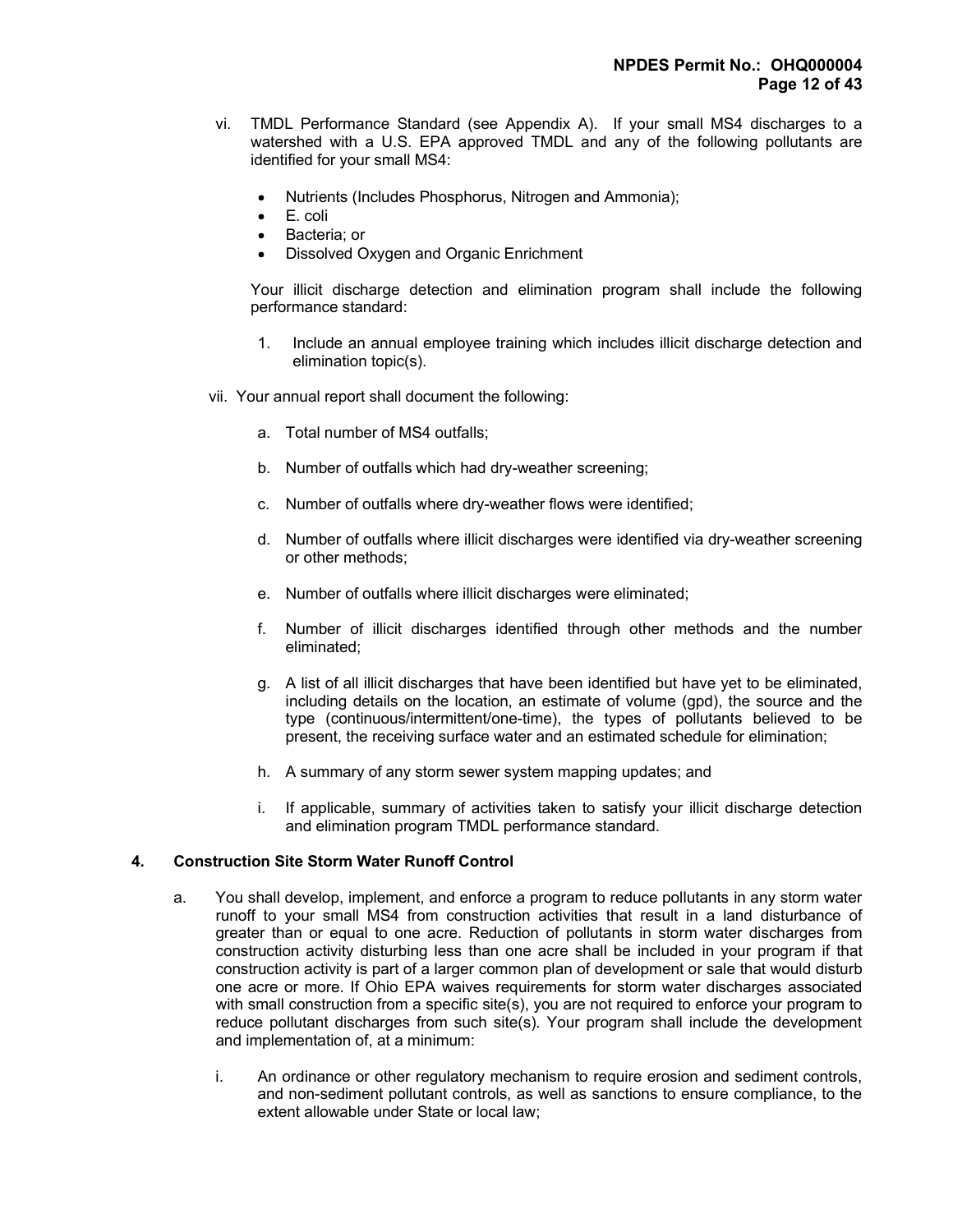- ii. Requirements for construction site operators to implement appropriate erosion and sediment controls;
- iii. Requirements for construction site operators to control waste such as, but not limited to, discarded building materials, concrete truck washout, chemicals, litter, and sanitary waste at the construction site that may cause potential water quality impacts;
- iv. Procedures for storm water pollution prevention plan review which incorporate consideration of potential water quality impacts;
- v. Procedures for receipt and consideration of information submitted by the public; and
- vi. Procedures for site inspection and enforcement of control measures.
- b. Decision process. You shall document your decision process for the development of a construction site storm water control program. Your rationale statement shall address both your overall construction site storm water control program and the individual BMPs, measurable goals, and responsible persons for your program. The rationale statement shall include the following information, at a minimum:
	- i. The mechanism (ordinance or other regulatory mechanism) you will use to require erosion and sediment controls, and non-sediment pollutant controls, at construction sites and why you chose that mechanism. If you need to develop this mechanism, describe your plan and a schedule to do so. If your ordinance or regulatory mechanism is already developed, include a copy of the relevant sections with your SWMP;
	- ii. Your requirements for construction site operators to implement appropriate erosion and sediment control BMPs and control waste at construction sites that may cause adverse impacts to water quality. Such waste includes, but is not limited to, discarded building materials, concrete truck washouts, chemicals, litter, and sanitary waste;
	- iii. Your procedures for pre-construction storm water pollution prevention plan (SWP3) review which incorporate consideration of potential water quality impacts;
	- iv. Your procedures for receipt and consideration of information submitted by the public. Consider coordinating this requirement with your public education program;
	- v. Your procedures for site inspection and enforcement of control measures, including how you will prioritize sites for inspection;
	- vi. Your program to ensure compliance with your erosion and sediment control regulatory mechanism, including the sanctions and enforcement mechanisms you will use to ensure compliance. Include a written enforcement escalation plan describing your procedures for when you will use certain sanctions. Possible sanctions include nonmonetary penalties (such as a stop work orders), fines, bonding requirements, and/or permit denials for non-compliance;
	- vii. Who is responsible for overall management and implementation of your construction site storm water runoff control program and, if different, who is responsible for each of the BMPs identified for this program; and
	- viii. Describe how you will evaluate the success of this minimum measure, including how you selected the measurable goals for each of the BMPs.
- c. Performance Standards. Your construction site storm water control program, at a minimum, shall include: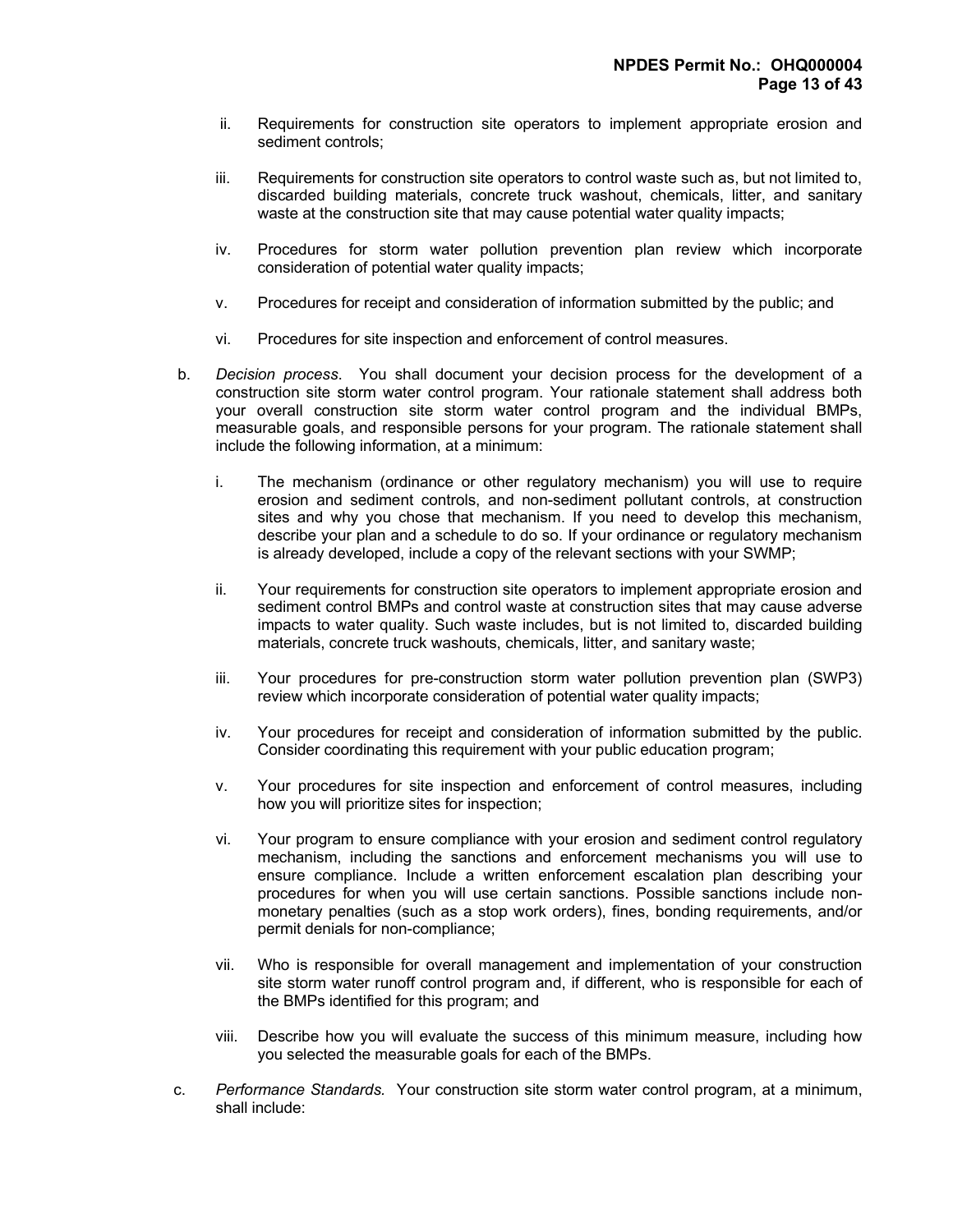- i. Your ordinance or other regulatory mechanism shall, at a minimum, be equivalent with the technical requirements set forth in the Ohio EPA NPDES General Storm Water Permit for Construction Activities (OHC000005) applicable to your permit area. If you had coverage under the previous version of this permit (OHQ000003), you shall revise your ordinance or other regulatory mechanism, if needed, within one (1) year of the effective date of this permit.
- ii. A pre-construction (SWP3) review and approval of all projects from construction activities that result in a land disturbance of greater than or equal to one acre and from construction activities which are part of a larger common plan of development or sale that will disturb one acre or more. An objective tool such as software or checklist shall be used to document each SWP3 review. Documentation of any communications regarding review and plan revisions and any notification to obtain NPDES permit coverage shall be maintained.
- iii. To ensure compliance, all applicable sites shall have an initial inspection. Follow-up inspections shall be on a monthly basis (at least every 31 calendar days). An objective tool such as software or checklist shall be used to document each site inspection to ensure all conditions of OHC000005 are addressed. These inspections are to be conducted by the MS4 or their contracted representative. They are in addition to the self-inspections required of construction site operators under OHC000005.
- iv. TMDL Performance Standard (see Appendix A). If your small MS4 discharges to a watershed with a U.S. EPA approved TMDL and any of the following pollutants are identified for your small MS4:
	- Total Suspended Solids (Includes Sediment and Siltation); or
	- Nutrients (Includes Phosphorus, Nitrogen and Ammonia)

 Your construction site storm water program shall include the following performance standard:

- a. At a minimum, applicable construction sites which have the following compliance issues shall be inspected once every 14 calendar days instead of on a monthly basis:
	- 1. Construction activities have started at the site with no SWP3 reviewed and approved by the MS4;
	- 2. Failure to install sediment basin(s) when the SWP3 and/or site drainage clearly indicate as a first step (within 7 days prior to grading and within 7 days of grubbing);
	- 3. Construction activities taking place with no sediment/erosion controls; or
	- 4. Dewatering activities resulting in turbid discharges.

 Your inspections can be returned to a monthly basis for the construction site once compliance with the above compliance issues have been addressed and verified.

- v. Your annual report shall document the following:
	- a. Number and list of applicable sites in your jurisdiction for the reporting year;
	- b. Number of pre-construction SWP3s reviewed and number approved;
	- c. Number and average frequency of site inspections;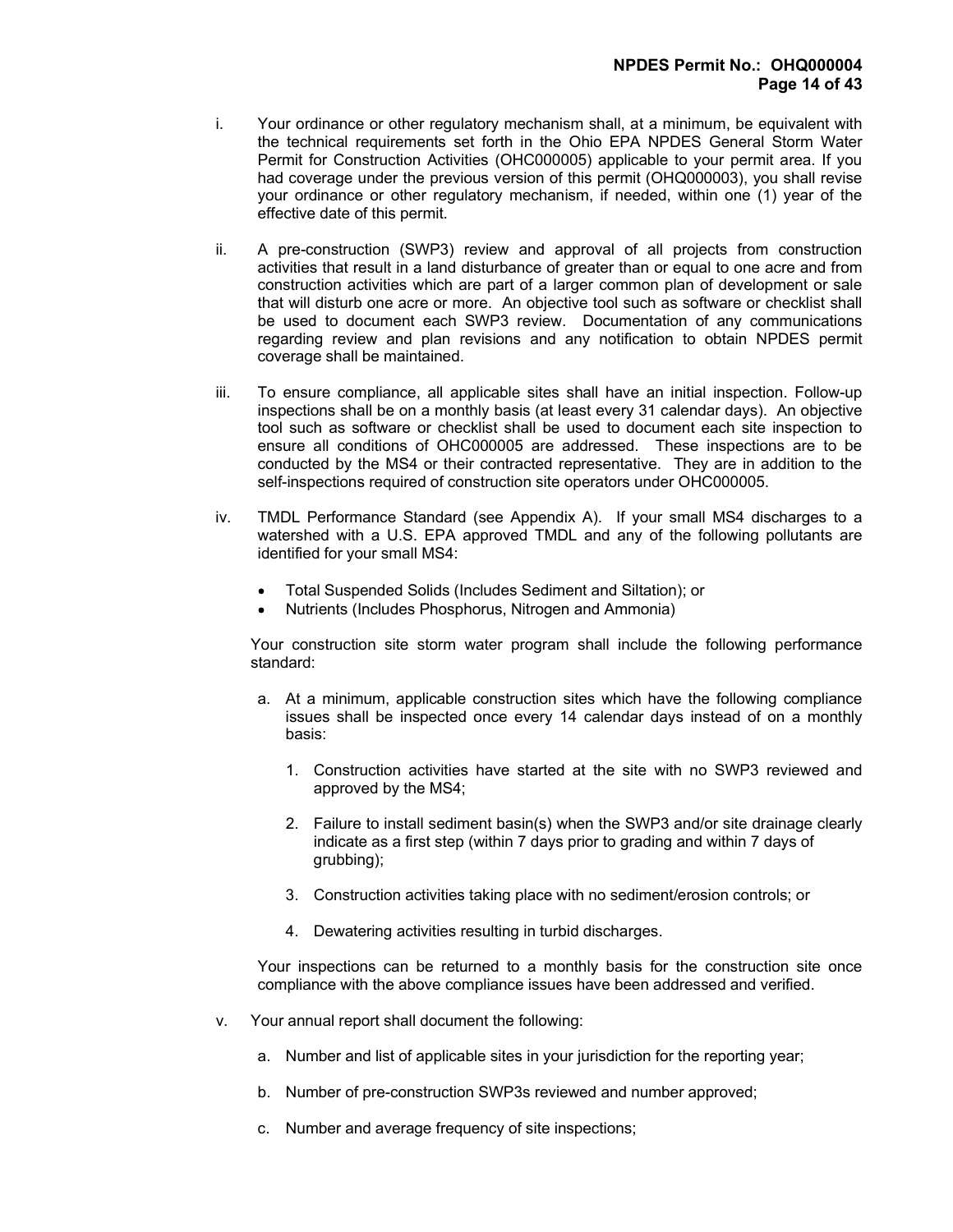- d. Number of violation letters/reports/notices issued;
- e. Number of enforcement actions taken; and
- f. Number of complaints (external and internal) received, and number addressed.

# 5. Post-Construction Storm Water Management in New Development and Redevelopment

- a. You shall develop, implement, and enforce a program to address storm water runoff from new development and redevelopment projects that disturb greater than or equal to one acre, including projects less than one acre that are part of a larger common plan of development or sale, that discharge into your small MS4. Your program shall ensure that controls are in place that will prevent or minimize potential water quality impacts;
- b. You shall develop and implement strategies which include a combination of structural and/or non-structural post-construction runoff controls appropriate for your community;
- c. You shall use an ordinance or other regulatory mechanism to address post-construction runoff from new development and redevelopment projects to the extent allowable under State or local law; and
- d. You shall ensure adequate long-term operation and maintenance of post-construction runoff controls, including provisions for when property changes ownership.
- e. Decision process. You shall document your decision process for the development of a postconstruction storm water management program. Your rationale statement shall address your overall post-construction storm water management program and the individual BMPs, measurable goals, and responsible persons for your program. The rationale statement shall include the following information, at a minimum:
	- i. Your program to address storm water runoff from new development and redevelopment projects. Include in this description any specific priority areas for this program.
	- ii. How your program will be specifically tailored for your local community, minimize potential water quality impacts, and attempt to maintain pre-development runoff conditions.
	- iii. Any non-structural post-construction runoff controls in your program, including, as appropriate: green infrastructure storm water management techniques, policies and ordinances that provide requirements and standards to direct growth to identified areas, protect sensitive areas such as wetlands and riparian areas, maintain and/or increase open space (including a dedicated funding source for open space acquisition), provide buffers along sensitive water bodies, minimize impervious surfaces, and minimize disturbance of soils and vegetation; policies or ordinances that encourage infill development in higher density urban areas, and areas with existing storm sewer infrastructure; education programs for developers and the public about project designs that minimize potential water quality impacts; and other measures such as minimization of the percentage of impervious area after development, use of measures to minimize directly connected impervious areas, and source control measures often thought of as good housekeeping, preventive maintenance and spill prevention.
	- iv. Any structural post-construction runoff controls in your program, including, as appropriate: green infrastructure storm water management techniques, storage practices such as wet ponds and extended-detention outlet structures; filtration practices such as grassed swales, bioretention cells, sand filters and filter strips; and infiltration practices such as infiltration basins and infiltration trenches.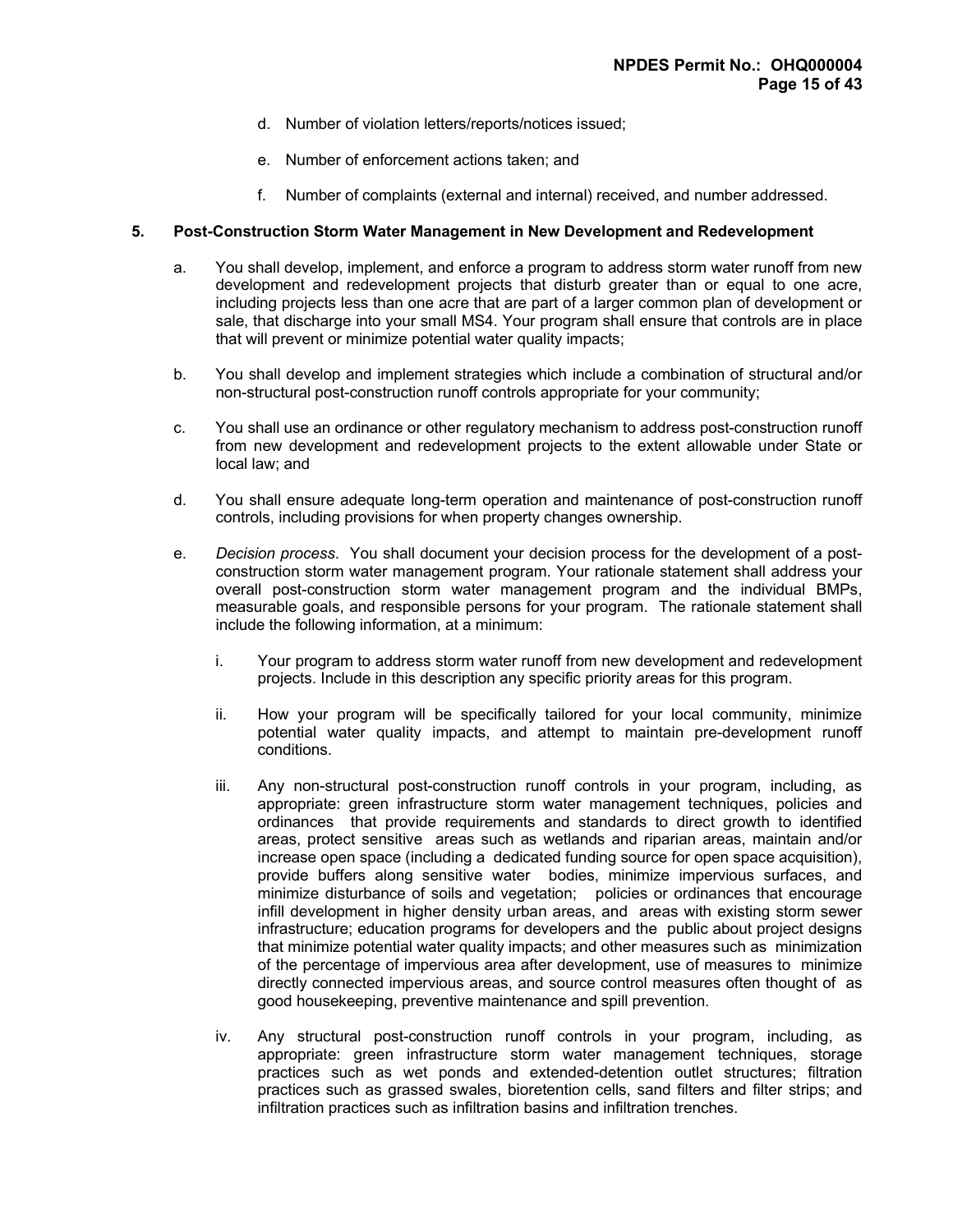- v. The mechanisms (ordinance or other regulatory mechanisms) you will use to address post-construction runoff from new developments and redevelopments and why you chose the mechanism(s). If you need to develop a mechanism, describe your plan and a schedule to do so. If your ordinance or regulatory mechanism is already developed, include a copy of the relevant sections with your program.
- vi. How you will ensure the long-term operation and maintenance (O&M) of any implemented or installed post-construction runoff controls. Options to help ensure that future O&M responsibilities are clearly identified and enforceable include an agreement between you and another entity such as the post-development landowners or regional authorities.
- vii. Who is responsible for overall management and implementation of your postconstruction storm water management program and, if different, who is responsible for each of the BMPs identified for this program.
- viii. How you will evaluate the success of this minimum measure, including how you selected the measurable goals for each of the BMPs.
- f. Performance Standards. Your post-construction storm water management program, at a minimum, shall include:
	- i. Your ordinance or other regulatory mechanism shall, at a minimum, be equivalent with the technical requirements set forth in OHC000005 applicable to your permit area. It shall require notification and approval of modifications to post-construction storm water runoff controls that occur after your initial SWP3 approvals. If you had coverage under the previous version of this permit (OHQ000003), you shall revise your ordinance or other regulatory mechanism, if needed, within one (1) year of the effective date of this permit.
	- ii. A pre-construction SWP3 review and approval of all projects from construction activities that result in a land disturbance of greater than or equal to one acre, and from construction activities which are part of a larger common plan of development or sale that will disturb one acre or more, to ensure that required post-construction controls are designed per requirements. An objective tool such as software or checklist shall be used to document each SWP3 review. Documentation of any communications regarding review and plan revisions shall be maintained.
	- iii. These applicable sites shall be inspected to ensure that controls are installed per requirements. An objective tool such as software or checklist shall be used to document each site inspection to ensure all conditions of OHC000005 are addressed.
	- iv. Your program shall also ensure that long-term O&M plans are developed and agreements in place for all applicable sites, including after changes of ownership. Your operation and maintenance program shall ensure that private and public postconstruction runoff controls are being maintained per existing long-term O&M plans, agreements and local ordinances or other regulatory mechanisms. You shall maintain a copy of the long-term O&M plans and agreements provided during construction and document long-term O&M inspections. Your program shall include, at a minimum, one on-site inspection by you or a third party of each post-construction runoff control during this permit term.
	- v. TMDL Performance Standard (see Appendix A). If your small MS4 discharges to a watershed with a U.S. EPA approved TMDL and any of the following pollutants are identified for your small MS4:
		- Total Suspended Solids (Includes Sediment and Siltation); or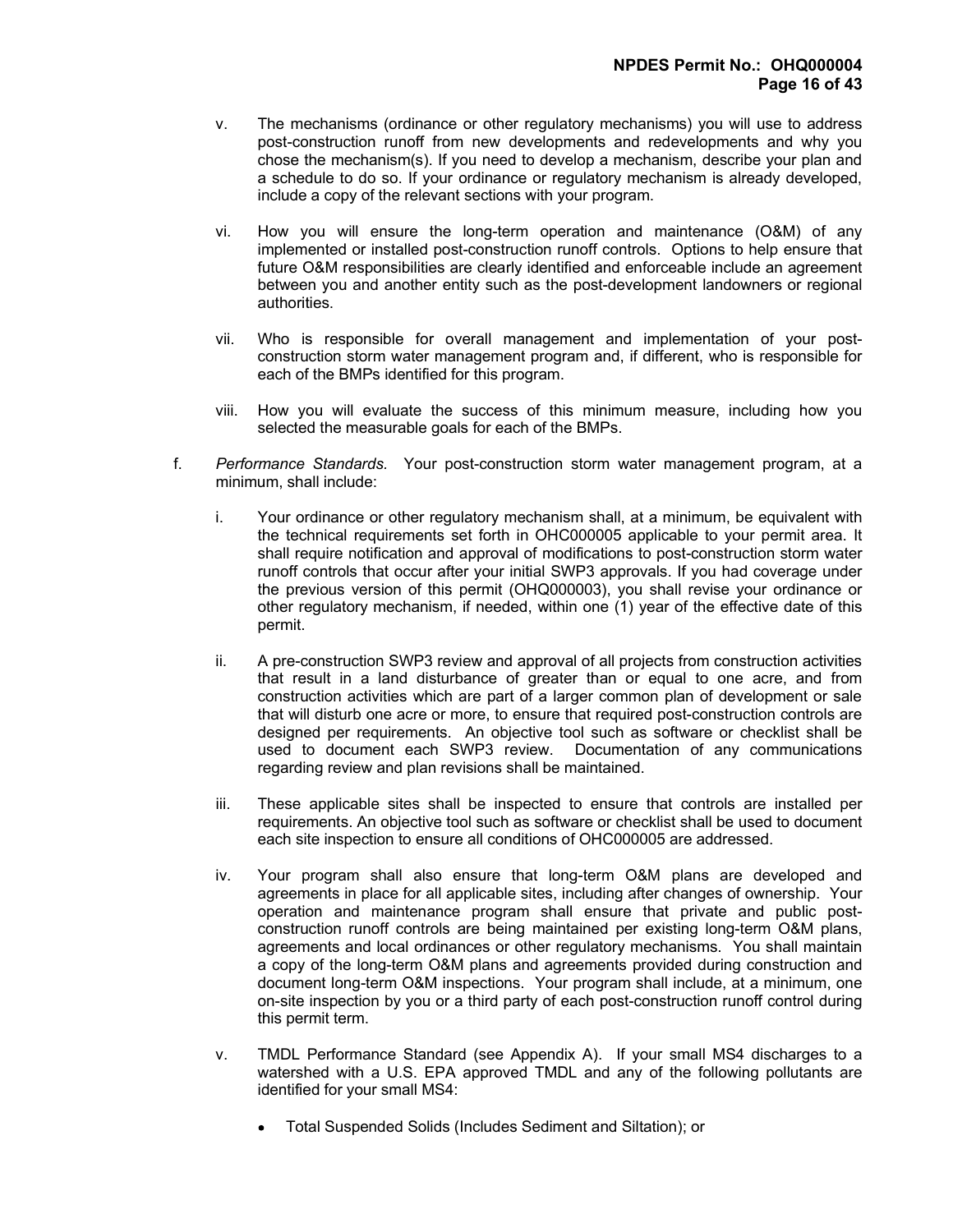• Nutrients (Includes Phosphorus, Nitrogen and Ammonia)

Your post-construction storm water management program shall provide:

a. In addition to Parts III.B.1.c and III.B.2.c, an educational opportunity to contractors, SWP3 designers, and/or employees on OHC000005 Table 4b practices and/or other green infrastructure practices during the permit term.

In addition, your program shall include, at a minimum, one of the following performance standards during the permit term:

- b. Retrofit one (1) existing storm water practice that solely provides a peakdischarge function to meet the performance standard for an extended detention post-construction practice in accordance with OHC000005 Table 4a or 4b; or
- c. Perform restoration of at least three hundred linear feet of channelized stream where natural channel stability and floodplain restoration will reduce stream erosion; or
- d. Update your ordinance or other regulatory mechanism to require OHC000005 Table 4b practices and/or other green infrastructure practices where feasible; or
- e. Install one (1) or more OHC000005 Table 4b practices to treat a minimum of 1 acre of existing impervious area developed prior to 2003.

 These TMDL performance standards may be implemented outside your jurisdictional boundary but shall be implemented within the identified TMDL Project watershed in Appendix A.

- vi. Your annual report shall document the following:
	- a. Number of applicable sites in your jurisdiction requiring post-construction controls for the reporting year;
	- b. Number of pre-construction SWP3 reviews and approvals for post-construction runoff controls;
	- c. Number of inspections verifying that post-construction runoff controls were built per requirements;
	- d. Number of enforcement actions taken for failure to adequately install postconstruction runoff controls and the number of enforcement actions taken for failure to maintain;
	- e. Number of long-term O&M plans developed and agreements in place for postconstruction runoff controls;
	- f. Number of long-term O&M inspections performed on post-construction controls (number performed by MS4 and number performed privately); and
	- g. If applicable, summary of activities taken to satisfy your post-construction storm water management program TMDL performance standard.

# 6. Pollution Prevention/Good Housekeeping for Municipal Operations

 a. You shall develop and implement an O&M program that includes a training component and has the ultimate goal of preventing or reducing pollutant runoff from municipal operations;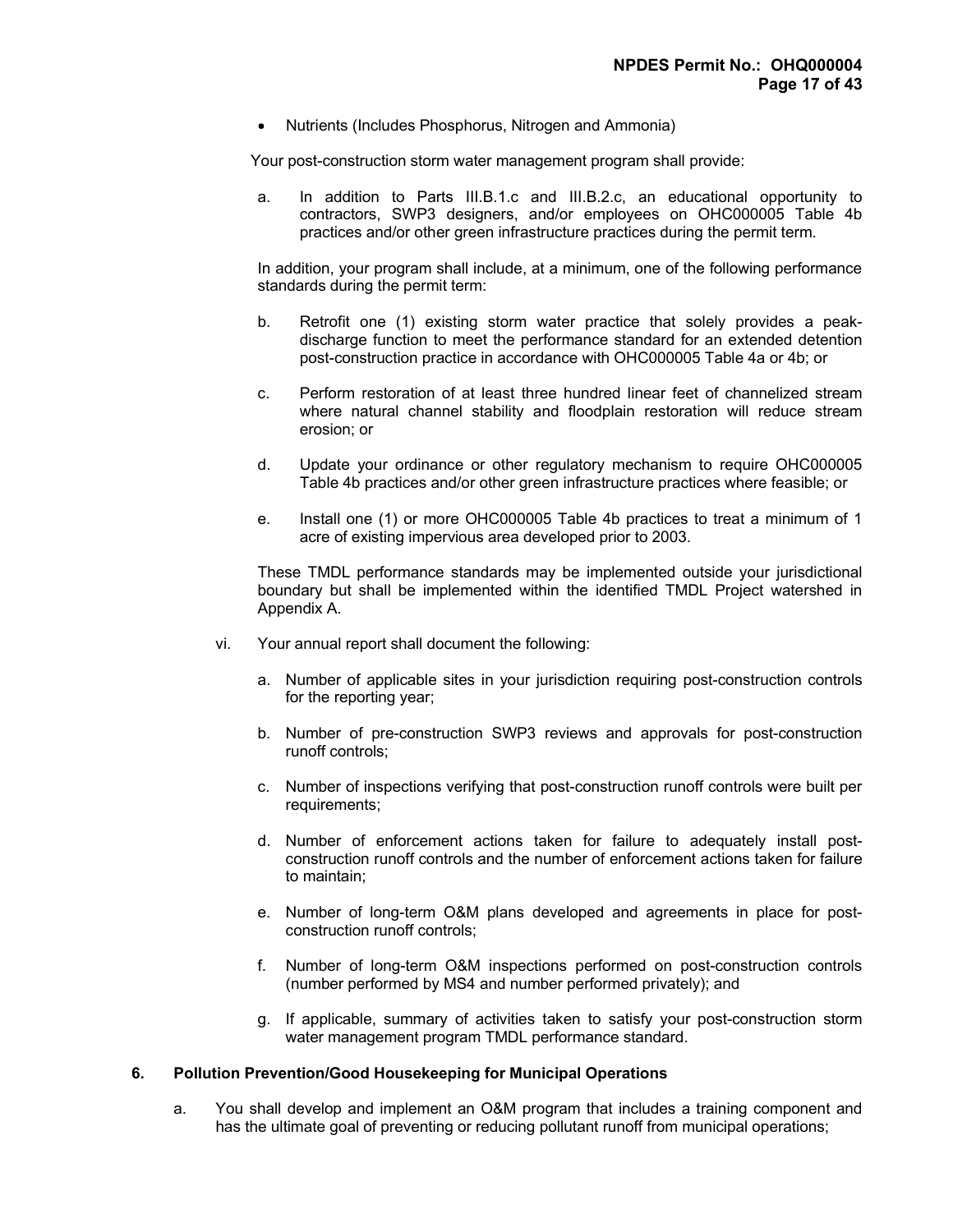- b. Using training materials that are available from Ohio EPA or other organizations, your program shall include employee training to prevent and reduce storm water pollution from activities such as park and open space maintenance, fleet and building maintenance, new construction and land disturbances, and storm water system maintenance; and
- c. You shall include a list of industrial facilities you own or operate that are subject to Ohio EPA's NPDES Industrial Storm Water General Permit (OHR000006) or individual NPDES permits for discharges of storm water associated with industrial activity that ultimately discharge to your small MS4. Include the Ohio permit number or a copy of the Industrial NOI for each facility. For your municipal facilities that conduct activities described in 40 CFR 122.26(b)(14) that are not required to obtain Industrial Storm Water General Permit coverage, including vehicle maintenance facilities, bus terminals, composting facilities, impoundment lots and waste transfer stations, a Storm Water Pollution Prevention Plan (SWPPP) shall be developed and implemented in accordance with the SWP3 requirements of OHR000006.
- d. Decision process. You shall document your decision process for the development of a pollution prevention/good housekeeping program for municipal operations. Your rationale statement shall address both your overall pollution prevention/good housekeeping program and the individual BMPs, measurable goals, and responsible persons for your program. The rationale statement shall include the following information, at a minimum:
	- i. Your operation and maintenance program to prevent or reduce pollutant runoff from your municipal operations. Your program shall specifically list the municipal operations that are impacted by this O&M program.
	- ii. Any government employee training program you will use to prevent and reduce storm water pollution from activities such as park and open space maintenance, fleet and building maintenance, new construction and land disturbances, and storm water system maintenance. Describe any existing, available materials you plan to use. Describe how this training program will be coordinated with the outreach programs developed for the public information minimum measure and the illicit discharge minimum measure.
	- iii. Your program description shall specifically address the following areas:
		- 1. Maintenance activities, maintenance schedules, and long-term inspection procedures for controls to reduce floatables and other pollutants to your small MS4.
		- 2. Controls for reducing or eliminating the discharge of pollutants from streets, roads, highways, municipal parking lots, maintenance and storage yards, waste transfer stations, fleet or maintenance shops with outdoor storage areas, and salt/sand handling and storage locations and snow disposal areas you operate. A description of the materials used for roadway and municipal parking lot winterization (use of salt, sand, bottom ash, etc. or combination thereof), associated application rates, and the rationale for the selected application rates shall be included. Also identify controls or practices to be used for reducing or eliminating discharges of pollutants resulting from roadway and municipal parking lot winterization activities.
		- 3. Procedures for the proper management and disposal of waste removed from your small MS4 and your municipal operations, including dredge spoil, accumulated sediments, floatables, street sweepings/catch basin cleanings and other debris.
		- 4. Procedures to ensure that new flood management projects are assessed for impacts on water quality and existing projects are assessed for incorporation of additional water quality protection devices or practices.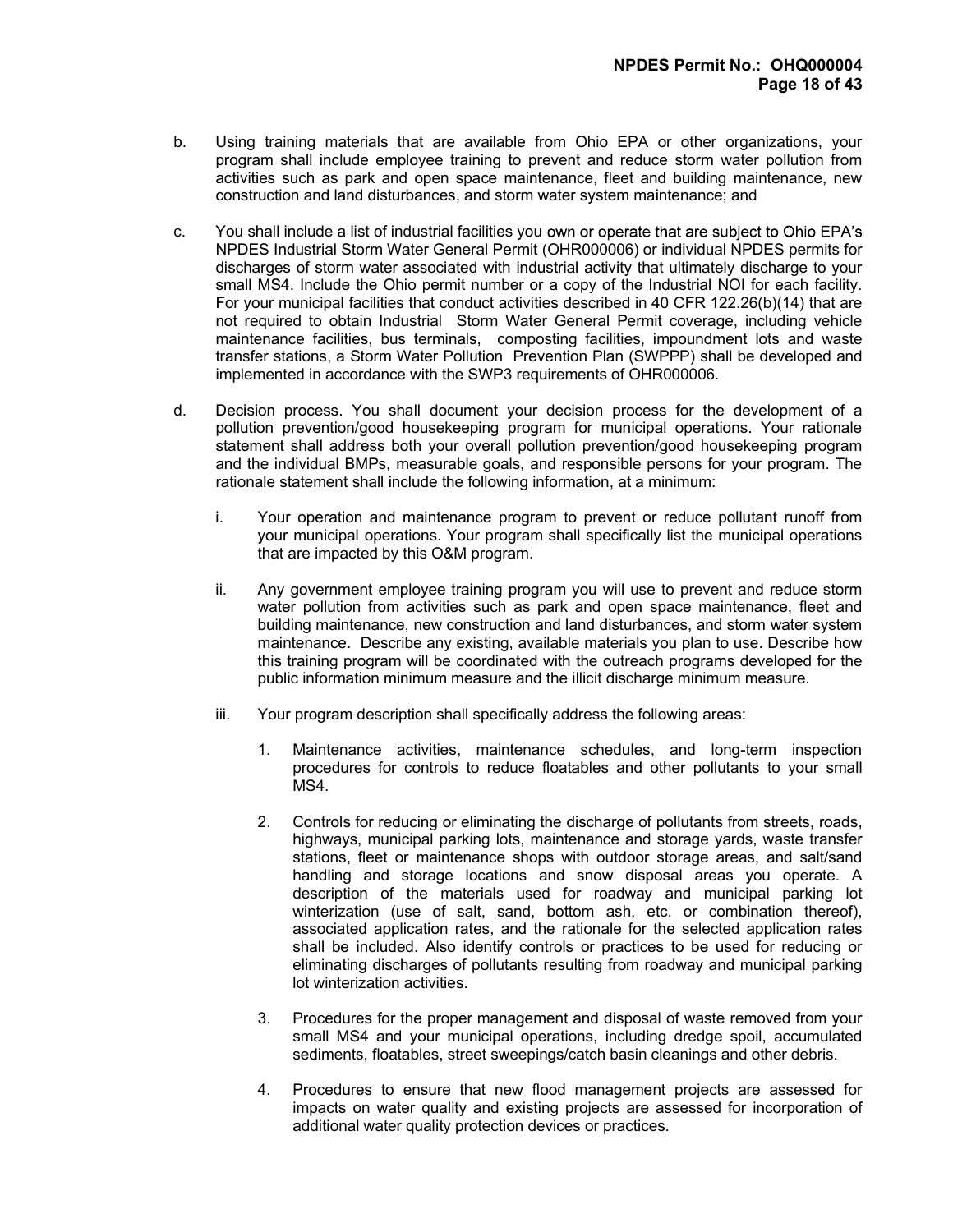- iv. Who is responsible for overall management and implementation of your pollution prevention/good housekeeping program and, if different, who is responsible for each of the BMPs identified for this program.
- v. How you will evaluate the success of this minimum measure, including how you selected the measurable goals for each of the BMPs.
- e. Performance Standards. Your pollution prevention/good housekeeping program, at a minimum, shall include:
	- i. An annual employee training.
	- ii. Your O&M program shall include appropriate documented procedures, controls, maintenance schedules and recordkeeping to address Part III.B.6.d.iii of this permit.
	- iii. Your salt piles shall be covered with no run-on and subsequent run-off of salt. All tanks of brine or other liquid road treatments shall have secondary containment or alternatively bollard or barrier protection. This performance standard shall be completed no later than two (2) years after the effective date of this permit for small MS4s renewing coverage under this permit.
	- iv. For areas of soil disturbance associated with ditch/MS4 maintenance caused by the small MS4, soil stabilization shall, at a minimum, be initiated in accordance with the time frames specified in the following table:

| <b>Ditch/MS4 Maintenance Areas</b>                    | Time Frame to Initiate Soil Stabilization                                                                                                                   |
|-------------------------------------------------------|-------------------------------------------------------------------------------------------------------------------------------------------------------------|
| Not within 50 feet of a surface water of the<br>State | Within 7 days of reaching final grade or<br>within the first 7 days if a disturbed area<br>will remain inactive for over 14 days.                           |
| State                                                 | Within 50 feet of a surface water of the   Within 2 days of reaching final grade or<br>within 2 days if the area is to remain<br>inactive for over 14 days. |

Implementation of this performance standard shall commence no later than two (2) years after the effective date of this permit for small MS4s renewing coverage under this permit.

- v. For ODOT and OTIC, these two non-traditional small MS4s shall develop and implement a roadside litter collection program and document the amount of trash collected and properly disposed. Such documentation shall be included within annual report.
- vi. TMDL Performance Standard (see Appendix A). If your small MS4 discharges to a watershed with a U.S. EPA approved TMDL and any of the following pollutants are identified for your small MS4:
	- Total Suspended Solids (Includes Sediment and Siltation);
	- Nutrients (Includes Phosphorus, Nitrogen and Ammonia);
	- E. coli
	- Bacteria;
	- Metals; or
	- Dissolved Oxygen and Organic Enrichment

 Your pollution prevention/good housekeeping program shall include, at a minimum, one of the following performance standards. Implementation of this permit requirement shall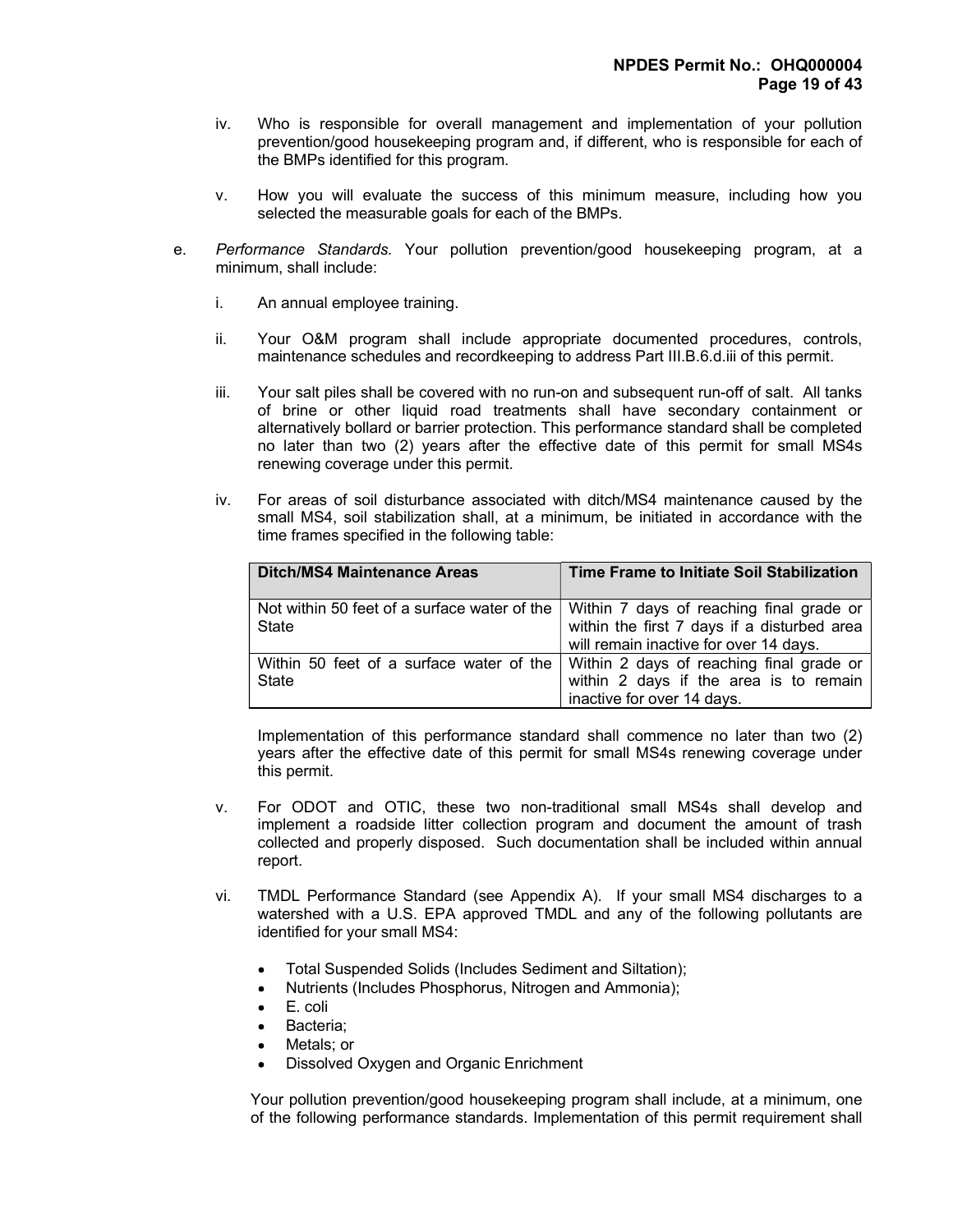commence no later than two (2) years after the effective date of this permit for small MS4s renewing coverage under this permit.

- 1. Develop and implement a street sweeping program with proper debris management and disposal. Your program shall document debris collected to prioritize areas to sweep and/or document lane miles swept. At a minimum, sweeping shall occur on curbed streets two times per year; or
- 2. Develop and implement a catch basin cleaning program with proper debris management and disposal. Your program shall document debris collected to prioritize areas to clean. At a minimum, catch basins shall be scheduled to be cleaned once every five years; or
- 3. Develop and implement a leaf/yard waste collection program; or
- 4. For small MS4 facilities that do not require NPDES industrial storm water general permit coverage but require a SWPPP in accordance with Part III.B.6.c of this permit, conduct routine facility inspections for these facilities at least quarterly (i.e., once each calendar quarter). You shall document the findings of each routine facility inspection performed and maintain this documentation onsite with your SWPPP. At a minimum, your documentation of each routine facility inspection shall include:
	- The inspection date and time;
	- The name(s) and signature(s) of the inspector(s);
	- Weather information and a description of any discharges occurring at the time of the inspection;
	- Any previously unidentified discharges of pollutants from the site;
	- Any control measures needing maintenance or repairs;
	- Any failed control measures that need replacement;
	- Any incidents of failure to implement your SWPPP observed;
	- Any additional control measures needed.
- vii. Your annual report shall document the following:
	- a. Summary of employee training program(s) implemented, listing topics, target pollutants and the number of employees that attended each training;
	- b. List of municipal facilities subject to your program with number of facilities inspected and the frequency of such inspections;
	- c. Document the amounts of wastes properly disposed from your small MS4 and your municipal operations, including the disposal location;
	- d. Document whether your road salt storage is covered, tons of salt used, gallons of brine used (and concentration), lane miles treated and measures taken to minimize usage;
	- e. Document the gallons used of pesticides and herbicides and measures taken to minimize usage;
	- f. Document the pounds used of fertilizer and measures taken to minimize usage;
	- g. Document the amount of street sweeping and catch basin cleaning material collected and properly disposed, including disposal location;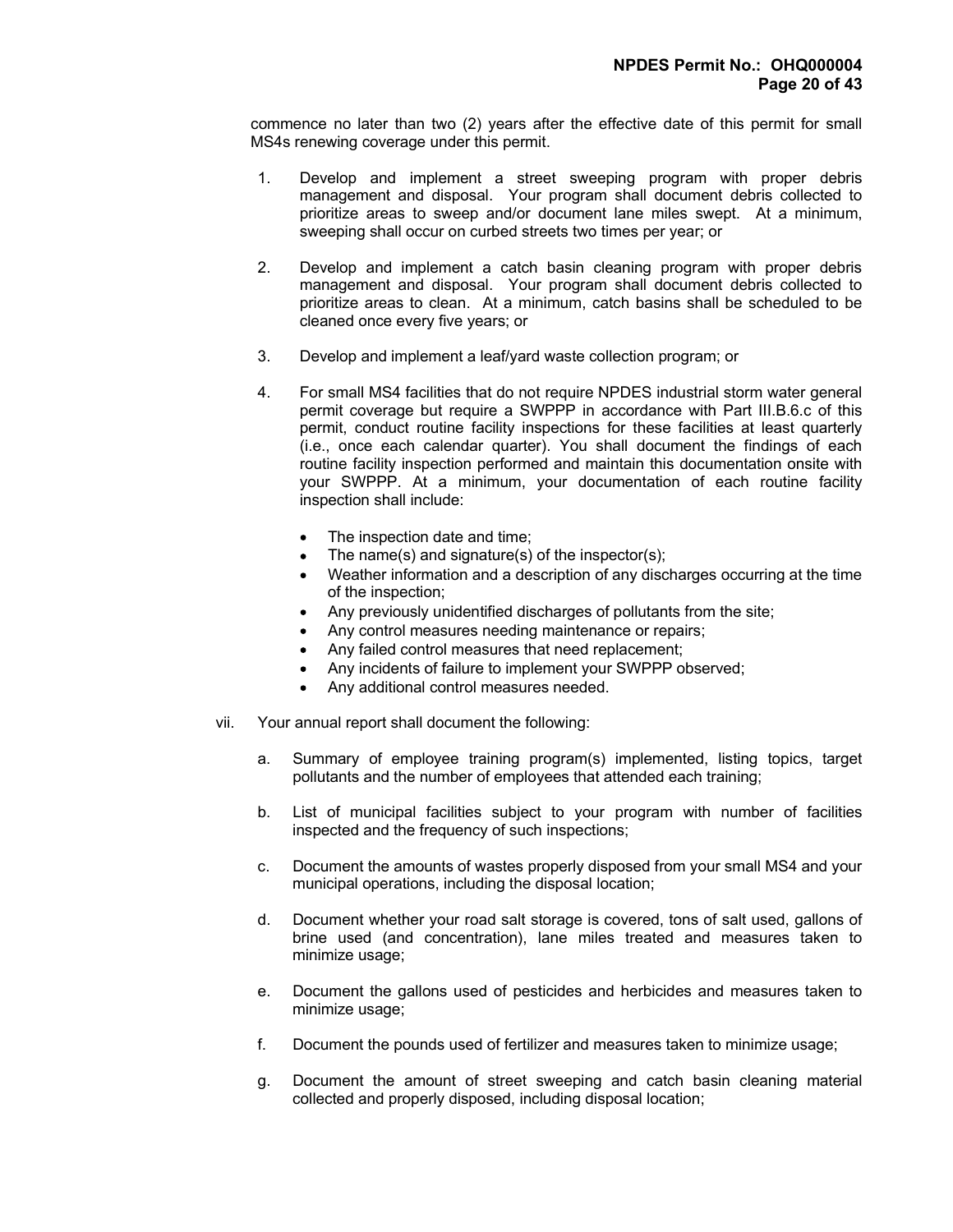- h. Summarize any new or existing flood management projects that were assessed for possible impacts on water quality; and
- i. If applicable, summary of activities taken to satisfy your pollution prevention good housekeeping program TMDL performance standard.

# C. Sharing Responsibility

 Implementation of one or more of the minimum measures may be shared with another entity, or another entity may fully implement the measure on your behalf. You may rely on another entity only if:

- 1. The other entity, in fact, implements all or part of the control measure;
- 2. The particular control measure, or component of that measure, is at least as stringent as the corresponding permit requirement; and
- 3. The other entity agrees to implement the control measure on your behalf. There shall be written acceptance of this obligation. This obligation shall be maintained as part of your SWMP. If the other entity agrees to report on the minimum measure, you shall supply the other entity with the reporting requirements contained in Part IV.C of this permit. If the other entity fails to implement the control measure on your behalf, then you remain liable for any discharges due to that failure to implement.

# D. Reviewing and Updating Storm Water Management Programs

- 1. SWMP Review: You shall do an annual review of your SWMP in conjunction with preparation of the annual report required under Part IV.C of this permit.
- 2. SWMP Update: You may change your SWMP during the life of the permit in accordance with the following procedures:
	- a. Changes adding (but not subtracting or replacing) components, controls, or requirements to the SWMP may be made at any time upon written notification to Ohio EPA.
	- b. Changes replacing an ineffective or infeasible BMP specifically identified in the SWMP with an alternate BMP may be requested at any time. Unless denied by Ohio EPA, changes proposed in accordance with the criteria below shall be deemed approved and may be implemented 60 days from submittal of the request. If the request is denied, Ohio EPA will send you a written response giving a reason for the decision. Your modification requests shall include the following:
		- i. An analysis of why the BMP is ineffective or infeasible (including cost prohibitive),
		- ii. Expectations on the effectiveness of the replacement BMP, and
		- iii. An analysis of why the replacement BMP is expected to achieve the goals of the BMP to be replaced.
	- c. Change requests or notifications shall be made in writing and signed in accordance with Part V.G of this permit.
- 3. SWMP Updates Required by Ohio EPA: Ohio EPA may require updates to the SWMP as needed to:
	- a. Address potential impacts on receiving water quality caused, or contributed to, by discharges from the MS4; or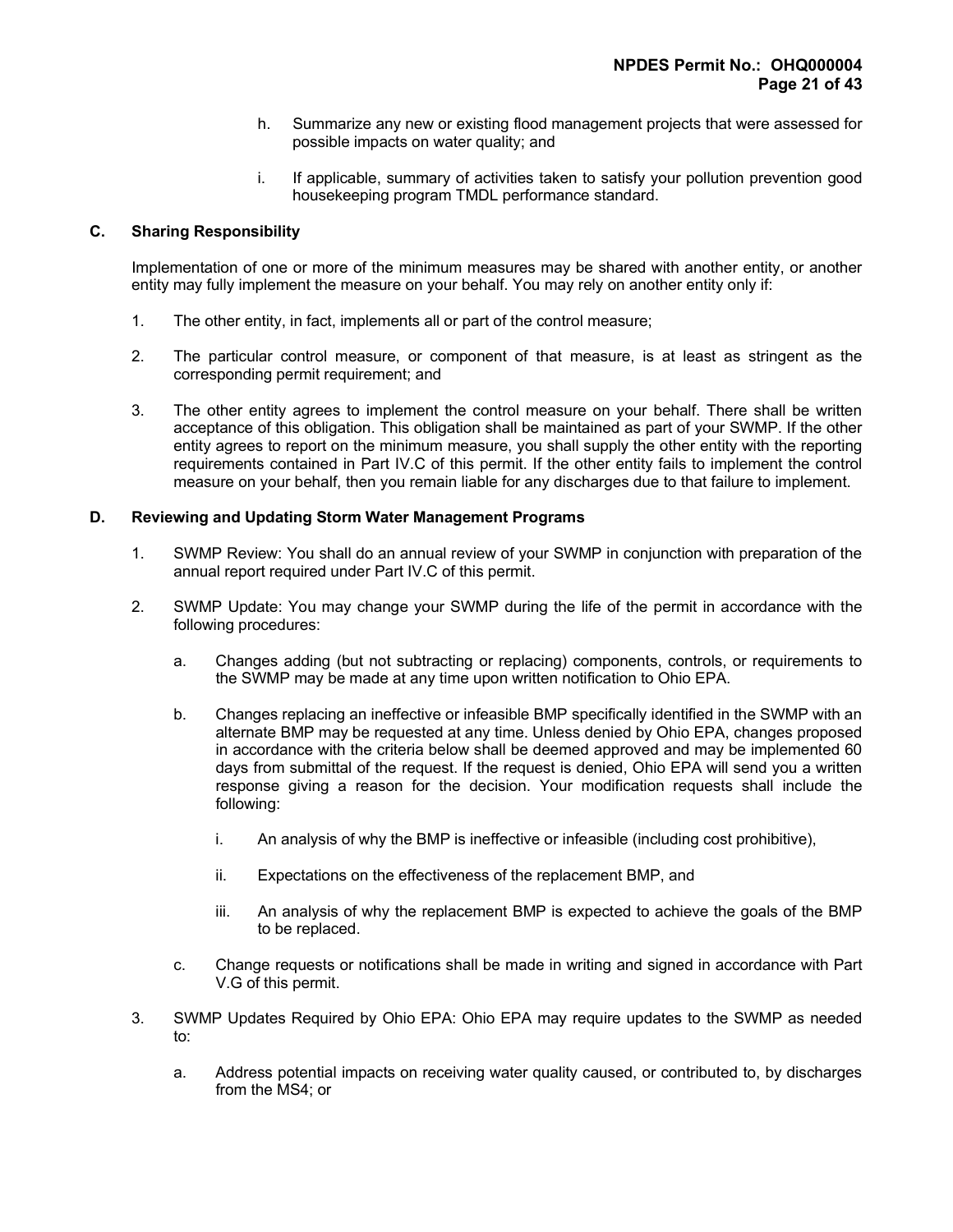- b. Include such other conditions deemed necessary by Ohio EPA to comply with the goals and requirements of ORC 6111 and the Clean Water Act.
- c. Changes requested by Ohio EPA will be made in writing, set forth the time schedule for you to develop the changes, and offer you the opportunity to propose alternative program changes to meet the objective of the requested modification. All changes required by Ohio EPA will be made in accordance with OAC Chapter 3745-47.
- 4. Transfer of Ownership, Operational Authority, or Responsibility for SWMP Implementation: You shall implement the SWMP on all new areas added to your portion of the small MS4 (or for which you become responsible for implementation of storm water quality controls) as expeditiously as practicable, but not later than one year from addition of the new areas. Implementation may be accomplished in a phased manner to allow additional time for controls that cannot be implemented immediately. An exception to this one-year timeframe exists for requirements associated with the comprehensive storm sewer system map and dry-weather screening of storm water outfalls. If you will be unable to complete these requirements within one year from the addition of the new areas, you shall provide an alternative schedule to complete with the following annual report.
	- a. Within 90 days of a transfer of ownership, operational authority, or responsibility for SWMP implementation, you shall have a plan for implementing your SWMP on all affected areas. The plan may include schedules for implementation. Information on all new annexed areas and any resulting updates required to the SWMP shall be included in the annual report.
	- b. Only those portions of the SWMPs specifically required as permit conditions shall be subject to modification. Addition of components, controls, or requirements by the permittee(s) and replacement of an ineffective or infeasible BMP implementing a required component of the SWMP with an alternate BMP expected to achieve the goals of the original BMP shall be considered minor changes to the SWMP and not modifications to the permit.

# PART IV. EVALUATING, RECORD KEEPING AND REPORTING

## A. Evaluating

 1. You shall evaluate program compliance, the appropriateness of identified BMPs, and progress toward achieving identified measurable goals and satisfying performance standards.

## B. Record Keeping

- 1. You shall retain copies of all reports and documents required by this permit, a copy of the NPDES permit, and records of all data used to complete the NOI for this permit, for a period of at least three years from the date of the report, document or application, or for the term of this permit, whichever is longer. This period may be extended by request of Ohio EPA at any time.
- 2. You shall submit your records to Ohio EPA only when specifically asked to do so. You shall retain the SWMP required by this permit (including a copy of the permit language) at a location accessible to Ohio EPA. You shall make your records, including the NOI, annual reports and the SWMP, available to the public if requested by the public or Ohio EPA to do so in writing.

## C. Reporting

 You shall submit annual reports to the director by the first day of April for each year that this permit is in effect. If you had coverage under the previous version of this permit you shall submit your 2020 annual report by April 1, 2021. Each report shall cover the period from January through December of the previous year. You shall submit your reports using Ohio EPA's electronic Small MS4 annual report which is available through the Ohio EPA eBusiness Center at https://ebiz.epa.ohio.gov/. The report shall include: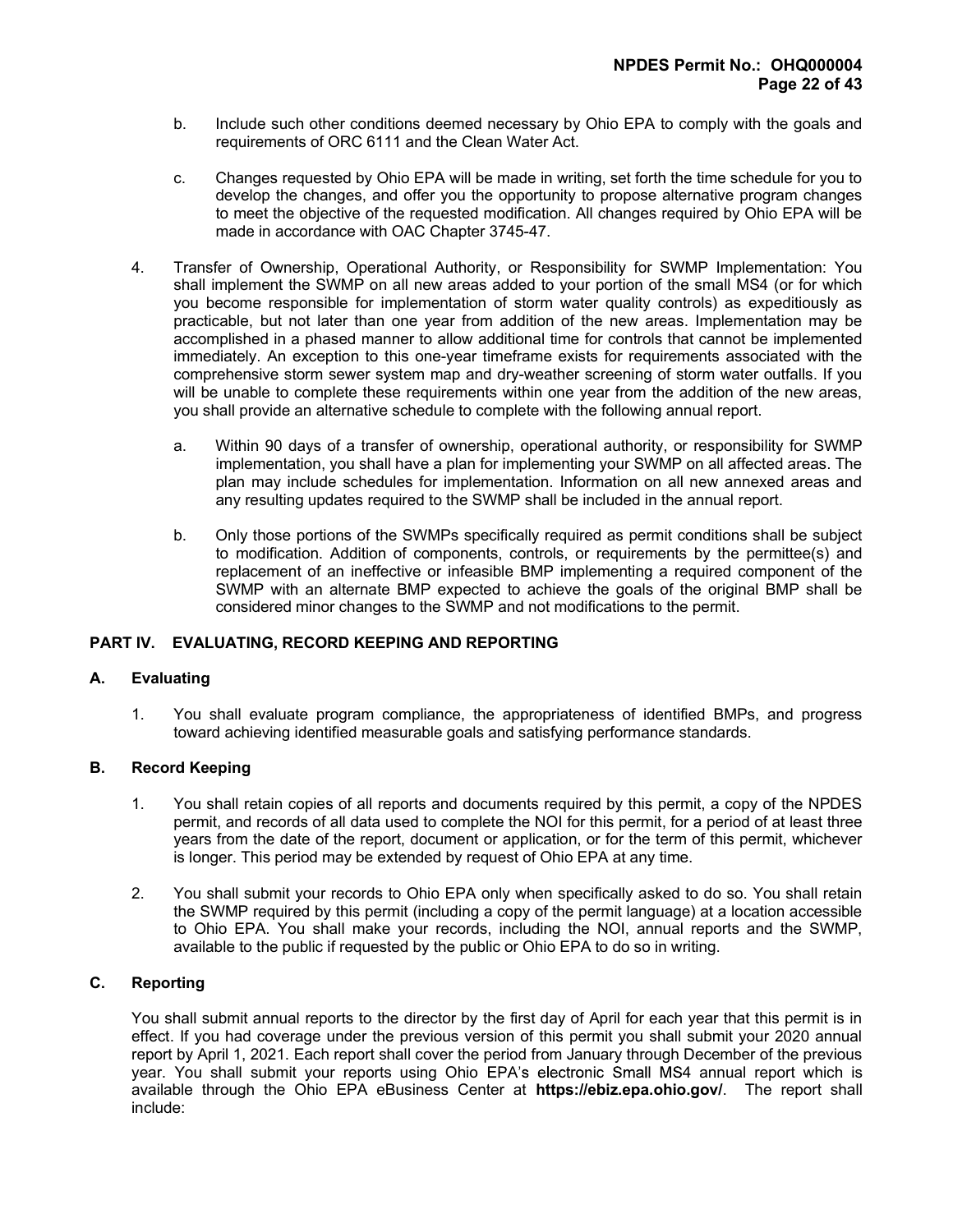- 1. A most recent Table of Organization for program development and implementation, including a primary point of contact with contact information;
- 2. The status of your compliance with permit conditions and performance standards, an assessment of the appropriateness of the identified BMPs, progress toward achieving the statutory goal of reducing the discharge of pollutants to the MEP, and the measurable goals for each of the minimum control measures. The report shall also include a summary of the specific annual reporting requirements identified for each minimum control measure in Part III.B.1.c.v, Part III.B.2.c.iii, Part III.B.3.j.vii, Part III.B.4.c.v, Part III.B.5.f.vi and Part III.B.6.e.vii;
- 3. Results of information collected and analyzed, if any, during the reporting period, including monitoring data used to assess the success of the program at reducing the discharge of pollutants to the MEP;
- 4. A summary of the storm water activities you plan to undertake during the next reporting cycle (including an implementation schedule);
- 5. Proposed changes to your SWMP, including changes to any BMPs or any identified measurable goals that apply to the program elements; and
- 6. Identify and summarize any variances granted under your storm water program regulations and requirements.

### PART V. STANDARD PERMIT CONDITIONS

### A. Duty to Comply

 You shall comply with all conditions of this permit. Any permit noncompliance constitutes a violation of ORC 6111 and is grounds for enforcement action.

 Ohio law imposes penalties and fines for persons who knowingly make false statements or knowingly swear or affirm the truth of a false statement previously made.

#### B. Continuation of the Expired General Permit

An expired general permit continues in force and effect until a new general permit is issued.

#### C. Need to Halt or Reduce Activity Not a Defense

 It shall not be a defense for you in an enforcement action that it would have been necessary to halt or reduce the permitted activity in order to maintain compliance with the conditions of this permit.

#### D. Duty to Mitigate

 You shall take all reasonable steps to minimize or prevent any discharge in violation of this permit which has a reasonable likelihood of adversely affecting human health or the environment.

#### E. Duty to Provide Information

 You shall furnish to the director, within seven days or as indicated in the written request, any information which the director may request to determine whether cause exists for modifying, revoking and reissuing, or terminating this permit or to determine compliance with this permit. You shall also furnish to the director upon request copies of records required to be kept by this permit.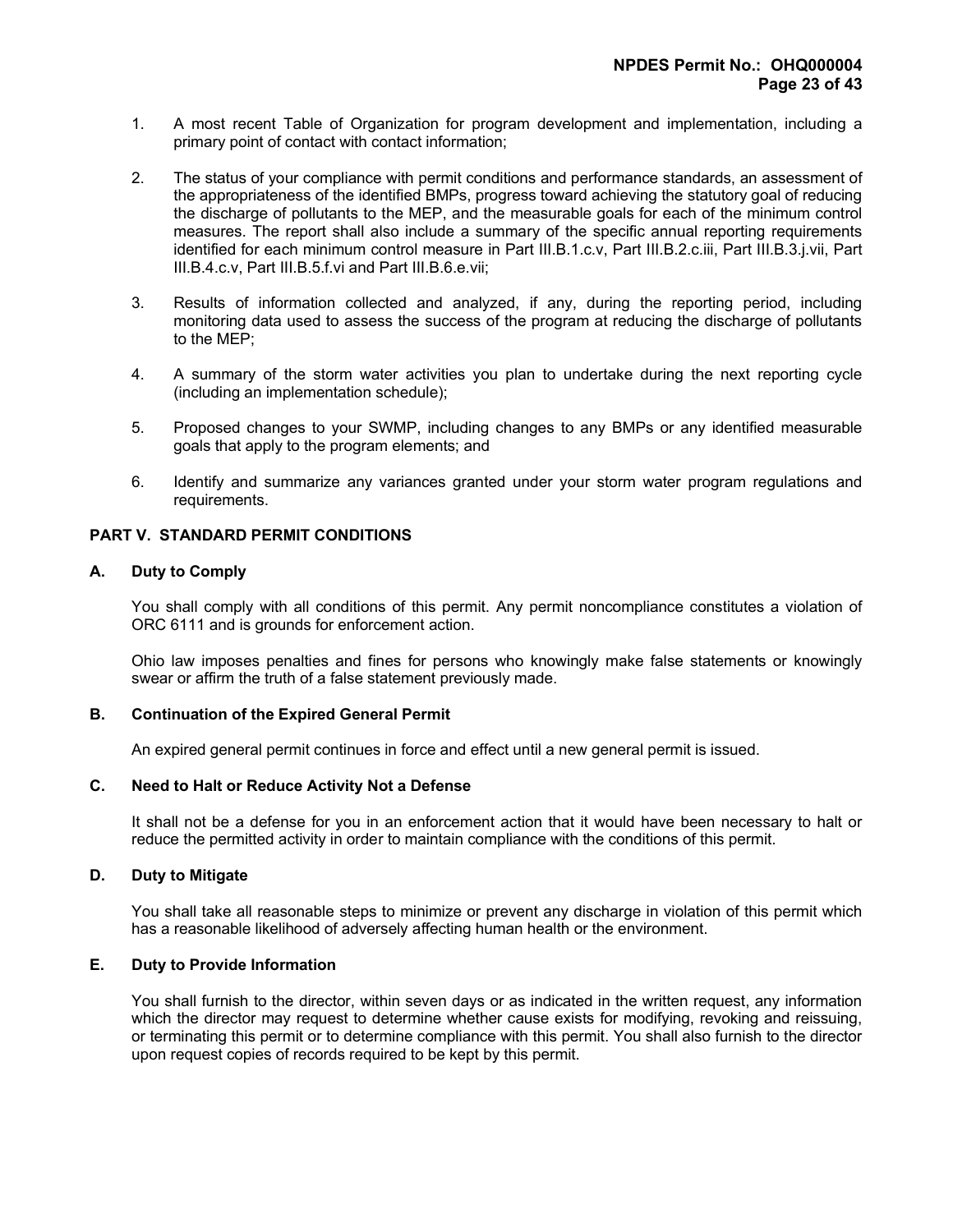# F. Other Information

 If you become aware that you failed to submit any relevant facts or submitted incorrect information in the NOI, SWMP, or in any other report to the director, you shall promptly submit such facts or information.

# G. Signatory Requirements

All NOIs, SWMPs, reports, certifications or information submitted to the director shall be signed.

- 1. These items shall be signed as follows:
	- a. For a corporation: By a responsible corporate officer. For the purpose of this section, a responsible corporate officer means:
		- i. A president, secretary, treasurer or vice-president of the corporation in charge of a principal business function, or any other person who performs similar policy or decisionmaking functions for the corporation; or
		- ii. The manager of one or more manufacturing, production or operating facilities, provided, the manager is authorized to make management decisions which govern the operation of the regulated facility including having the explicit or implicit duty of making major capital investment recommendations, and initiating and directing other comprehensive measures to assure long-term environmental compliance with environmental laws and regulations; the manager can assure that the necessary systems are established or actions taken to gather complete and accurate information for permit application requirements; and where authority to sign documents has been assigned or delegated to the manager in accordance with corporate procedures;
	- b. For a partnership or sole proprietorship: By a general partner or the proprietor, respectively; or
	- c. For a municipality, State, Federal or other public agency; by either a principal executive officer or ranking elected official. For purposes of this section, a principal executive officer of a Federal agency includes: (1) the chief executive officer of the agency, or (2) a senior executive officer having responsibility for the overall operations of a principal geographic unit of the agency (e.g., Regional Administrators of U.S. EPA).
- 2. All reports required by the permits and other information requested by the director shall be signed by a person described in Part V.G.1 of this permit or by a duly authorized representative of that person. A person is a duly authorized representative only if:
	- a. The authorization is made in writing by a person described in Part V.G.1 of this permit and submitted to the director;
	- b. The authorization specifies either an individual or a position having responsibility for the overall operation of the regulated facility or activity, such as the position of plant manager, operator of a well or well field, superintendent, position of equivalent responsibility, or an individual or position having overall responsibility for environmental matters for the company. (A duly authorized representative may thus be either a named individual or any individual occupying a named position); and
	- c. The written authorization is submitted to the director.
- 3. Changes to authorization. If an authorization under Part V.G.2 of this permit is no longer accurate because a different individual or position has responsibility for the overall operation of the facility, a new authorization satisfying the requirements of Part V.G.2 of this permit must be submitted to director prior to or together with any reports, information or applications to be signed by an authorized representative.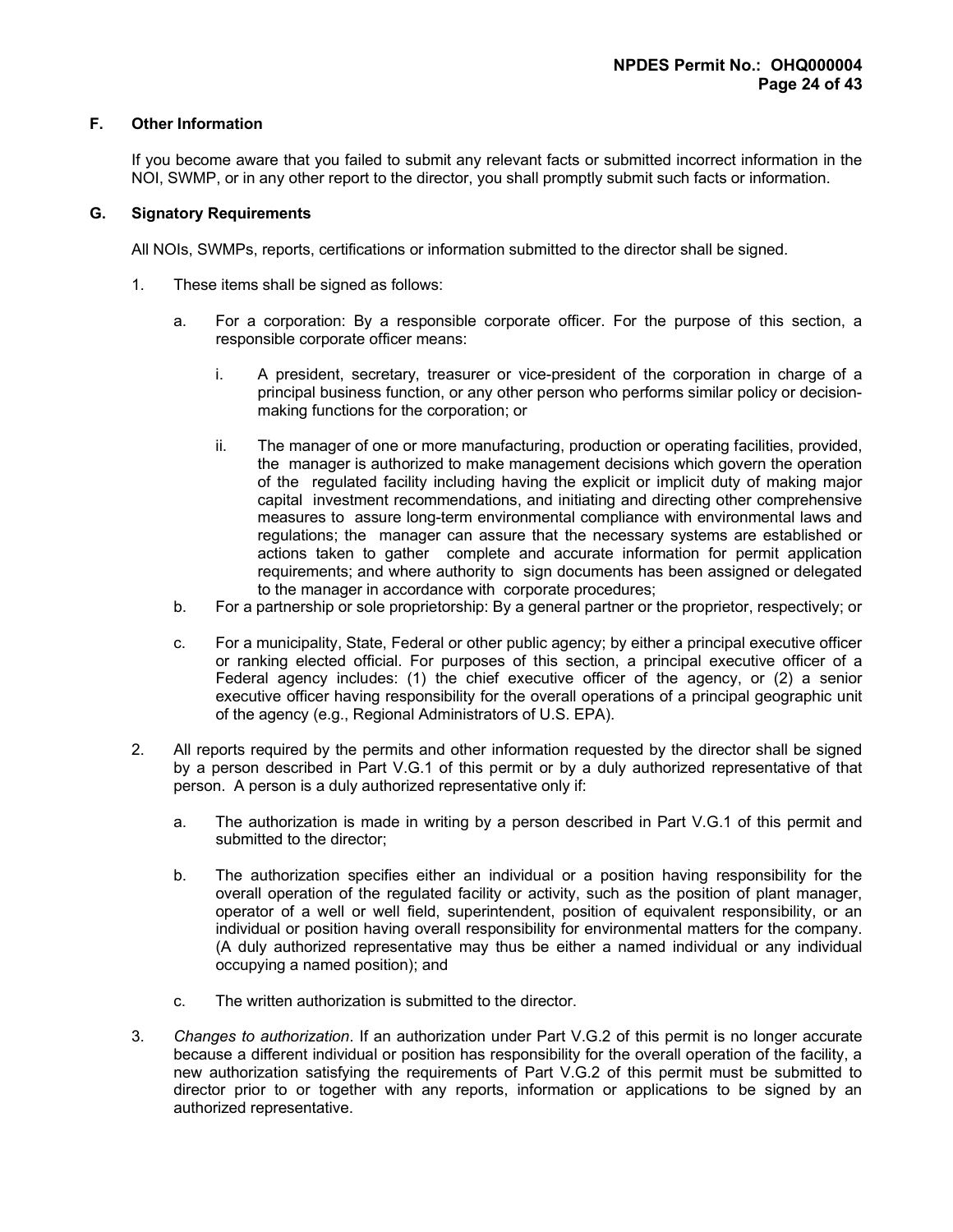4. Certification. Any person signing documents under Parts V.G.1 or V.G.2 of this permit shall make the following certification:

> "I certify under penalty of law that this document and all attachments were prepared under my direction or supervision in accordance with a system designed to assure that qualified personnel properly gather and evaluate the information submitted. Based on my inquiry of the person or persons who manage the system, or those persons directly responsible for gathering the information, the information submitted is, to the best of my knowledge and belief, true, accurate and complete. I am aware that there are significant penalties for submitting false information, including the possibility of fine and imprisonment for knowing violations."

 5. Falsification. Ohio law imposes penalties and fines for persons who knowingly make false statements or knowingly swear or affirm the truth of a false statement previously made.

### H. Property Rights

 The issuance of this permit does not convey any property rights of any sort, nor any exclusive privilege, nor does it authorize any injury to private property nor any invasion of personal rights, nor any infringement of Federal, State or local laws or regulations.

#### I. Proper Operation and Maintenance

 You shall, at all times, properly operate and maintain all facilities and systems of treatment and control (and related appurtenances) which are installed or used by you to achieve compliance with the conditions of this permit and with the conditions of your SWMP. Proper operation and maintenance also includes adequate laboratory controls and appropriate quality assurance procedures. Proper operation and maintenance requires the operation of backup or auxiliary facilities or similar systems, installed by you only when the operation is necessary to achieve compliance with the conditions of this permit.

#### J. Inspection and Entry

 You shall allow Ohio EPA or an authorized representative upon the presentation of credentials and other documents as may be required by law, to do any of the following:

- 1. Enter your premises at reasonable times where a regulated facility or activity is located or conducted or where records must be kept under the conditions of this permit;
- 2. Have access to and copy at reasonable times, any records that must be kept under the conditions of this permit;
- 3. Inspect at reasonable times any facilities or equipment (including monitoring and control equipment) practices, or operations regulated or required under this permit; and
- 4. Sample or monitor at reasonable times, for the purposes of assuring permit compliance or as otherwise authorized by the Clean Water Act, any substances or parameters at any location.

#### K. Permit Actions

 This permit may be modified, revoked and reissued, or terminated for cause. The filing of a request by the permittee for a permit modification, revocation and reissuance, or termination, or a notification of planned changes or anticipated noncompliance does not stay any permit condition.

#### L. Permit Transfers

Permit transfers shall be in accordance with OAC 3745-38-02(K).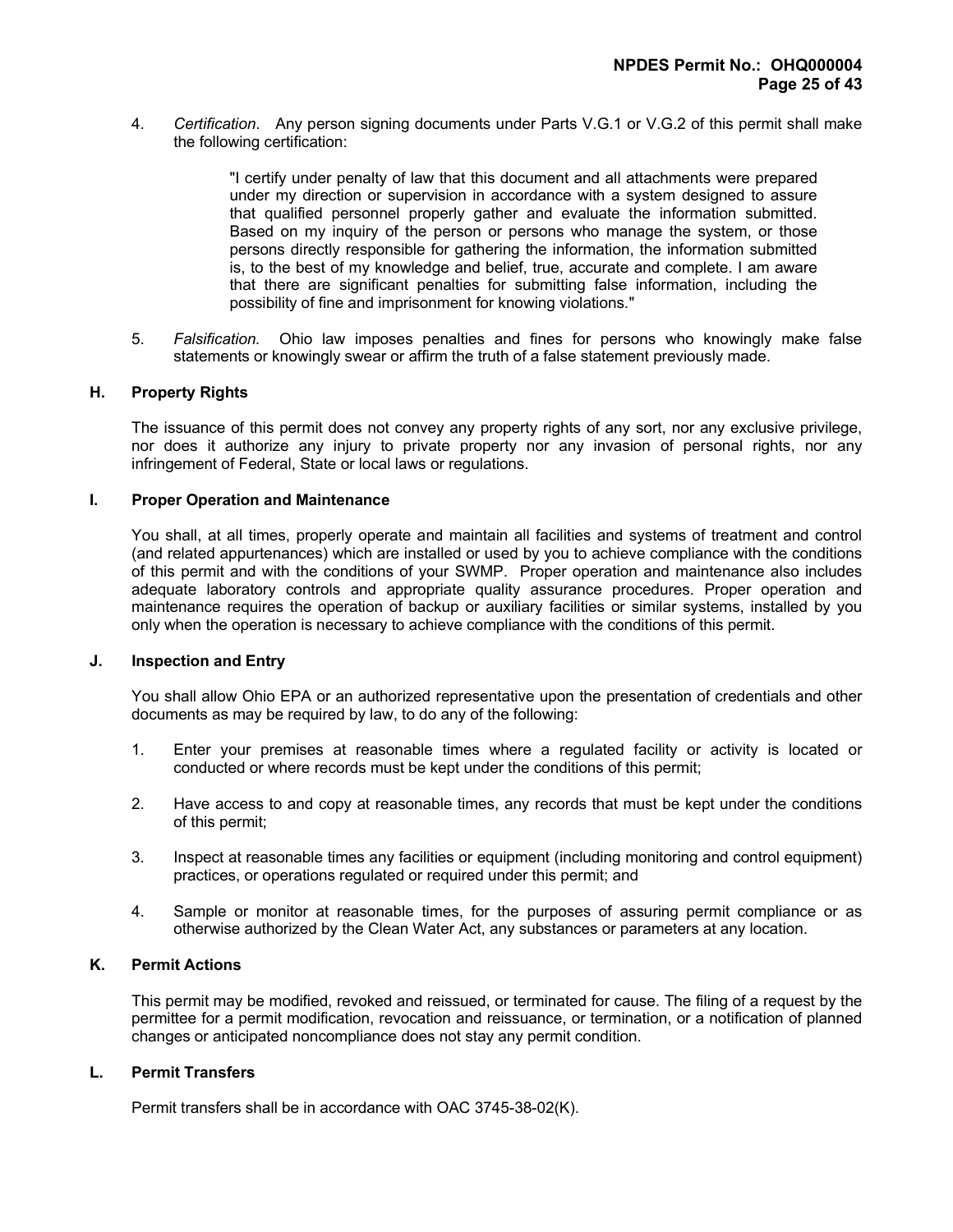### M. Anticipated Noncompliance

 You shall give advance notice to Ohio EPA of any planned changes in the permitted small MS4 or activity which may result in noncompliance with this permit.

### N. State Environmental Laws

 No condition of this permit shall release you from any responsibility or requirements under other environmental statutes or regulations.

### O. Severability

 The provisions of this permit are severable, and if any provision of this permit or the application of any provision of this permit to any circumstance, is held invalid, the application of such provision to other circumstances, and the remainder of this permit shall not be affected thereby.

# P. Procedures for Modification or Revocation

Permit modification or revocation will be conducted in accordance with OAC Chapter 3745-38.

## Q. Requiring an Individual Permit or an Alternative General Permit

- 1. Request by permitting authority. Ohio EPA may require any person authorized by this permit to apply for and/or obtain either an individual NPDES permit or coverage under an alternative NPDES general permit. Any interested person may petition Ohio EPA to take action under this paragraph. Where Ohio EPA requires you to apply for an individual NPDES permit or coverage under an alternative NPDES general permit, Ohio EPA will notify you in writing that a permit application is required. This notification shall include a brief statement of the reasons for this decision, an application form, a statement setting a deadline for you to file the application, and a statement that on the effective date of issuance or denial of the individual NPDES permit or the alternative NPDES general permit coverage as it applies to the individual permittee, coverage under this general permit shall automatically terminate. Ohio EPA may grant additional time to submit the application upon request of the applicant. If you fail to submit in a timely manner an individual NPDES permit application or an NOI for coverage under an alternative NPDES general permit as required by Ohio EPA under this paragraph, then the applicability of this permit to you is automatically terminated at the end of the day specified by Ohio EPA for application submittal.
- 2. Request by permittee. Any discharger authorized by this permit may request to be excluded from the coverage of this permit by applying for an individual permit. In such cases, you must submit an individual application in accordance with the requirements of OAC Chapter 3745-33, with reasons supporting the request, to Ohio EPA. The request may be granted by issuance of any individual permit or an alternative general permit if the reasons cited by you are adequate to support the request.
- 3. General permit coverage termination. When an individual NPDES permit is issued to a discharger otherwise subject to this permit, or you are authorized to discharge under an alternative NPDES general permit, the applicability of this permit to the MS4 is automatically terminated on the effective date of the individual permit or the date of authorization of coverage under the alternative general permit, whichever the case may be. When an individual NPDES permit is denied to an operator otherwise subject to this permit, or the operator is denied for coverage under an alternative NPDES general permit, the applicability of this permit to the MS4 is automatically terminated on the date of such denial, unless otherwise specified by Ohio EPA.

## R. Oil and Hazardous Substance Liability

 Nothing in this permit shall be construed to preclude the institution of any legal action or relieve the permittee from any responsibilities, liabilities or penalties to which the permittee is or may be subject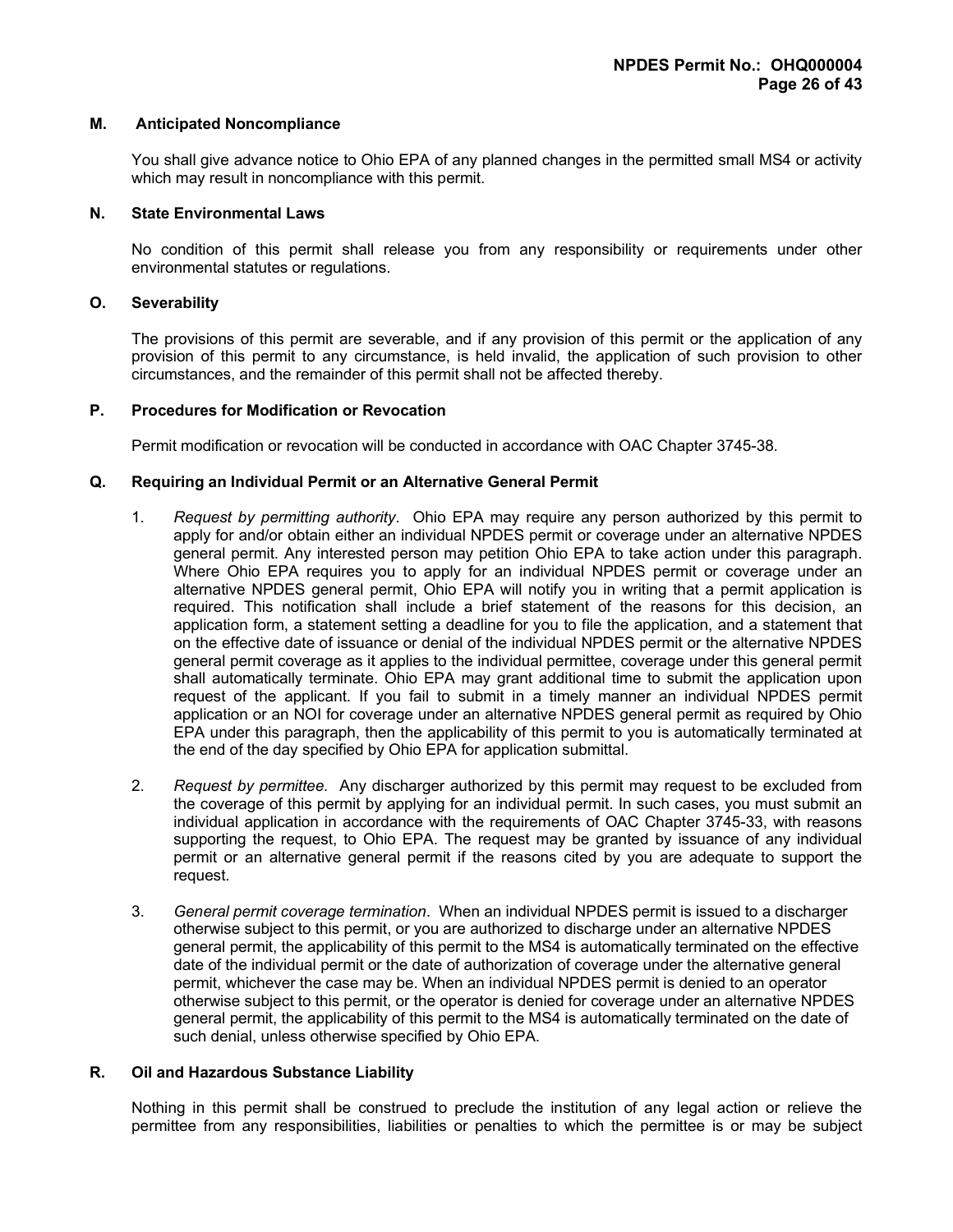under section 311 of the CWA or 40 CFR Part 112. 40 CFR Part 112 establishes procedures, methods and equipment and other requirements for equipment to prevent the discharge of oil from nontransportation-related onshore and offshore facilities into or upon the navigable surface waters of the state or adjoining shorelines.

### S. Duty to Reapply

 If the permittee wishes to continue an activity regulated by this permit after the expiration date of this permit, the permittee must apply for and obtain a new coverage under the terms of the renewal general permit.

### T. Bypass

The provisions of 40 CFR Section  $122.41(m)$ , relating to "Bypass," are specifically incorporated herein by reference in their entirety. For definition of "Bypass," see Part VI.

## U. Upset

The provisions of 40 CFR Section 122.41(n), relating to "Upset," are specifically incorporated herein by reference in their entirety. For definition of "Upset," see Part VI.

# V. Monitoring and Records

The provisions of 40 CFR Section 122.41(j), relating to "Monitoring and Records," are specifically incorporated herein by reference in their entirety.

### W. Reporting Requirements

The provisions of 40 CFR Section 122.41(I), relating to "Reporting Requirements," are specifically incorporated herein by reference in their entirety.

## PART VI. DEFINITIONS

 All definitions contained in Section 502 of the Act and 40 CFR 122 shall apply to this permit and are incorporated herein by reference. For convenience, simplified explanations of some regulatory/statutory definitions have been provided, but in the event of a conflict, the definition found in the Statute or Regulation takes precedence.

Please see the following web site for Federal and State laws related to Ohio EPA's Division of Surface Water: http://epa.ohio.gov/dsw/dswrules.aspx.

 Please see the following web site for Storm Water Program forms and other guidance documents associated with this general permit: http://epa.ohio.gov/dsw/storm/index.aspx.

Best Management Practices (BMPs) means schedules of activities, prohibitions of practices, maintenance procedures, and other management practices to prevent or reduce the pollution of surface waters of the state. BMPs also include treatment requirements, operating procedures, and practices to control runoff, spillage or leaks, sludge or waste disposal, or drainage from raw material storage. For guidance, please see U.S. EPA's National Menu of BMPs at http://water.epa.gov/polwaste/npdes/swbmp/index.cfm.

Bypass means the intentional diversion of waste streams from any portion of a treatment facility.

 Control Measure, as used in this permit, refers to any Best Management Practice or other method used to prevent or reduce the discharge of pollutants to surface waters of the state.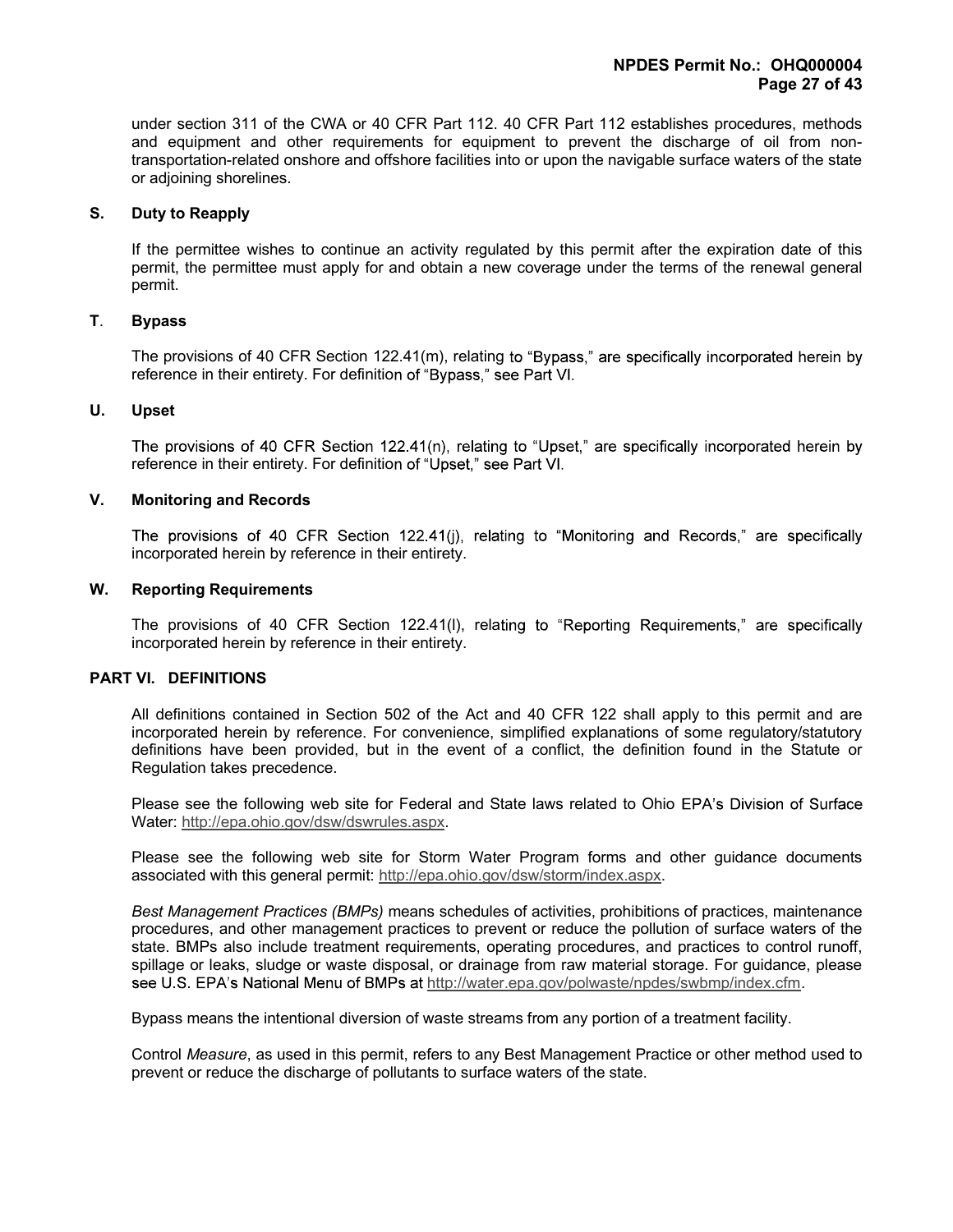CWA or The Act means the Clean Water Act (formerly referred to as the Federal Water Pollution Control Act or Federal Water Pollution Control Act Amendments of 1972) Pub.L. 92-500, as amended Pub. L. 95- 217, Pub. L. 95-576, Pub. L. 96-483 and Pub. L. 97-117, 33 U.S.C. 1251 et. seq.

Director means the director of the Ohio Environmental Protection Agency.

Discharge, when used without a qualifier, refers to "discharge of a pollutant" as defined at 40 CFR 122.2.

Green Infrastructure means wet weather management approaches and technologies that utilize, enhance or mimic the natural hydrologic cycle processes of infiltration, evapotranspiration and reuse. For guidance, please see http://water.epa.gov/infrastructure/greeninfrastructure/.

Illicit Connection means any man-made conveyance connecting an illicit discharge directly to a municipal separate storm sewer.

Illicit Discharge is defined at 40 CFR 122.26(b)(2) and refers to any discharge to a municipal separate storm sewer that is not entirely composed of storm water, except discharges authorized under an NPDES permit (other than the NPDES permit for discharges from the MS4) and discharges resulting from nonplanned fire-fighting activities.

Large MS4 means all municipal separate storm sewer systems that are located in an incorporated place with a population of two hundred fifty thousand or more as determined by the 1990 census by the United States bureau of census.

Larger Common Plan of Development or Sale means a contiguous area where multiple separate and distinct construction activities may be taking place at different times on different schedules under one plan.

Medium MS4 means all municipal separate storm sewer systems that are located in an incorporated place with a population of one hundred thousand or more, but less than two hundred fifty thousand as determined by the 1990 census by the United States bureau of census.

MEP is an acronym for "Maximum Extent Practicable," the technology-based discharge standard for Municipal Separate Storm Sewer Systems to reduce pollutants in storm water discharges that was established by CWA §402(p). A discussion of MEP as it applies to small MS4s is found at 40 CFR 122.34.

MS4 means municipal separate storm sewer system which means a conveyance or system of conveyances (including roads with drainage systems, municipal streets, catch basins, curbs, gutters, ditches, man-made channels, or storm drains) that are:

- Owned or operated by the federal government, state, municipality, township, county, district, or other public body (created by or pursuant to state or federal law) including special district under state law such as a sewer district, flood control district or drainage districts, or similar entity, or a designated and approved management agency under section 208 of the act that discharges into surface waters of the state; and
- Designed or used for collecting or conveying solely storm water,
- Which is not a combined sewer, and
- Which is not a part of a publicly owned treatment works.

NOI is an acronym for "Notice of Intent" which means the mechanism used to "register" for coverage under a general permit.

Non-traditional MS4 means systems similar to separate storm sewer systems in municipalities, such as systems at military bases, hospitals, public universities or prison complexes, and highways and other thoroughfares. The term does not include separate storm sewer systems in very discrete areas such as individual buildings.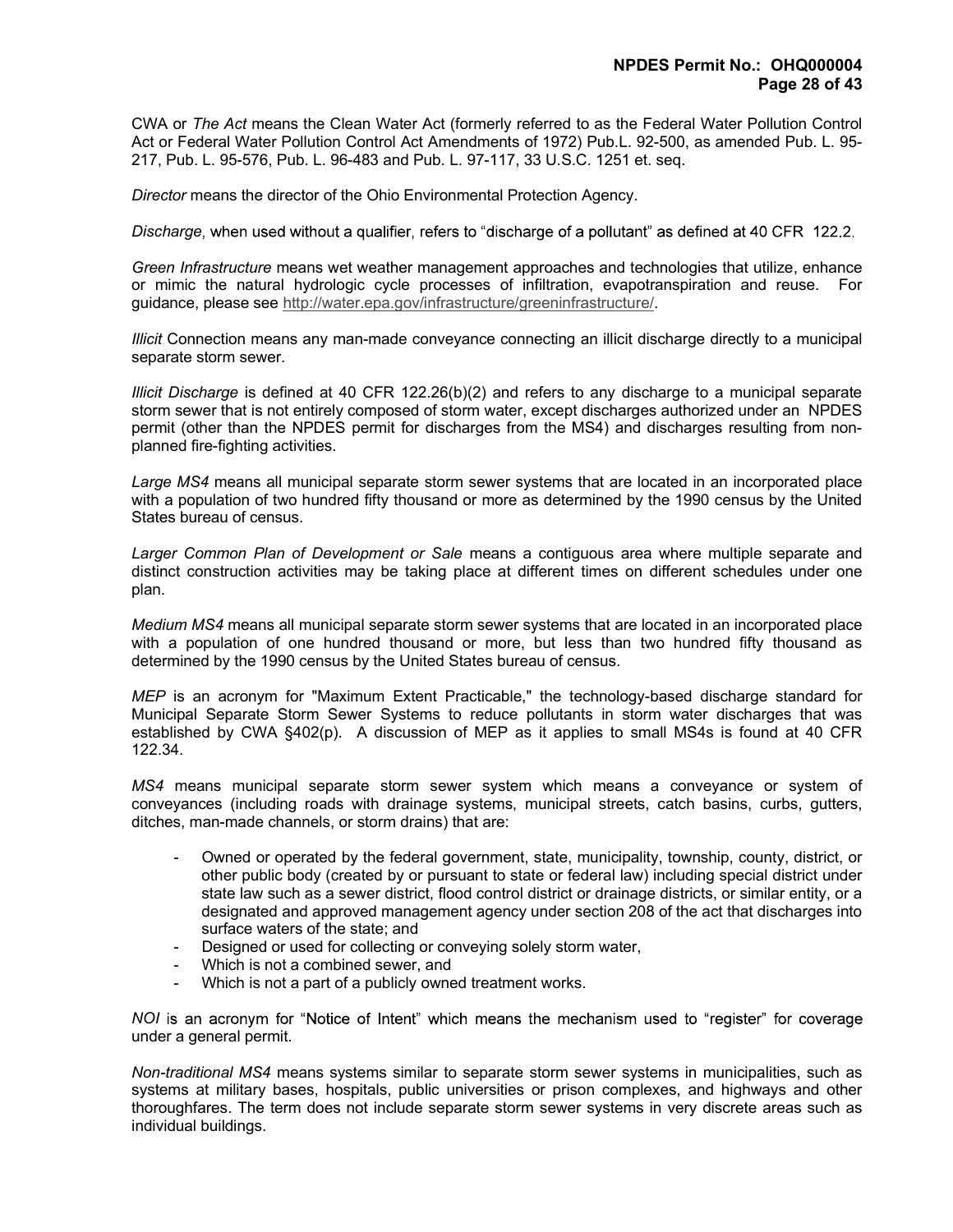Off-Lot Home Sewage Treatment System (HSTS) means a system designed to treat home sewage onsite and discharges treated wastewater off-lot.

Ohio EPA means the Ohio Environmental Protection Agency.

On-Lot Home Sewage Treatment System (HSTS) means a system designed to treat home sewage on-lot with no discharges leaving the lot.

Outfall from an MS4 means a point source at the point where a municipal separate storm sewer discharges to surface waters of the state and does not include open conveyances connecting two municipal separate storm sewers, or pipes, tunnels or other conveyances that connect segments of the same stream or other surface waters of the state and are used to convey waters of the state.

Small MS4 means all municipal separate storm sewer systems that are neither a large MS4 nor a medium MS4.

 Storm Water is defined at 40 CFR 122.26(b)(13) and means storm water runoff, snow melt runoff, and surface runoff and drainage.

Storm Water Management Program (SWMP) refers to a comprehensive program to manage the quality of storm water discharged from the municipal separate storm sewer system.

Surface Waters of the state means all streams, lakes, reservoirs, ponds, marshes, wetlands, or other waterways which are situated wholly or partly within the boundaries of the state, except those private waters which do not combine or affect a junction with a surface water. Waters defined as sewerage systems, treatment works, or disposal systems in Section 6111.01 of the ORC are not included.

SWMP is an acronym for "Storm Water Management Program."

Upset means an exceptional incident in which there is unintentional and temporary noncompliance with technology based permit effluent limitations because of factors beyond the reasonable control of the permittee. An upset does not include noncompliance to the extent caused by operational error, improperly designed treatment facilities, inadequate treatment facilities, lack of preventive maintenance, or careless or improper operation.

"You" and "Your" as used in this permit is intended to refer to the permittee, the operator, or the discharger as the context indicates and that party's responsibilities (e.g., the city, the village, the county, the township, the flood control district, the university, etc.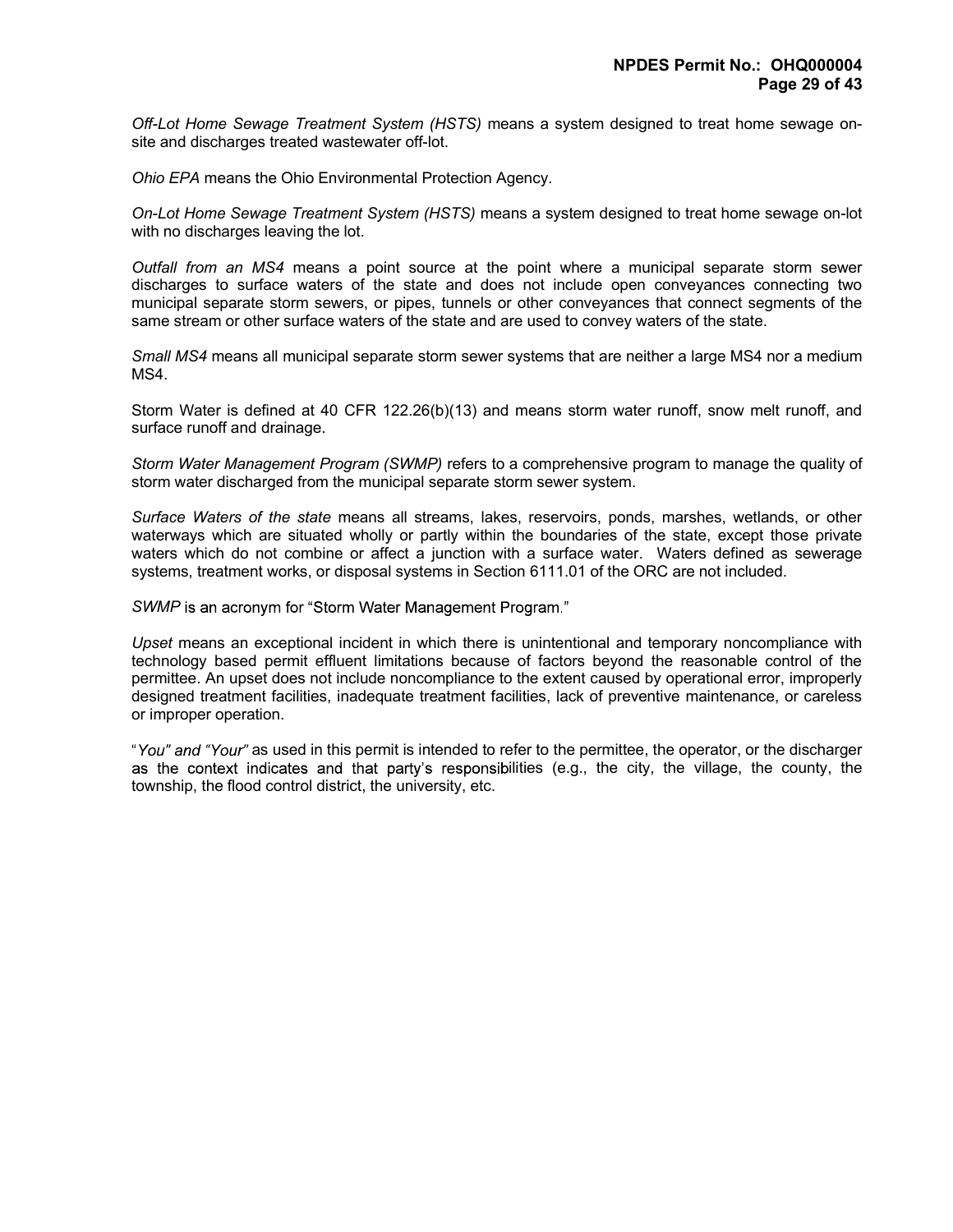# Appendix A

 The following identifies regulated MS4s that are located within a USEPA approved TMDL and the TMDL pollutant(s) for the MS4. Not included on this list are MS4s which become permitted after the effective date of this general permit (i.e., designated by Ohio EPA, 2020 Census).

If your small MS4 is identified in Appendix A, you shall develop and implement the TMDL Performance Standards within this permit for your MS4 discharges. Implementation shall occur, at a minimum, for your regulated MS4 discharges within each TMDL Project watershed identified.

| <b>COUNTY</b> | <b>REGULATED MS4</b>          | <b>TMDL PROJECT</b>        | <b>TMDL POLLUTANT(S)</b>      |
|---------------|-------------------------------|----------------------------|-------------------------------|
| Allen         | <b>Allen County</b>           | Ottawa River (Lima)        | TP, E. coli                   |
| Allen         | American Township             | Ottawa River (Lima)        | E. coli                       |
| Allen         | <b>Bath Township</b>          | Ottawa River (Lima)        | E. coli                       |
| Allen         | Elida Village                 | Ottawa River (Lima)        | E. coli                       |
| Allen         | Lima City                     | Ottawa River (Lima)        | E. coli                       |
| Allen         | OSU - Lima Regional<br>Campus | Ottawa River (Lima)        | E. coli                       |
| Allen         | Perry Township                | Ottawa River (Lima)        | TP, E. coli                   |
| Allen         | Shawnee Township              | Ottawa River (Lima)        | TP, E. coli                   |
|               |                               |                            |                               |
| Auglaize      | Cridersville Village          | Ottawa River (Lima)        | <b>TP</b>                     |
|               |                               |                            |                               |
| <b>Butler</b> | <b>Butler County</b>          | Mill (Ohio)                | Dissolved Nitrogen, TP        |
|               |                               | Little Miami River (lower) | E. coli                       |
| <b>Butler</b> | <b>Fairfield City</b>         | Mill (Ohio)                | Dissolved Nitrogen, TP        |
| <b>Butler</b> | <b>Fairfield Township</b>     | Mill (Ohio)                | Dissolved Nitrogen, TP        |
| <b>Butler</b> | <b>Hamilton City</b>          | Mill (Ohio)                | Dissolved Nitrogen, TP        |
| <b>Butler</b> | <b>Liberty Township</b>       | Mill (Ohio)                | Dissolved Nitrogen, TP        |
| <b>Butler</b> | <b>West Chester Township</b>  | Mill (Ohio)                | Dissolved Nitrogen, TP        |
|               |                               | Little Miami River (lower) | E. coli                       |
|               |                               |                            |                               |
| Clark         | <b>Clark County</b>           | <b>Mad River</b>           | E. coli                       |
| Clark         | <b>Green Township</b>         | <b>Mad River</b>           | E. coli                       |
| Clark         | Mad River Township            | <b>Mad River</b>           | E. coli                       |
|               |                               | Little Miami River (lower) | E. coli                       |
| Clark         | Springfield City              | Little Miami River (upper) | TP, sediment                  |
|               |                               | <b>Mad River</b>           | E. coli                       |
| Clark         | Springfield Township          | Mad River                  | E. coli                       |
|               |                               |                            |                               |
| Champaign     | Urbana City                   | Mad River                  | Nitrate                       |
|               |                               |                            |                               |
| Clinton       | <b>Wilmington City</b>        | Little Miami River (lower) | E. coli, CBOD (deicing agent) |
|               |                               |                            |                               |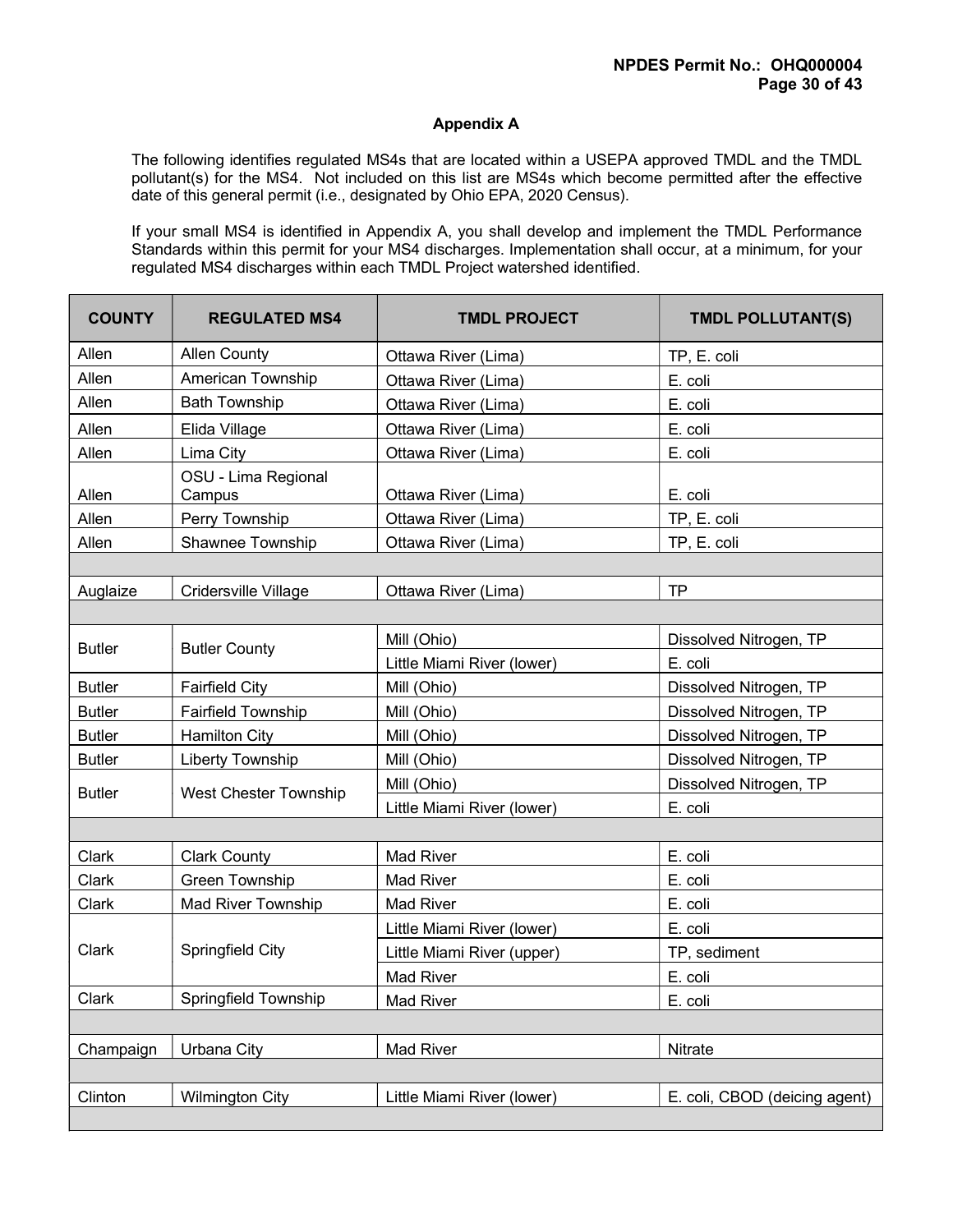| <b>COUNTY</b> | <b>REGULATED MS4</b>          | <b>TMDL PROJECT</b>        | <b>TMDL POLLUTANT(S)</b>              |
|---------------|-------------------------------|----------------------------|---------------------------------------|
| Columbiana    | East Liverpool City           | <b>Little Beaver Creek</b> | <b>TP</b>                             |
| Columbiana    | Salem City                    | Little Beaver Creek        | <b>TP</b>                             |
|               |                               |                            |                                       |
| Crawford      | <b>Galion City</b>            | <b>Olentangy River</b>     | TP, TSS, E. coli                      |
|               |                               |                            |                                       |
|               |                               | Cuyahoga River (lower)     | TP, E. coli                           |
| Cuyahoga      | Cuyahoga County               | <b>Rocky River</b>         | TP, Nitrogen                          |
| Cuyahoga      | Beachwood City                | <b>Chagrin River</b>       | TP, Nitrate/Nitrogen, TSS, E.<br>coli |
|               |                               | <b>Euclid Creek</b>        | <b>TP</b>                             |
| Cuyahoga      | <b>Bedford City</b>           | Cuyahoga River (lower)     | TP, E. coli                           |
| Cuyahoga      | <b>Bedford Heights City</b>   | Cuyahoga River (lower)     | TP, E. coli                           |
| Cuyahoga      | <b>Bentleyville Village</b>   | <b>Chagrin River</b>       | TP, Nitrate/Nitrogen, TSS, E.<br>coli |
| Cuyahoga      | <b>Brecksville City</b>       | Cuyahoga River (lower)     | TP, E. coli                           |
| Cuyahoga      | <b>Broadview Heights City</b> | Cuyahoga River (lower)     | TP, E. coli                           |
| Cuyahoga      | <b>Chagrin Falls Township</b> | <b>Chagrin River</b>       | TP, Nitrate/Nitrogen, TSS, E.<br>coli |
| Cuyahoga      | <b>Chagrin Falls Village</b>  | <b>Chagrin River</b>       | TP, Nitrate/Nitrogen, TSS, E.<br>coli |
| Cuyahoga      | <b>Cleveland City</b>         | <b>Euclid Creek</b>        | <b>TP</b>                             |
| Cuyahoga      | <b>Euclid City</b>            | <b>Euclid Creek</b>        | <b>TP</b>                             |
| Cuyahoga      | Gates Mills Village           | <b>Chagrin River</b>       | TP, Nitrate/Nitrogen, TSS, E.<br>coli |
| Cuyahoga      | <b>Glenwillow Village</b>     | Cuyahoga River (lower)     | TP, E. coli                           |
| Cuyahoga      | <b>GRC at Lewis Field</b>     | Rocky River                | TP, Nitrogen                          |
| Cuyahoga      | <b>Highland Heights City</b>  | <b>Chagrin River</b>       | TP, Nitrate/Nitrogen, TSS, E.<br>coli |
|               |                               | <b>Euclid Creek</b>        | <b>TP</b>                             |
| Cuyahoga      | Independence City             | Cuyahoga River (lower)     | TP, E. coli                           |
| Cuyahoga      | <b>Lyndhurst City</b>         | <b>Chagrin River</b>       | TP, Nitrate/Nitrogen, TSS, E.<br>coli |
|               |                               | <b>Euclid Creek</b>        | <b>TP</b>                             |
| Cuyahoga      | Maple Heights City            | Cuyahoga River (lower)     | TP, E. coli                           |
| Cuyahoga      | Mayfield Village              | <b>Chagrin River</b>       | TP, Nitrate/Nitrogen, TSS, E.<br>coli |
|               |                               | <b>Euclid Creek</b>        | <b>TP</b>                             |
| Cuyahoga      | Mayfield Heights City         | <b>Chagrin River</b>       | TP, Nitrate/Nitrogen, TSS, E.<br>coli |
|               |                               | <b>Euclid Creek</b>        | <b>TP</b>                             |
| Cuyahoga      | Moreland Hills Village        | <b>Chagrin River</b>       | TP, Nitrate/Nitrogen, TSS, E.<br>coli |
| Cuyahoga      | North Royalton City           | Cuyahoga River (lower)     | TP, E. coli                           |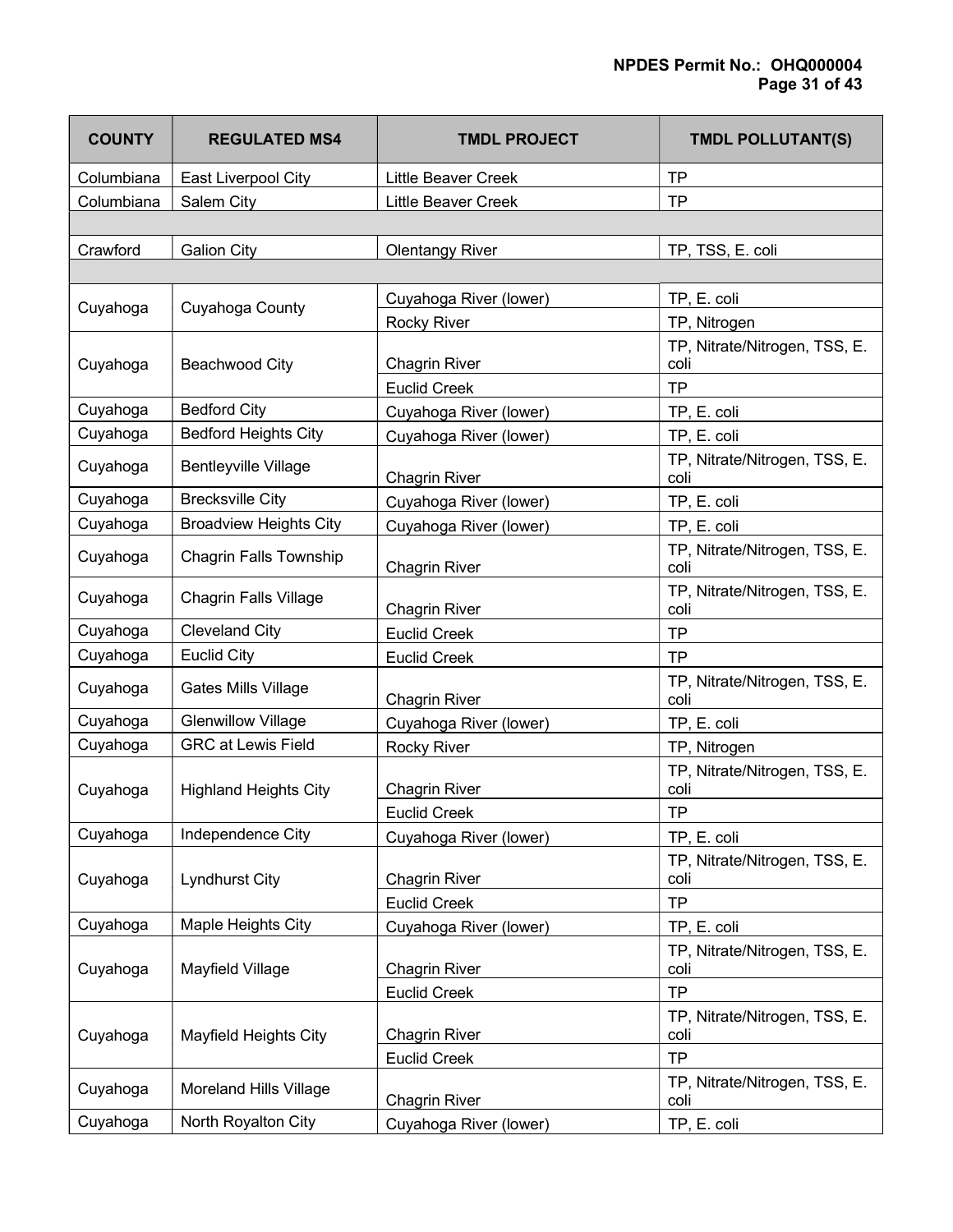| <b>COUNTY</b> | <b>REGULATED MS4</b>         | <b>TMDL PROJECT</b>      | <b>TMDL POLLUTANT(S)</b>              |
|---------------|------------------------------|--------------------------|---------------------------------------|
| Cuyahoga      | Oakwood Village              | Cuyahoga River (lower)   | TP, E. coli                           |
| Cuyahoga      | <b>Olmsted Falls City</b>    | <b>Rocky River</b>       | TP, Nitrogen                          |
| Cuyahoga      | Orange Village               | <b>Chagrin River</b>     | TP, Nitrate/Nitrogen, TSS, E.<br>coli |
|               |                              | Cuyahoga River (lower)   | TP, E. coli                           |
| Cuyahoga      | Pepper Pike City             | <b>Chagrin River</b>     | TP, Nitrate/Nitrogen, TSS, E.<br>coli |
| Cuyahoga      | <b>Richmond Heights City</b> | <b>Euclid Creek</b>      | <b>TP</b>                             |
| Cuyahoga      | Seven Hills City             | Cuyahoga River (lower)   | TP, E. coli                           |
| Cuyahoga      | <b>Shaker Heights City</b>   | <b>Euclid Creek</b>      | <b>TP</b>                             |
| Cuyahoga      | Solon City                   | <b>Chagrin River</b>     | TP, Nitrate/Nitrogen, TSS, E.<br>coli |
|               |                              | Cuyahoga River (lower)   | TP, E. coli                           |
| Cuyahoga      | South Euclid City            | <b>Euclid Creek</b>      | <b>TP</b>                             |
| Cuyahoga      | Walton Hills Village         | Cuyahoga River (lower)   | TP, E. coli                           |
| Cuyahoga      | Warrensville Heights City    | Cuyahoga River (lower)   | TP, E. coli                           |
| Cuyahoga      | Woodmere Village             | <b>Chagrin River</b>     | TP, Nitrate/Nitrogen, TSS, E.<br>coli |
|               |                              |                          |                                       |
| Defiance      | Defiance City                | <b>Powell Creek</b>      | TP, Nitrite/Nitrate, BOD, TSS         |
|               |                              |                          |                                       |
| Delaware      | <b>Berlin Township</b>       | <b>Olentangy River</b>   | TP, TSS, E. coli                      |
| Delaware      | <b>Delaware County</b>       | <b>Big Walnut Creek</b>  | E. coli                               |
|               |                              | <b>Olentangy River</b>   | TP, TSS, E. coli                      |
| Delaware      | <b>Delaware City</b>         | <b>Olentangy River</b>   | TP, TSS, E. coli                      |
| Delaware      | Delaware Township            | <b>Olentangy River</b>   | TP, TSS, E. coli                      |
| Delaware      | <b>Liberty Township</b>      | <b>Olentangy River</b>   | TP, TSS, E. coli                      |
| Delaware      | Orange Township              | <b>Olentangy River</b>   | TP, TSS, E. coli                      |
| Delaware      | Powell City                  | <b>Olentangy River</b>   | TP, TSS, E. coli                      |
|               |                              |                          |                                       |
|               |                              | <b>Huron River</b>       | TP, TSS, Nitrate+Nitrite              |
| Erie          | <b>Erie County</b>           | Sandusky River (lower)   | TSS, TP                               |
|               |                              | Sandusky Bay Tributaries | <b>TSS</b>                            |
| Erie          | <b>Huron City</b>            | Huron River              | TP, TSS, Nitrate+Nitrite              |
| Erie          | Perkins Township             | Sandusky Bay Tributaries | <b>TSS</b>                            |
| Erie          | Sandusky City                | Sandusky River (lower)   | TSS, TP                               |
|               |                              |                          |                                       |
| Fairfield     | <b>Fairfield County</b>      | <b>Walnut Creek</b>      | E. coli                               |
| Fairfield     | Lancaster City               | <b>Hocking River</b>     | E. coli                               |
| Fairfield     | Liberty Township             | <b>Walnut Creek</b>      | E. coli                               |
| Fairfield     | Pickerington City            | <b>Big Walnut Creek</b>  | E. coli                               |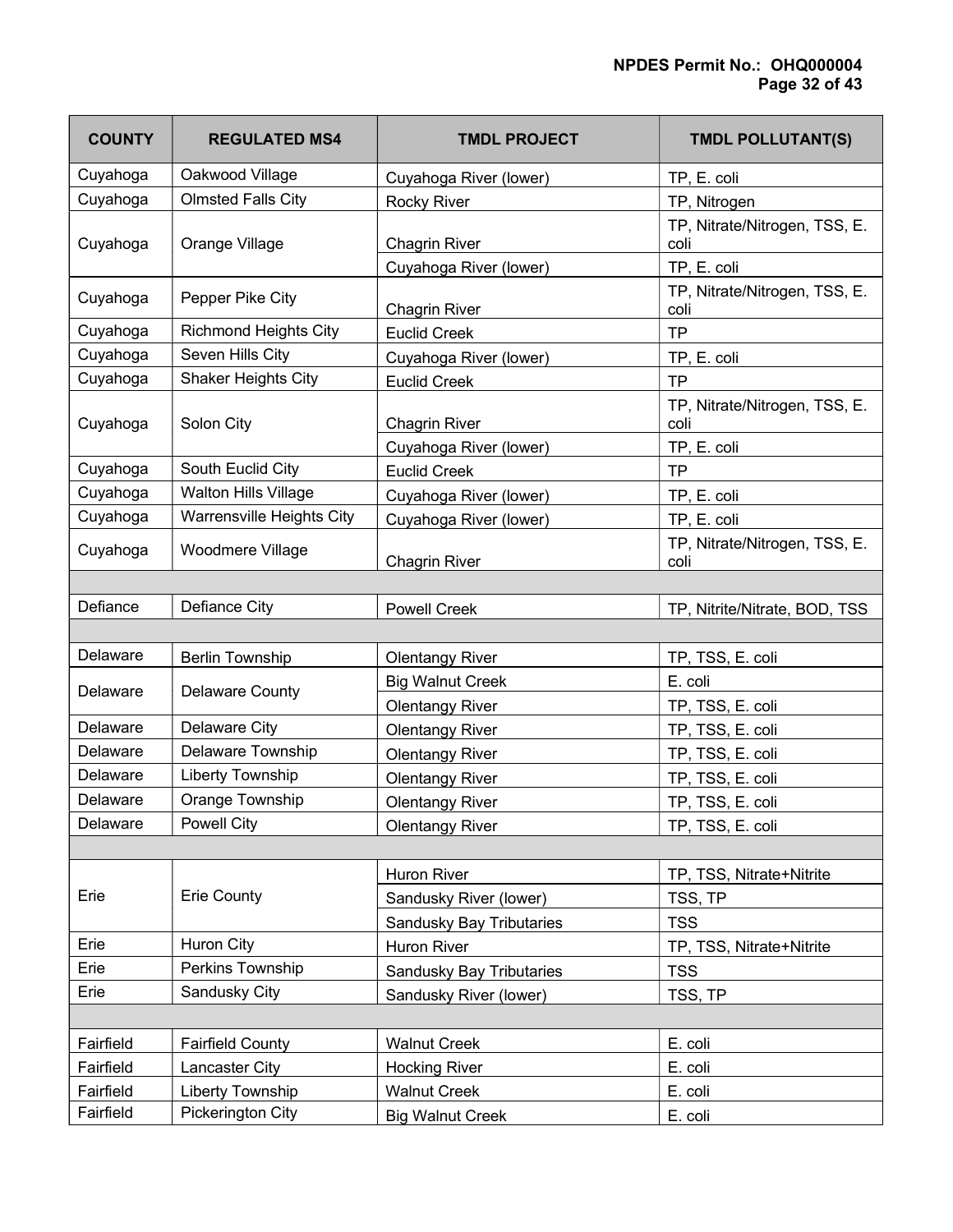# NPDES Permit No.: OHQ000004 Page 33 of 43

| <b>COUNTY</b> | <b>REGULATED MS4</b>                                                             | <b>TMDL PROJECT</b>     | <b>TMDL POLLUTANT(S)</b> |
|---------------|----------------------------------------------------------------------------------|-------------------------|--------------------------|
|               |                                                                                  | <b>Walnut Creek</b>     | E. coli                  |
| Fairfield     | <b>Violet Township</b>                                                           | <b>Walnut Creek</b>     | E. coli                  |
|               |                                                                                  |                         |                          |
| Fayette       | <b>Washington Court House</b><br>City                                            | <b>Paint Creek</b>      | E. coli, TP              |
|               |                                                                                  |                         |                          |
| Franklin      | <b>Bexley City</b>                                                               | <b>Big Walnut Creek</b> | E. coli                  |
| Franklin      | <b>Brice Village</b>                                                             | <b>Big Walnut Creek</b> | E. coli                  |
| Franklin      | <b>Brown Township</b>                                                            | <b>Big Darby Creek</b>  | TP, E. coli              |
| Franklin      | Canal Winchester Village                                                         | <b>Walnut Creek</b>     | E. coli                  |
| Franklin      | Columbus & Franklin<br><b>County Metro Park District</b><br>(Blacklick Woods)    | <b>Big Walnut Creek</b> | TP, E. coli              |
| Franklin      | Columbus & Franklin<br><b>County Metro Park District</b><br>(Blendon Woods)      | <b>Big Walnut Creek</b> | E. coli                  |
| Franklin      | Columbus & Franklin<br><b>County Metro Park District</b><br>(Highbanks)          | <b>Olentangy River</b>  | TP, TSS, E. coli         |
| Franklin      | Columbus & Franklin<br><b>County Metro Park District</b><br>(Inniswood)          | <b>Big Walnut Creek</b> | E. coli                  |
| Franklin      | Columbus & Franklin<br><b>County Metro Park District</b><br>(Pickerington Ponds) | <b>Walnut Creek</b>     | E. coli                  |
| Franklin      | Columbus & Franklin<br><b>County Metro Park District</b><br>(Rocky River)        | <b>Big Walnut Creek</b> | TP, E. coli              |
| Franklin      | Columbus & Franklin<br><b>County Metro Park District</b><br>(Sharon Woods)       | <b>Big Walnut Creek</b> | E. coli                  |
| Franklin      | Columbus & Franklin<br><b>County Metro Park District</b><br>(Three Creeks)       | <b>Big Walnut Creek</b> | E. coli                  |
| Franklin      | Columbus & Franklin<br><b>County Metro Park District</b><br>(Walnut Woods)       | <b>Walnut Creek</b>     | E. coli                  |
| Franklin      | Defense Supply Center<br>Columbus                                                | <b>Big Walnut Creek</b> | TP, E. coli              |
|               |                                                                                  | <b>Big Darby Creek</b>  | TP, E. coli              |
| Franklin      |                                                                                  | <b>Big Walnut Creek</b> | TP, E. coli              |
|               | <b>Franklin County</b>                                                           | <b>Olentangy River</b>  | TP, E. coli, TSS         |
|               |                                                                                  | <b>Walnut Creek</b>     | E. coli                  |
| Franklin      | Gahanna City                                                                     | <b>Big Walnut Creek</b> | TP, E. coli              |
| Franklin      | <b>Grandview Heights City</b>                                                    | <b>Olentangy River</b>  | TP, E. coli, TSS         |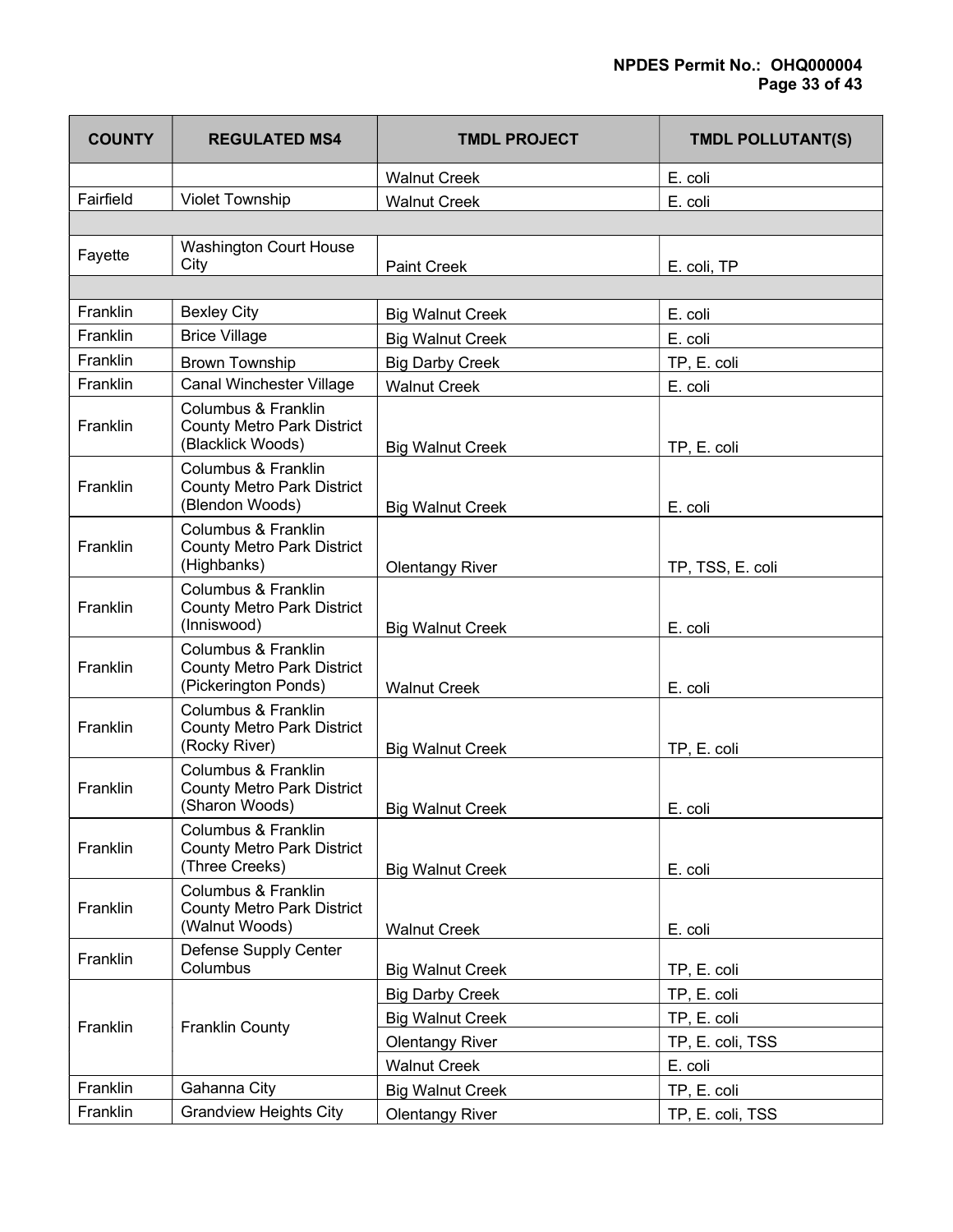| <b>COUNTY</b> | <b>REGULATED MS4</b>        | <b>TMDL PROJECT</b>        | <b>TMDL POLLUTANT(S)</b>               |
|---------------|-----------------------------|----------------------------|----------------------------------------|
| Franklin      | <b>Hilliard City</b>        | <b>Big Darby Creek</b>     | TP, E. coli                            |
| Franklin      | Jefferson Township          | <b>Big Walnut Creek</b>    | TP, E. coli                            |
| Franklin      | Madison Township            | <b>Walnut Creek</b>        | E. coli                                |
| Franklin      | New Albany Village          | <b>Big Walnut Creek</b>    | TP, E. coli                            |
| Franklin      | Norwich Township            | <b>Big Darby Creek</b>     | TP, E. coli                            |
| Franklin      | <b>OSU Main Campus</b>      | <b>Olentangy River</b>     | TP, TSS, E. coli                       |
| Franklin      | Perry Township              | <b>Olentangy River</b>     | TP, TSS, E. coli                       |
| Franklin      | Plain Township              | <b>Big Walnut Creek</b>    | TP, E. coli                            |
| Franklin      | Pleasant Township           | <b>Big Darby Creek</b>     | TP, E. coli                            |
| Franklin      | Prairie Township            | <b>Big Darby Creek</b>     | TP, E. coli                            |
| Franklin      | Reynoldsburg City           | <b>Big Walnut Creek</b>    | E. coli                                |
| Franklin      | Riverlea Village            | <b>Olentangy River</b>     | TP, TSS, E. coli                       |
| Franklin      | Sharon Township             | <b>Olentangy River</b>     | TP, TSS, E. coli                       |
| Franklin      | <b>Upper Arlington City</b> | <b>Olentangy River</b>     | TP, TSS, E. coli                       |
| Franklin      | <b>Westerville City</b>     | <b>Big Walnut Creek</b>    | E. coli                                |
| Franklin      | <b>Whitehall City</b>       | <b>Big Walnut Creek</b>    | E. coli                                |
| Franklin      | Worthington City            | <b>Olentangy River</b>     | TP, TSS, E. coli                       |
|               |                             |                            |                                        |
|               |                             | <b>Chagrin River</b>       | TP, Nitrate/Nitrogen, TSS, E.<br>coli, |
| Geauga        | <b>Bainbridge Township</b>  | Cuyahoga River (lower)     | TP, E. coli                            |
|               |                             | Cuyahoga River (upper)     | <b>TP</b>                              |
| Geauga        | <b>Chester Township</b>     | <b>Chagrin River</b>       | TP, Nitrate/Nitrogen, TSS, E.<br>coli. |
|               |                             | <b>Chagrin River</b>       | TP, Nitrate/Nitrogen, TSS, E.<br>coli, |
| Geauga        | Geauga County               | Cuyahoga River (upper)     | <b>TP</b>                              |
|               |                             | Grand River (lower)        | E. coli                                |
|               |                             | Cuyahoga River (lower)     | TP, E. coli                            |
| Geauga        | <b>Russell Township</b>     | <b>Chagrin River</b>       | TP, Nitrate/Nitrogen, TSS, E.<br>coli, |
| Geauga        | South Russell Village       | <b>Chagrin River</b>       | TP, Nitrate/Nitrogen, TSS, E.<br>coli, |
|               |                             |                            |                                        |
| Greene        | <b>Bath Township</b>        | Little Miami River (upper) | TP, Sediment                           |
| Greene        | <b>Beavercreek City</b>     | Little Miami River (upper) | TP, Sediment                           |
| Greene        | <b>Beavercreek Township</b> | Little Miami River (upper) | TP, Sediment                           |
| Greene        | <b>Bellbrook City</b>       | Little Miami River (upper) | TP, Sediment                           |
| Greene        | Fairborn City               | Little Miami River (upper) | TP, Sediment                           |
| Greene        | <b>Greene County</b>        | Little Miami River (upper) | TP, Sediment                           |
| Greene        | Xenia City                  | Little Miami River (upper) | TP, Sediment                           |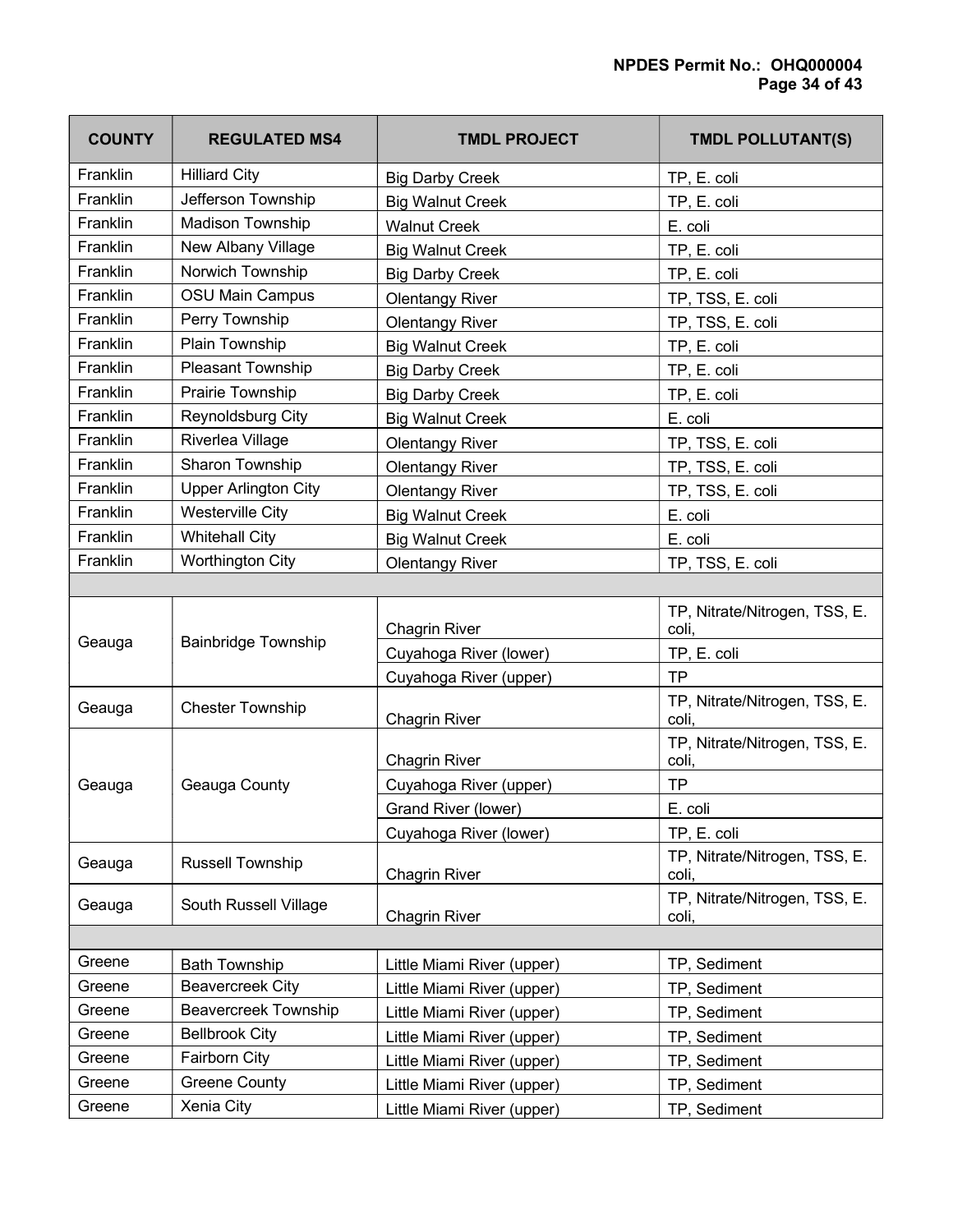| <b>COUNTY</b> | <b>REGULATED MS4</b>                                           | <b>TMDL PROJECT</b>        | <b>TMDL POLLUTANT(S)</b>              |
|---------------|----------------------------------------------------------------|----------------------------|---------------------------------------|
| Greene        | Xenia Township                                                 | Little Miami River (upper) | TP, Sediment                          |
|               |                                                                |                            |                                       |
| Hamilton      | Amberley Village                                               | Mill (Ohio)                | Dissolved Nitrogen, TP                |
| Hamilton      | Anderson Township                                              | Little Miami River (lower) | CBOD (deicing agent), E. coli         |
| Hamilton      | Arlington Heights Village                                      | Mill (Ohio)                | Dissolved Nitrogen, TP                |
| Hamilton      | <b>Blue Ash City</b>                                           | Mill (Ohio)                | Dissolved Nitrogen, TP                |
| Hamilton      | <b>Cheviot City</b>                                            | Mill (Ohio)                | Dissolved Nitrogen, TP                |
| Hamilton      | Cincinnati City                                                | Little Miami River (lower) | TSS, CBOD (deicing agent),<br>E. coli |
|               |                                                                | Mill (Ohio)                | Dissolved Nitrogen, TP                |
| Hamilton      | Colerain Township                                              | Mill (Ohio)                | Dissolved Nitrogen, TP                |
| Hamilton      | Columbia Township                                              | Little Miami River (lower) | <b>TSS</b>                            |
| Hamilton      | Deer Park City                                                 | Mill (Ohio)                | Dissolved Nitrogen, TP                |
| Hamilton      | Elmwood Place Village                                          | Mill (Ohio)                | Dissolved Nitrogen, TP                |
| Hamilton      | Evendale Village                                               | Mill (Ohio)                | Dissolved Nitrogen, TP                |
| Hamilton      | Fairfax Village                                                | Little Miami River (lower) | <b>TSS</b>                            |
| Hamilton      | <b>Forest Park City</b>                                        | Mill (Ohio)                | Dissolved Nitrogen, TP                |
| Hamilton      | Glendale Village                                               | Mill (Ohio)                | Dissolved Nitrogen, TP                |
| Hamilton      | <b>Golf Manor Village</b>                                      | Mill (Ohio)                | Dissolved Nitrogen, TP                |
| Hamilton      | <b>Great Parks of Hamilton</b><br>County (Armleder)            | Little Miami River (lower) | Sediment, TSS                         |
| Hamilton      | <b>Great Parks of Hamilton</b><br>County (Glenwood<br>Gardens) | <b>Mill Creek</b>          | Dissolved Nitrogen, TP                |
| Hamilton      | <b>Great Parks of Hamilton</b><br>County (Winton Woods)        | Mill Creek                 | Dissolved Nitrogen, TP                |
| Hamilton      | <b>Green Hills Village</b>                                     | Mill (Ohio)                | Dissolved Nitrogen, TP                |
| Hamilton      | <b>Green Township</b>                                          | Mill (Ohio)                | Dissolved Nitrogen, TP                |
| Hamilton      | <b>Hamilton County</b>                                         | Little Miami River (lower) | TSS, CBOD (deicing agent),<br>E. coli |
|               |                                                                | Mill (Ohio)                | Dissolved Nitrogen, TP                |
| Hamilton      | Lincoln Heights Village                                        | Mill (Ohio)                | Dissolved Nitrogen, TP                |
| Hamilton      | Lockland Village                                               | Mill (Ohio)                | Dissolved Nitrogen, TP                |
| Hamilton      | Montgomery City                                                | Mill (Ohio)                | Dissolved Nitrogen, TP                |
| Hamilton      | Mount Healthy City                                             | Mill (Ohio)                | Dissolved Nitrogen, TP                |
| Hamilton      | North College Hill City                                        | Mill (Ohio)                | Dissolved Nitrogen, TP                |
| Hamilton      | Norwood City                                                   | Mill (Ohio)                | Dissolved Nitrogen, TP                |
|               |                                                                | Little Miami River (lower) | <b>TSS</b>                            |
| Hamilton      | <b>Reading City</b>                                            | Mill (Ohio)                | Dissolved Nitrogen, TP                |
| Hamilton      | Saint Bernard City                                             | Mill (Ohio)                | Dissolved Nitrogen, TP                |
| Hamilton      | Sharonville City                                               | Mill (Ohio)                | Dissolved Nitrogen, TP                |
| Hamilton      | <b>Silverton City</b>                                          | Mill (Ohio)                | Dissolved Nitrogen, TP                |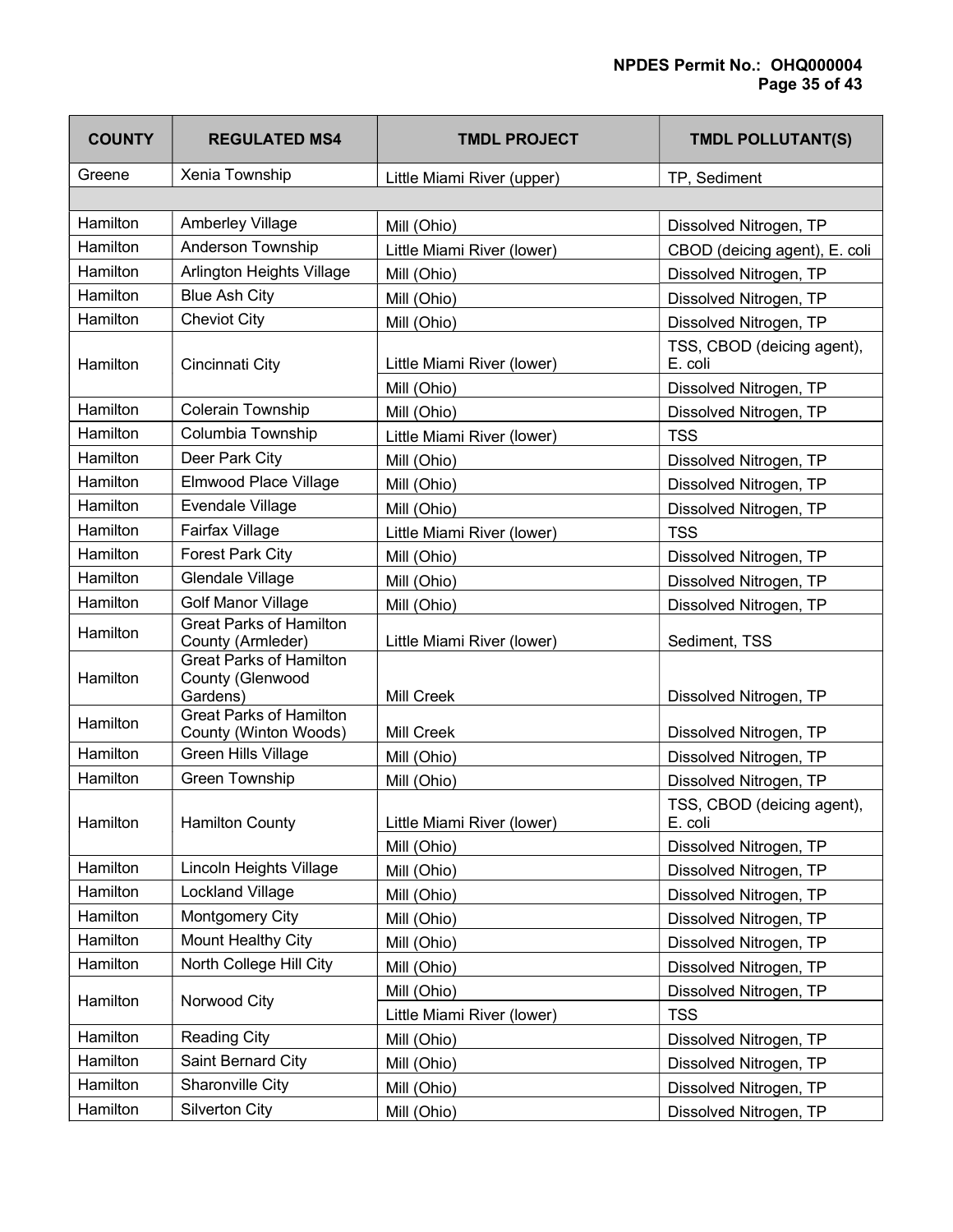| <b>COUNTY</b> | <b>REGULATED MS4</b>         | <b>TMDL PROJECT</b>        | <b>TMDL POLLUTANT(S)</b>              |
|---------------|------------------------------|----------------------------|---------------------------------------|
|               |                              | Little Miami River (lower) | <b>TSS</b>                            |
| Hamilton      | Springdale City              | Mill (Ohio)                | Dissolved Nitrogen, TP                |
| Hamilton      | Springfield Township         | Mill (Ohio)                | Dissolved Nitrogen, TP                |
| Hamilton      | Sycamore Township            | Little Miami River (lower) | E. coli                               |
|               |                              | Mill (Ohio)                | Dissolved Nitrogen, TP                |
| Hamilton      | Symmes Township              | Little Miami River (lower) | E. coli                               |
| Hamilton      | Woodlawn Village             | Mill (Ohio)                | Dissolved Nitrogen, TP                |
| Hamilton      | <b>Wyoming City</b>          | Mill (Ohio)                | Dissolved Nitrogen, TP                |
|               |                              |                            |                                       |
| Hancock       | <b>Findlay City</b>          | <b>Blanchard River</b>     | TP, E. coli                           |
|               |                              | Portage River              | TP, E. coli                           |
|               |                              |                            |                                       |
| Huron         | Norwalk City                 | <b>Huron River</b>         | TP, TSS, Nitrate+Nitrite              |
|               |                              |                            |                                       |
| Lake          | <b>Concord Township</b>      | Grand River (lower)        | E. coli                               |
| Lake          | Fairport Harbor Village      | Grand River (lower)        | E. coli                               |
| Lake          | <b>Grand River Village</b>   | Grand River (lower)        | E. coli                               |
| Lake          | <b>Kirtland City</b>         | Chagrin River              | TP, Nitrate/Nitrogen, TSS, E.<br>coli |
| Lake          | Lake County                  | Grand River (lower)        | TP, E. coli                           |
| Lake          | Madison Township             | Grand River (lower)        | E. coli                               |
| Lake          | <b>Mentor City</b>           | <b>Chagrin River</b>       | TP, Nitrate/Nitrogen, TSS, E.<br>coli |
| Lake          | Painesville City             | Grand River (lower)        | E. coli                               |
| Lake          | Painesville Township         | Grand River (lower)        | TP, E. coli                           |
| Lake          | Perry Village                | Grand River (lower)        | TP, E. coli                           |
| Lake          | Perry Township               | Grand River (lower)        | TP, E. coli                           |
|               |                              |                            | TP, Nitrate/Nitrogen, TSS, E.         |
| Lake          | <b>Wickliffe City</b>        | <b>Chagrin River</b>       | coli<br>TP, Nitrate/Nitrogen, TSS, E. |
| Lake          | <b>Willoughby City</b>       | <b>Chagrin River</b>       | coli                                  |
|               |                              | <b>Euclid Creek</b>        | <b>TP</b>                             |
| Lake          | <b>Willoughby Hills City</b> | <b>Chagrin River</b>       | TP, Nitrate/Nitrogen, TSS, E.<br>coli |
|               |                              |                            |                                       |
| Licking       | Etna Township                | <b>Walnut Creek</b>        | E. coli                               |
| Licking       | <b>Licking County</b>        | <b>Big Walnut Creek</b>    | E. coli                               |
|               |                              | <b>Walnut Creek</b>        | E. coli                               |
| Licking       | Pataskala City               | <b>Big Walnut Creek</b>    | E. coli                               |
|               |                              | <b>Walnut Creek</b>        | E. coli                               |
|               |                              |                            |                                       |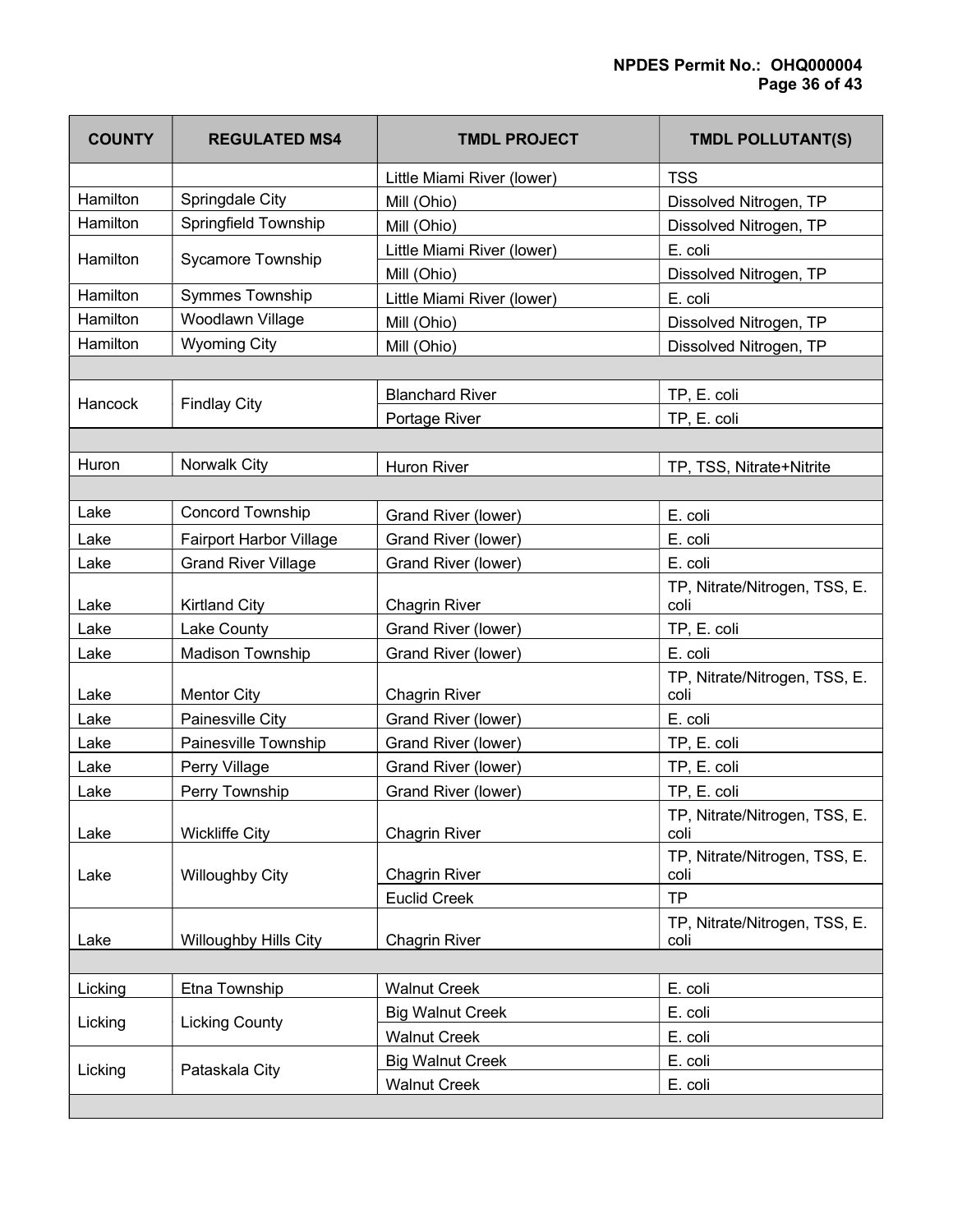| <b>COUNTY</b> | <b>REGULATED MS4</b>       | <b>TMDL PROJECT</b>                         | TMDL POLLUTANT(S)                                                                                                                     |
|---------------|----------------------------|---------------------------------------------|---------------------------------------------------------------------------------------------------------------------------------------|
| Logan         | <b>Bellefontaine City</b>  | Great Miami River (upper)                   | E. coli                                                                                                                               |
|               |                            |                                             |                                                                                                                                       |
| Lorain        | <b>Carlisle Township</b>   | <b>Black River</b>                          | TP, Nitrate, TSS                                                                                                                      |
| Lorain        | <b>Elyria City</b>         | <b>Black River</b>                          | TP, Nitrate, TSS                                                                                                                      |
| Lorain        | Elyria Township            | <b>Black River</b>                          | TP, Nitrate, TSS                                                                                                                      |
| Lorain        | <b>Grafton Village</b>     | <b>Black River</b>                          | <b>TP</b>                                                                                                                             |
| Lorain        |                            | <b>Black River</b>                          | TP, Nitrate, TSS                                                                                                                      |
|               | Lorain County              | <b>Rocky River</b>                          | TP, Nitrogen                                                                                                                          |
| Lorain        | North Ridgeville City      | <b>Black River</b>                          | <b>TP</b>                                                                                                                             |
| Lorain        | Oberlin City               | <b>Black River</b>                          | TP, Nitrate, TSS                                                                                                                      |
|               |                            |                                             |                                                                                                                                       |
| Lucas         | <b>Holland Village</b>     | Swan Creek                                  | Nitrite/Nitrate, TSS, E. coli,<br>Total Aluminum, Benzo[a]<br>pyrene, Ammonia, Dieldrin                                               |
|               |                            | Maumee (lower) and Lake Erie<br>tributaries | TSS, TP, Nitrate, E. coli                                                                                                             |
| Lucas         | <b>Lucas County</b>        | Swan Creek                                  | TP, Nitrite/Nitrate, TSS, E.<br>coli, Total Aluminum,<br>Benzo[a] pyrene, Ammonia,<br>Dissolved Solids, Strontium,<br><b>Dieldrin</b> |
|               |                            | Maumee (lower) and Lake Erie<br>tributaries | TP, Nitrate, E. coli                                                                                                                  |
| Lucas         | Maumee City                | Swan Creek                                  | TP, Nitrite/Nitrate, TSS, E.<br>coli, Total Aluminum,<br>Ammonia, Dissolved Solids,<br>Strontium, Dieldrin                            |
| Lucas         | Monclova Township          | <b>Swan Creek</b>                           | Nitrite/Nitrate, TSS, E. coli,<br>Total Aluminum, Benzo[a]<br>pyrene, Dieldrin                                                        |
| Lucas         | Oregon City                | Maumee (lower) and Lake Erie<br>tributaries | TSS, TP, E. coli                                                                                                                      |
| Lucas         | <b>Spencer Township</b>    | Swan Creek                                  | Nitrite/Nitrate, TSS, E. coli,<br>Total Aluminum, Benzo[a]<br>pyrene, Dieldrin                                                        |
| Lucas         | Springfield Township       | Swan Creek                                  | Nitrite/Nitrate, TSS, E. coli,<br>Total Aluminum, Benzo[a]<br>pyrene, Dieldrin                                                        |
| Lucas         | <b>Waterville Township</b> | Swan Creek                                  | Nitrite/Nitrate, TSS, E. coli,<br>Total Aluminum, Benzo[a]<br>pyrene                                                                  |
| Lucas         | Waterville Village         | Swan Creek                                  | Nitrite/Nitrate, TSS, E. coli,<br>Total Aluminum, Dieldrin                                                                            |
|               |                            |                                             |                                                                                                                                       |
| Mahoning      | New Middletown Village     | <b>Little Beaver Creek</b>                  | TP, Ammonia                                                                                                                           |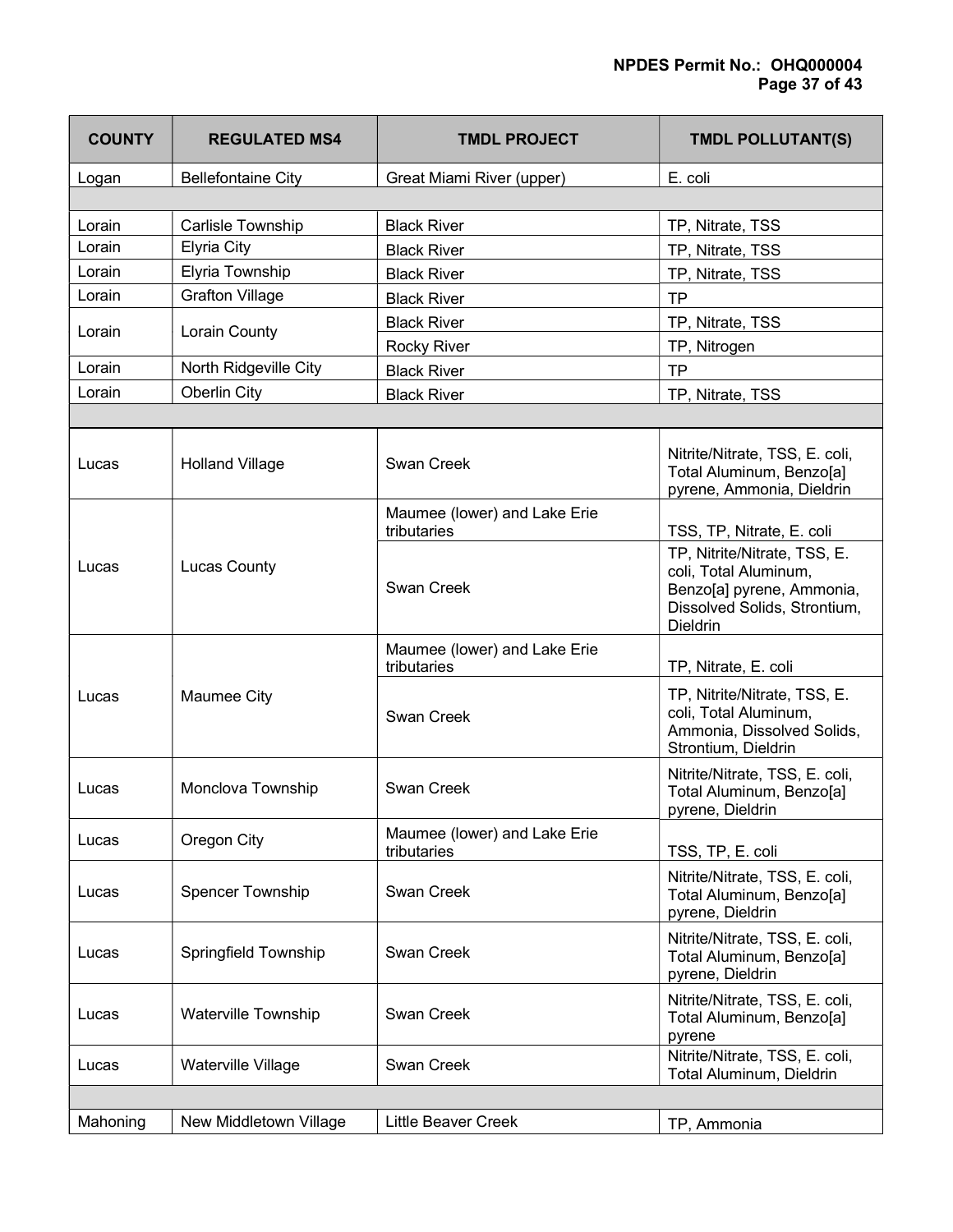# NPDES Permit No.: OHQ000004 Page 38 of 43

| <b>COUNTY</b> | <b>REGULATED MS4</b>       | <b>TMDL PROJECT</b>                                | <b>TMDL POLLUTANT(S)</b>      |
|---------------|----------------------------|----------------------------------------------------|-------------------------------|
|               |                            | <b>Mahoning River</b>                              | E. coli                       |
| Mahoning      | <b>Austintown Township</b> | <b>Mahoning River</b>                              | E. coli                       |
| Mahoning      | <b>Beaver Township</b>     | <b>Mahoning River</b>                              | E. coli                       |
| Mahoning      | Boardman Township          | <b>Mahoning River</b>                              | E. coli                       |
| Mahoning      | <b>Campbell City</b>       | <b>Mahoning River</b>                              | E. coli                       |
| Mahoning      | Canfield City              | <b>Mahoning River</b>                              | E. coli                       |
| Mahoning      | Lowellville Village        | <b>Mahoning River</b>                              | E. coli                       |
| Mahoning      | <b>Mahoning County</b>     | <b>Mahoning River</b>                              | E. coli                       |
| Mahoning      | Poland Township            | <b>Mahoning River</b>                              | E. coli                       |
| Mahoning      | Poland Village             | <b>Mahoning River</b>                              | E. coli                       |
| Mahoning      | Springfield Township       | <b>Mahoning River</b>                              | E. coli                       |
| Mahoning      | <b>Struthers City</b>      | <b>Mahoning River</b>                              | E. coli                       |
| Mahoning      | Youngstown City            | <b>Mahoning River</b>                              | E. coli                       |
|               |                            |                                                    |                               |
| Marion        | <b>Marion City</b>         | <b>Olentangy River</b>                             | TP, TSS, E. coli              |
|               |                            |                                                    |                               |
| Medina        | <b>Guilford Township</b>   | <b>Tuscarawas River</b>                            | TP, E. coli                   |
| Medina        |                            | Cuyahoga River (lower)                             | TP, E. coli                   |
|               | <b>Medina County</b>       | <b>Tuscarawas River</b>                            | TP, E. coli                   |
| Medina        | <b>Wadsworth City</b>      | <b>Tuscarawas River</b>                            | E. coli                       |
| Medina        | <b>Wadsworth Township</b>  | <b>Tuscarawas River</b>                            | TP, E. coli                   |
|               |                            |                                                    |                               |
| Mercer        | Celina City                | Beaver Creek and Grand Lake St.<br>Marys Watershed | TP, Nitrate/Nitrogen, E. coli |
|               |                            |                                                    |                               |
| Miami         | Miami County               | <b>Stillwater River</b>                            | <b>TP</b>                     |
| Miami         | West Milton City           | <b>Stillwater River</b>                            | <b>TP</b>                     |
|               |                            |                                                    |                               |
| Montgomery    | Centerville City           | Little Miami River (upper)                         | TP, Sediment                  |
| Montgomery    | <b>Clay Township</b>       | <b>Stillwater River</b>                            | <b>TP</b>                     |
| Montgomery    | <b>Clayton City</b>        | <b>Stillwater River</b>                            | <b>TP</b>                     |
| Montgomery    | <b>Englewood City</b>      | <b>Stillwater River</b>                            | <b>TP</b>                     |
| Montgomery    | <b>Kettering City</b>      | Little Miami River (upper)                         | TP, Sediment                  |
| Montgomery    | <b>Montgomery County</b>   | <b>Stillwater River</b>                            | <b>TP</b>                     |
|               |                            | Little Miami River (upper)                         | TP, Sediment                  |
| Montgomery    | Oakwood City               | Little Miami River (upper)                         | TP, Sediment                  |
| Montgomery    | <b>Riverside City</b>      | Little Miami River (upper)                         | TP, Sediment                  |
| Montgomery    | <b>Union City</b>          | <b>Stillwater River</b>                            | <b>TP</b>                     |
| Montgomery    | Vandalia City              | <b>Stillwater River</b>                            | <b>TP</b>                     |
|               |                            |                                                    |                               |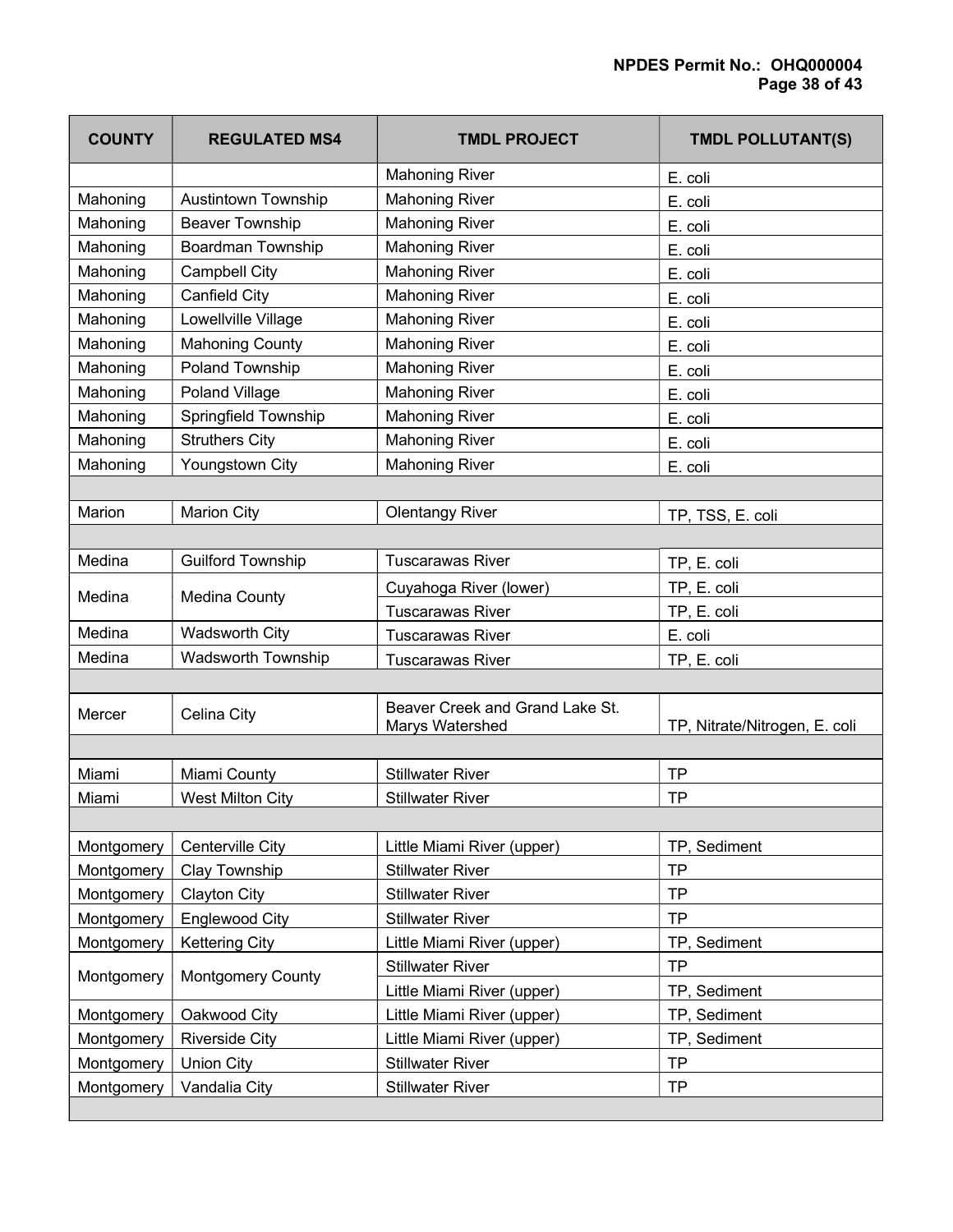# NPDES Permit No.: OHQ000004 Page 39 of 43

| <b>COUNTY</b> | <b>REGULATED MS4</b>      | <b>TMDL PROJECT</b>                         | <b>TMDL POLLUTANT(S)</b>              |
|---------------|---------------------------|---------------------------------------------|---------------------------------------|
| Ottawa        | Allen Township            | Maumee (lower) and Lake Erie<br>tributaries | TP, TSS, E. coli                      |
| Ottawa        | <b>Clay Township</b>      | Maumee (lower) and Lake Erie<br>tributaries | TP, Ammonia, E. coli                  |
| Ottawa        | Ottawa County             | Maumee (lower) and Lake Erie<br>tributaries | TP, Ammonia, TSS, E. coli             |
|               |                           |                                             |                                       |
| Portage       | Aurora City               | <b>Chagrin River</b>                        | TP, Nitrate/Nitrogen, TSS, E.<br>coli |
|               |                           | Cuyahoga River (lower)                      | TP, E. coli                           |
|               |                           | Cuyahoga River (middle and upper)           | <b>TP</b>                             |
| Portage       | <b>Brady Lake Village</b> | Cuyahoga River (middle and upper)           | <b>TP</b>                             |
| Portage       | <b>Brimfield Township</b> | Cuyahoga River (middle and upper)           | <b>TP</b>                             |
| Portage       | Franklin Township         | Cuyahoga River (lower)                      | TP, E. coli                           |
|               |                           | Cuyahoga River (middle and upper)           | <b>TP</b>                             |
| Portage       | Kent City                 | Cuyahoga River (middle and upper)           | <b>TP</b>                             |
| Portage       | Kent State University at  |                                             |                                       |
|               | Kent                      | Cuyahoga River (lower)                      | TP, E. coli                           |
|               |                           | Cuyahoga River (lower)                      | TP, E. coli                           |
|               |                           | Cuyahoga River (middle and upper)           | <b>TP</b>                             |
| Portage       | Portage County            | Mahoning River (upper)                      | E. coli, TP                           |
|               |                           | <b>Tuscarawas River</b>                     | E. coli                               |
|               |                           | <b>Chagrin River</b>                        | TP, Nitrate/Nitrogen, TSS, E.<br>coli |
| Portage       | Ravenna City              | Cuyahoga River (middle and upper)           | <b>TP</b>                             |
|               |                           | Mahoning River (upper)                      | E. coli, TP                           |
|               |                           | Cuyahoga River (middle and upper)           | <b>TP</b>                             |
| Portage       | Ravenna Township          | Mahoning River (upper)                      | E. coli, TP                           |
|               |                           | Cuyahoga River (middle and upper)           | <b>TP</b>                             |
| Portage       | Rootstown Township        | Mahoning River (upper)                      | <b>TP</b>                             |
|               |                           | <b>Chagrin River</b>                        | TP, Nitrate/Nitrogen, TSS, E.<br>coli |
| Portage       | Streetsboro City          | Cuyahoga River (lower)                      | TP, E. coli                           |
|               |                           | Cuyahoga River (middle and upper)           | <b>TP</b>                             |
| Portage       | Sugar Bush Knolls Village | Cuyahoga River (middle and upper)           | <b>TP</b>                             |
|               |                           |                                             |                                       |
| Seneca        | Fostoria City             | Portage River                               | TP, E. coli                           |
|               |                           |                                             |                                       |
| Shelby        | <b>Sidney City</b>        | Great Miami River (upper)                   | E. coli                               |
|               |                           |                                             |                                       |
| <b>Stark</b>  | <b>Alliance City</b>      | Mahoning River (upper)                      | E. coli                               |
| <b>Stark</b>  | <b>Canton City</b>        | Nimishillen Creek                           | E. coli                               |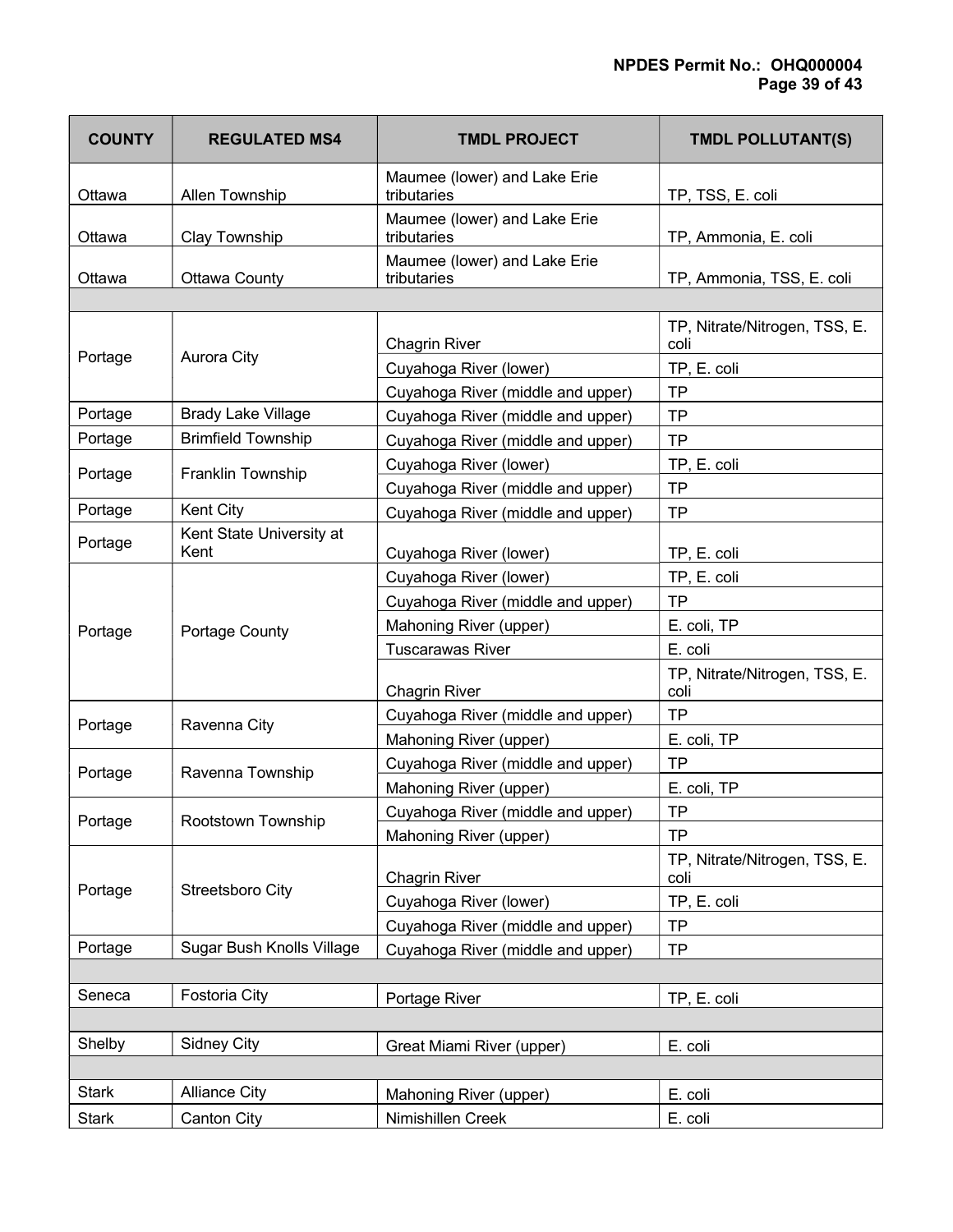| <b>COUNTY</b> | <b>REGULATED MS4</b>                           | <b>TMDL PROJECT</b>               | TMDL POLLUTANT(S) |
|---------------|------------------------------------------------|-----------------------------------|-------------------|
| <b>Stark</b>  | Canton Township                                | Nimishillen Creek                 | E. coli           |
| <b>Stark</b>  | Hartville Village                              | Cuyahoga River (middle and upper) | <b>TP</b>         |
|               |                                                | <b>Tuscarawas River</b>           | E. coli           |
| <b>Stark</b>  | Jackson Township                               | Nimishillen Creek                 | E. coli           |
| <b>Stark</b>  | Kent State University -<br><b>Stark Campus</b> | Nimishillen Creek                 | E. coli           |
|               | Lake Township                                  | Cuyahoga River (middle and upper) | <b>TP</b>         |
| <b>Stark</b>  |                                                | Nimishillen Creek                 | E. coli           |
|               |                                                | <b>Tuscarawas River</b>           | E. coli           |
| <b>Stark</b>  | Lawrence Township                              | <b>Tuscarawas River</b>           | E. coli           |
| <b>Stark</b>  | Louisville City                                | Nimishillen Creek                 | E. coli           |
| <b>Stark</b>  | <b>Massillon City</b>                          | <b>Tuscarawas River</b>           | E. coli, TP       |
| <b>Stark</b>  | Navarre Village                                | <b>Tuscarawas River</b>           | E. coli, TP       |
| <b>Stark</b>  | Nimishillen Township                           | Nimishillen Creek                 | E. coli           |
| <b>Stark</b>  | North Canton City                              | Nimishillen Creek                 | E. coli           |
| <b>Stark</b>  | Perry Township                                 | Nimishillen Creek                 | E. coli           |
|               |                                                | <b>Tuscarawas River</b>           | E. coli, TP       |
| <b>Stark</b>  | Plain Township                                 | Nimishillen Creek                 | E. coli           |
|               |                                                | Cuyahoga River (middle and upper) | <b>TP</b>         |
| <b>Stark</b>  | <b>Stark County</b>                            | Mahoning River (upper)            | E. coli           |
|               |                                                | Nimishillen Creek                 | E. coli           |
|               |                                                | <b>Tuscarawas River</b>           | E. coli, TP       |
|               |                                                |                                   |                   |
| Summit        | <b>Barberton City</b>                          | <b>Tuscarawas River</b>           | E. coli           |
| Summit        | <b>Bath Township</b>                           | Cuyahoga River (lower)            | TP, E. coli       |
| Summit        | <b>Boston Heights Village</b>                  | Cuyahoga River (lower)            | TP, E. coli       |
| <b>Summit</b> | <b>Boston Township</b>                         | Cuyahoga River (lower)            | TP, E. coli       |
| Summit        | Copley Township                                | Гuscarawas River                  | TP, E. coli       |
| Summit        | Cuyahoga Falls City                            | Cuyahoga River (lower)            | TP, E. coli       |
| Summit        | Fairlawn City                                  | Cuyahoga River (lower)            | TP, E. coli       |
| Summit        | <b>Hudson City</b>                             | Cuyahoga River (lower)            | TP, E. coli       |
| Summit        | Macedonia City                                 | Cuyahoga River (lower)            | TP, E. coli       |
| Summit        | Northfield Center<br>Township                  | Cuyahoga River (lower)            | TP, E. coli       |
| Summit        | Norton City                                    | <b>Tuscarawas River</b>           | E. coli           |
| Summit        | Reminderville Village                          | Cuyahoga River (lower)            | TP, E. coli       |
| Summit        | Richfield Township                             | Cuyahoga River (lower)            | TP, E. coli       |
| Summit        | <b>Richfield Village</b>                       | Cuyahoga River (lower)            | TP, E. coli       |
| Summit        | Sagamore Hills Township                        | Cuyahoga River (lower)            | TP, E. coli       |
| Summit        | Springfield Township                           | <b>Tuscarawas River</b>           | E. coli           |
| Summit        | Stow City                                      | Cuyahoga River (lower)            | TP, E. coli       |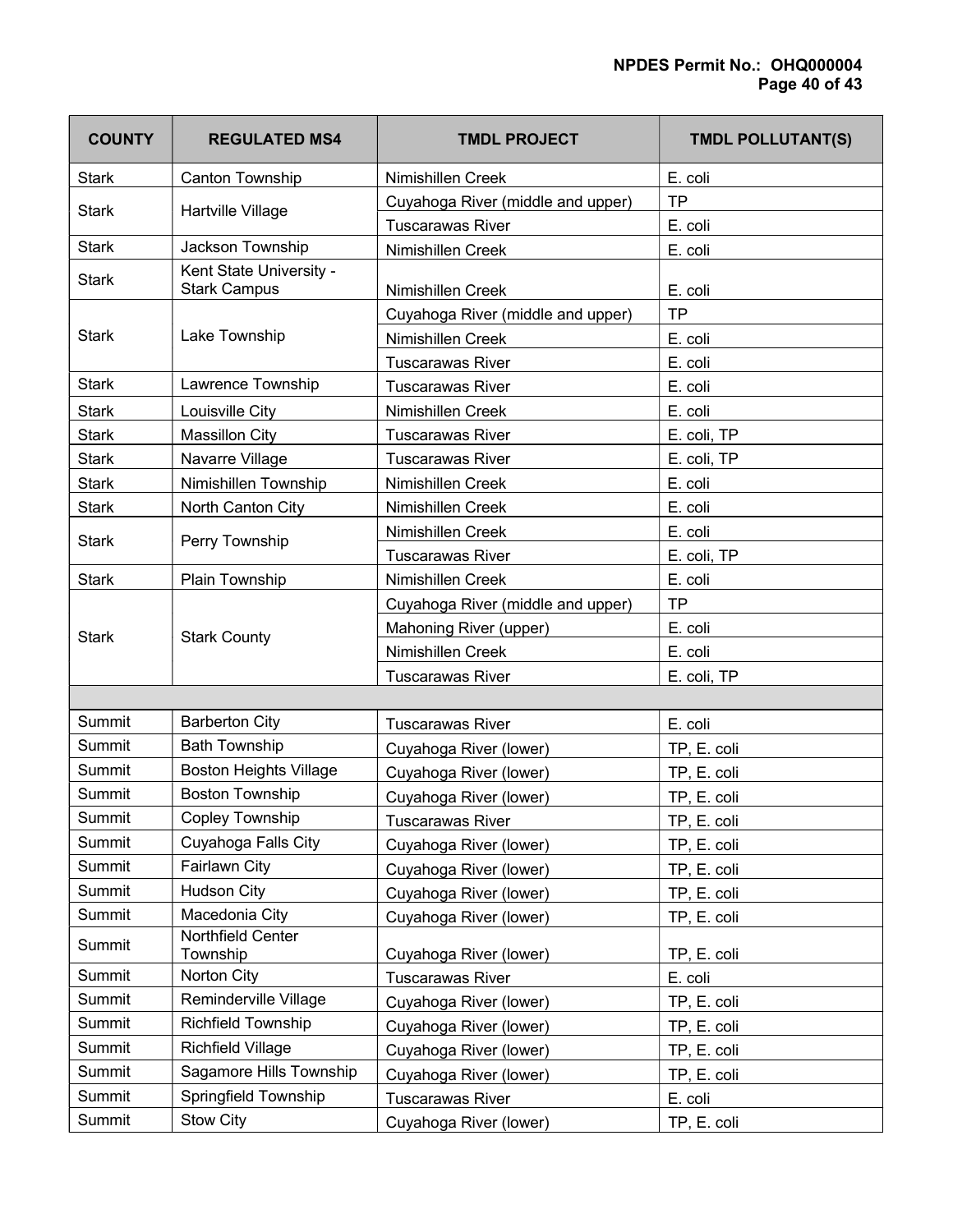| <b>COUNTY</b> | <b>REGULATED MS4</b>                                                                                                                                                                                                                                             | <b>TMDL PROJECT</b>       | <b>TMDL POLLUTANT(S)</b> |
|---------------|------------------------------------------------------------------------------------------------------------------------------------------------------------------------------------------------------------------------------------------------------------------|---------------------------|--------------------------|
| Summit        | <b>Summit County</b>                                                                                                                                                                                                                                             | Cuyahoga River (lower)    | TP, E. coli              |
|               |                                                                                                                                                                                                                                                                  | Nimishillen Creek         | E. coli                  |
|               |                                                                                                                                                                                                                                                                  | <b>Tuscarawas River</b>   | TP, E. coli              |
| Summit        | <b>Summit County Metro</b><br>Parks (Cascade Valley<br>North, Cascade Valley<br>South, Deep Lock Quarry,<br>F.A. Seiberling, Furnace<br>Run, Goodyear Heights,<br>Gorge, Hampton Hills,<br>Liberty Park, Munroe Falls,<br>O'Neil Woods, Sand Run,<br>Wood Hollow | Cuyahoga River (lower)    | TP, E. coli              |
| Summit        | <b>Summit County Metro</b>                                                                                                                                                                                                                                       | Cuyahoga River (lower)    | <b>TP</b>                |
|               | Parks (Springfield Bog)                                                                                                                                                                                                                                          | <b>Tuscarawas River</b>   | E. coli                  |
| Summit        | <b>Summit County Metro</b><br>Parks (Silver Creek)                                                                                                                                                                                                               | <b>Tuscarawas River</b>   | E. coli                  |
| Summit        | <b>Twinsburg City</b>                                                                                                                                                                                                                                            | Cuyahoga River (lower)    | TP, E. coli              |
| Summit        | Twinsburg Township                                                                                                                                                                                                                                               | Cuyahoga River (lower)    | TP, E. coli              |
|               |                                                                                                                                                                                                                                                                  |                           |                          |
| Trumbull      | Bazetta Township                                                                                                                                                                                                                                                 | Mahoning River (bacteria) | E. coli                  |
|               |                                                                                                                                                                                                                                                                  | Grand River (upper)       | E. coli, Nitrogen        |
| Trumbull      | <b>Champion Township</b>                                                                                                                                                                                                                                         | Mahoning River (upper)    | E. coli, TP              |
|               |                                                                                                                                                                                                                                                                  | Mahoning River (bacteria) | E. coli                  |
| Trumbull      | <b>Girard City</b>                                                                                                                                                                                                                                               | <b>Mahoning River</b>     | E. coli                  |
| Trumbull      | <b>Howland Township</b>                                                                                                                                                                                                                                          | Mahoning River (bacteria) | E. coli                  |
| Trumbull      | <b>Hubbard Township</b>                                                                                                                                                                                                                                          | Mahoning River (bacteria) | E. coli                  |
| Trumbull      | Liberty Township                                                                                                                                                                                                                                                 | Mahoning River (bacteria) | E. coli                  |
| Trumbull      | <b>McDonald Village</b>                                                                                                                                                                                                                                          | <b>Mahoning River</b>     | E. coli                  |
| Trumbull      | Newton Falls City                                                                                                                                                                                                                                                | Mahoning River (upper)    | <b>TP</b>                |
|               |                                                                                                                                                                                                                                                                  | <b>Mahoning River</b>     | E. coli                  |
| Trumbull      | Newton Township                                                                                                                                                                                                                                                  | Mahoning River (upper)    | E. coli, TP              |
|               |                                                                                                                                                                                                                                                                  | Mahoning River (bacteria) | E. coli                  |
| Trumbull      | <b>Niles City</b>                                                                                                                                                                                                                                                | <b>Mahoning River</b>     | E. coli                  |
|               | <b>Trumbull County</b>                                                                                                                                                                                                                                           | Grand River (upper)       | E. coli, Nitrogen        |
| Trumbull      |                                                                                                                                                                                                                                                                  | Mahoning River (bacteria) | E. coli                  |
|               |                                                                                                                                                                                                                                                                  | Mahoning River (upper)    | E. coli, TP              |
|               | <b>Warren City</b>                                                                                                                                                                                                                                               | <b>Mahoning River</b>     | E. coli                  |
| Trumbull      |                                                                                                                                                                                                                                                                  | Mahoning River (upper)    | E. coli, TP              |
| Trumbull      | Warren Township                                                                                                                                                                                                                                                  | Mahoning River (upper)    | E. coli, TP              |
|               |                                                                                                                                                                                                                                                                  | Mahoning River (bacteria) | E. coli                  |
| Trumbull      | Weathersfield Township                                                                                                                                                                                                                                           | Mahoning River (bacteria) | E. coli                  |
|               |                                                                                                                                                                                                                                                                  |                           |                          |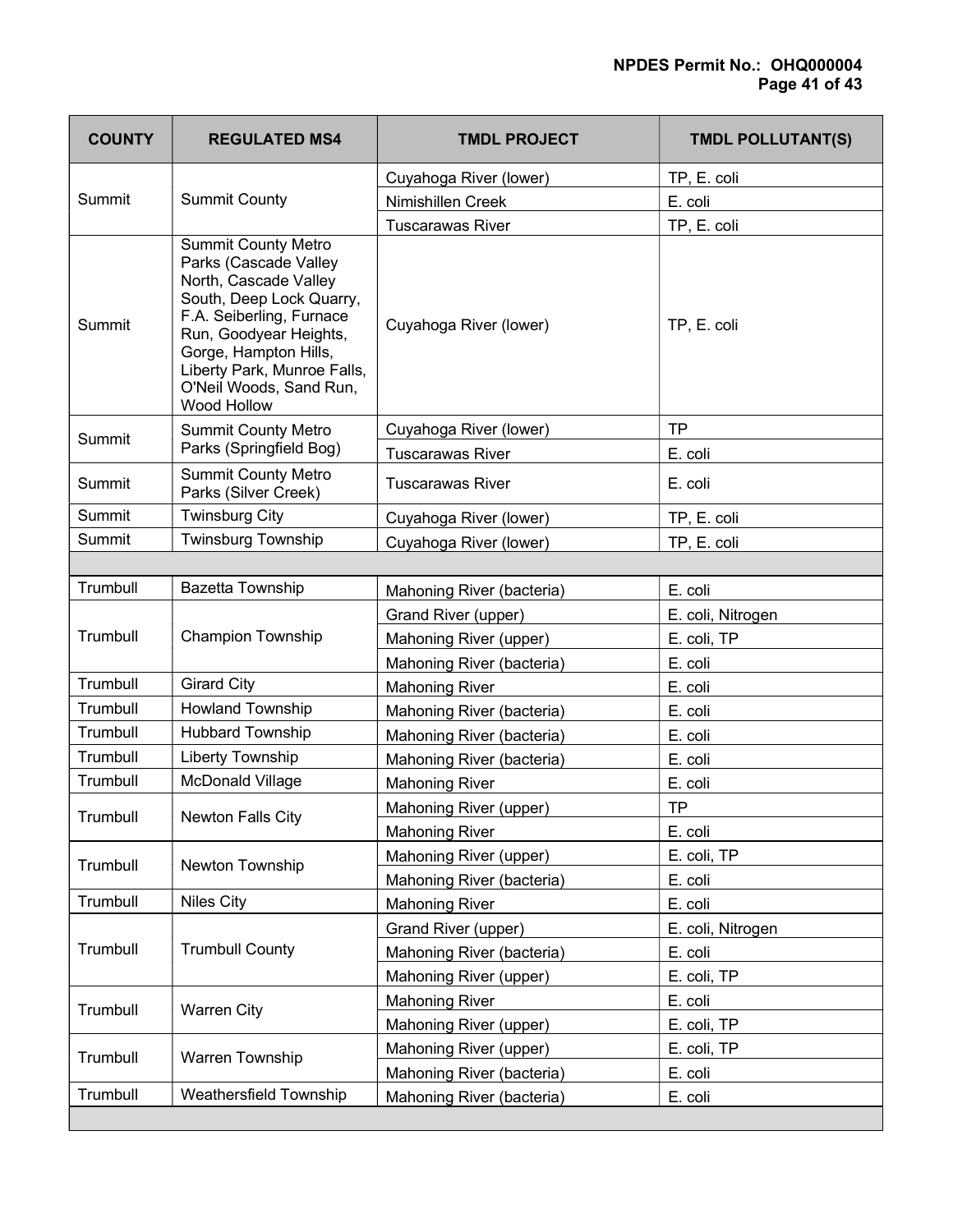# NPDES Permit No.: OHQ000004 Page 42 of 43

| <b>COUNTY</b>     | <b>REGULATED MS4</b>                                     | <b>TMDL PROJECT</b>                         | <b>TMDL POLLUTANT(S)</b>                                                                                                                                                                                                                                     |
|-------------------|----------------------------------------------------------|---------------------------------------------|--------------------------------------------------------------------------------------------------------------------------------------------------------------------------------------------------------------------------------------------------------------|
| <b>Tuscarawas</b> | New Philadelphia City                                    | <b>Tuscarawas River</b>                     | E. coli                                                                                                                                                                                                                                                      |
|                   |                                                          |                                             |                                                                                                                                                                                                                                                              |
| Various           | Ohio Department of<br>Transportation (ODOT)              | Multiple                                    | TSS. Statewide Permit Area.<br>Due to the linear nature,<br>right-of-way (ROW)<br>restrictions and common<br>pollutant generating work<br>activities, ODOT shall<br>address the TMDL<br>Performance Standard for<br>TSS for each minimum<br>control measure. |
| Various           | Ohio Turnpike and<br>Infrastructure Commission<br>(OTIC) | Multiple                                    | TSS. Statewide Permit Area.<br>Due to the linear nature,<br>right-of-way (ROW)<br>restrictions and common<br>pollutant generating work<br>activities, OTIC shall address<br>the TMDL Performance<br>Standard for TSS for each<br>minimum control measure.    |
|                   |                                                          |                                             |                                                                                                                                                                                                                                                              |
| Warren            | <b>Clearcreek Township</b>                               | Little Miami River (upper)                  | Sediment, TP                                                                                                                                                                                                                                                 |
| Warren            | Deerfield Township                                       | Little Miami River (lower)                  | E. coli                                                                                                                                                                                                                                                      |
| Warren            | Hamilton Township                                        | Little Miami River (lower)                  | E. coli                                                                                                                                                                                                                                                      |
| Warren            | Lebanon City                                             | Little Miami River (lower)                  | E. coli                                                                                                                                                                                                                                                      |
| Warren            | <b>Turtlecreek Township</b>                              | Little Miami River (lower)                  | E. coli                                                                                                                                                                                                                                                      |
|                   | <b>Warren County</b>                                     | Mill (Ohio)                                 | Dissolved Nitrogen, TP                                                                                                                                                                                                                                       |
| Warren            |                                                          | Little Miami River (lower)                  | E. coli                                                                                                                                                                                                                                                      |
|                   |                                                          | Little Miami River (upper)                  | Sediment, TP                                                                                                                                                                                                                                                 |
|                   |                                                          |                                             |                                                                                                                                                                                                                                                              |
| Wayne             | Chippewa Township                                        | <b>Tuscarawas River</b>                     | TP, E. coli                                                                                                                                                                                                                                                  |
| Wayne             | Doylestown Village                                       | <b>Tuscarawas River</b>                     | E. coli                                                                                                                                                                                                                                                      |
| Wayne             | <b>Milton Township</b>                                   | <b>Tuscarawas River</b>                     | E. coli                                                                                                                                                                                                                                                      |
| Wayne             | <b>Wayne County</b>                                      | <b>Tuscarawas River</b>                     | TP, E. coli                                                                                                                                                                                                                                                  |
|                   |                                                          |                                             |                                                                                                                                                                                                                                                              |
| Wood              | <b>Bowling Green City</b>                                | Portage River                               | TP, E. coli                                                                                                                                                                                                                                                  |
|                   |                                                          | <b>Toussaint River</b>                      | <b>TP</b>                                                                                                                                                                                                                                                    |
| Wood              | Lake Township                                            | Maumee (lower) and Lake Erie<br>tributaries | TP, E. coli, Ammonia, TSS                                                                                                                                                                                                                                    |
|                   |                                                          | Maumee (lower) and Lake Erie                |                                                                                                                                                                                                                                                              |
| Wood              | Millbury Village                                         | tributaries                                 | TP, E. coli, Ammonia, TSS                                                                                                                                                                                                                                    |
| Wood              | Northwood City                                           | Maumee (lower) and Lake Erie<br>tributaries | TP, E. coli, TSS                                                                                                                                                                                                                                             |